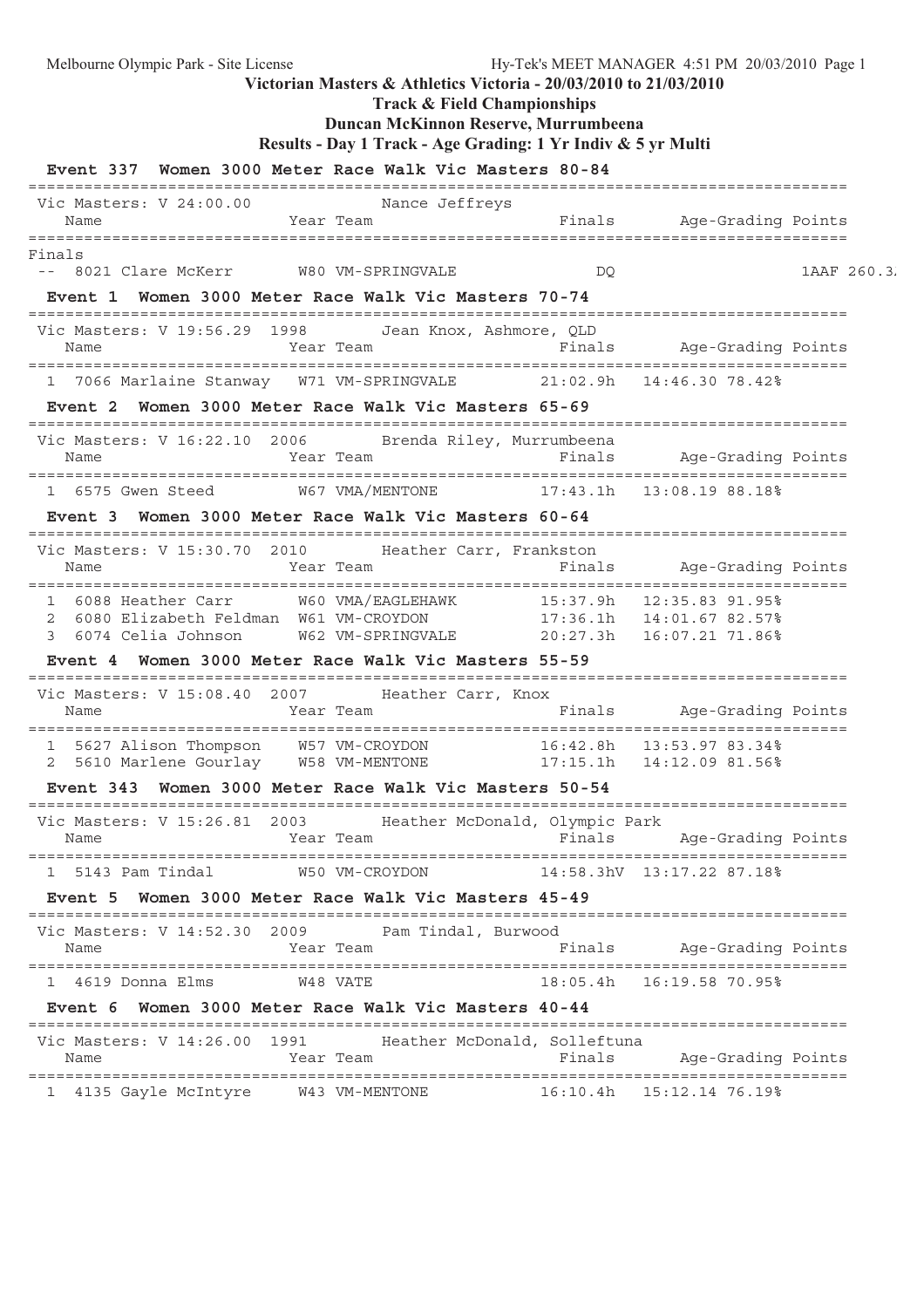**Track & Field Championships**

## **Duncan McKinnon Reserve, Murrumbeena**

**Results - Day 1 Track - Age Grading: 1 Yr Indiv & 5 yr Multi**

|                                                                                                               | Event 7 Women 3000 Meter Race Walk Vic Masters 35-39                                                              |                      |                                    |             |
|---------------------------------------------------------------------------------------------------------------|-------------------------------------------------------------------------------------------------------------------|----------------------|------------------------------------|-------------|
| Vic Masters: V 14:31.73 2009<br>Name                                                                          | Kylie Irshad, Melbourne<br>Year Team                                                                              | Finals               | Age-Grading Points                 |             |
| 1 3577 Kylie Irshad                                                                                           | W38 VSCA                                                                                                          |                      | 15:44.0h    15:21.31    75.44%     |             |
|                                                                                                               | Event 338 Men 3000 Meter Race Walk Vic Masters 80-84                                                              |                      |                                    |             |
| Vic Masters: V 18:44.00<br>1992<br>Name                                                                       | Tom Daintry, Murrumbeena<br>Year Team                                                                             |                      | Finals Mqe-Grading Points          |             |
| -- 8018 Kees Zwynenburg M81 VM-FRANKSTON                                                                      |                                                                                                                   | DO                   |                                    | IAAF 260.3. |
|                                                                                                               | Event 8 Men 3000 Meter Race Walk Vic Masters 70-74                                                                |                      |                                    |             |
| Vic Masters: V 15:51.00 1982 Tom Daintry, Perth<br>Name                                                       | Year Team                                                                                                         |                      | Finals Age-Grading Points          |             |
| 1 7052 Harry Summers M74 VMA/BOX HILL                                                                         |                                                                                                                   |                      | 19:11.6h 13:02.51 80.69%           |             |
| 2                                                                                                             | 7060 Bernard Goggin M72 VMA/COBURG 24:53.1h 17:21.24 60.64%<br>Event 9 Men 3000 Meter Race Walk Vic Masters 75-79 |                      |                                    |             |
|                                                                                                               |                                                                                                                   |                      |                                    |             |
| Vic Masters: V 17:07.80 1987 Tom Daintry, Murrumbeena<br>Name                                                 | Year Team                                                                                                         |                      | Finals Age-Grading Points          |             |
|                                                                                                               | 1 7531 Colin Silcock-Dela M77 VM-GEELONG 23:15.0h 15:09.51 69.43%                                                 |                      |                                    |             |
|                                                                                                               | Event 10 Men 3000 Meter Race Walk Vic Masters 65-69                                                               |                      |                                    |             |
| Vic Masters: V 14:57.00 1978 Tom Daintry, Olympic Park<br>Name                                                | Year Team                                                                                                         |                      | Finals Age-Grading Points          |             |
| 1 6537 Barrie Wicks M69 VM-CROYDON 20:58.6h 15:10.70 69.33%<br>-- 6592 Llewellyn Jenkins M65 VM GLENHUNTLY DQ |                                                                                                                   |                      |                                    |             |
|                                                                                                               | Event 11 Men 3000 Meter Race Walk Vic Masters 60-64                                                               |                      |                                    | IAAF 260.3. |
| Vic Masters: V 13:24.07 2007 Andrew Jamieson, Olympic Park                                                    |                                                                                                                   |                      |                                    |             |
| Name                                                                                                          | Year Team                                                                                                         |                      | Finals Aqe-Grading Points          |             |
| 1 6076 Alan Lucas                                                                                             | M62 VM-EAST BURWOOD 17:18.4h 13:32.02 77.76%                                                                      |                      |                                    |             |
| 6085 Gerald Sofianos<br><b>Event 12</b>                                                                       | M60 VMA/ST KEVINS<br>Men 3000 Meter Race Walk Vic Masters 55-59                                                   | 17:46.9h             | 14:11.38 74.16%                    |             |
|                                                                                                               |                                                                                                                   |                      |                                    |             |
| Vic Masters: V 13:21.70 2003<br>Name                                                                          | Andrew Jamieson, Box Hill<br>Year Team                                                                            | Finals               | Age-Grading Points                 |             |
| 5631 Clyde Riddoch<br>ı                                                                                       | M56 VAWA                                                                                                          | 15:46.9h             | 13:04.87 80.45%                    |             |
| 5576 Timothy Erickson<br>2                                                                                    | M59 VMA/COBURG                                                                                                    | 16:29.0h             | 13:16.90 79.23%                    |             |
|                                                                                                               | Event 13 Men 3000 Meter Race Walk Vic Masters 50-54                                                               |                      |                                    |             |
| Vic Masters: V 12:59.50<br>Name                                                                               | Andrew Jamieson, Olympic Park<br>2000<br>Year Team                                                                | Finals               | Age-Grading Points                 |             |
| 5117 Paul Kennedy<br>ı<br>5128 Mark Donahoo<br>2                                                              | M52 VMA/MELBOURNE UNI<br>M51 VATE                                                                                 | 14:04.9h<br>14:17.1h | 12:05.48 87.04%<br>12:22.30 85.06% |             |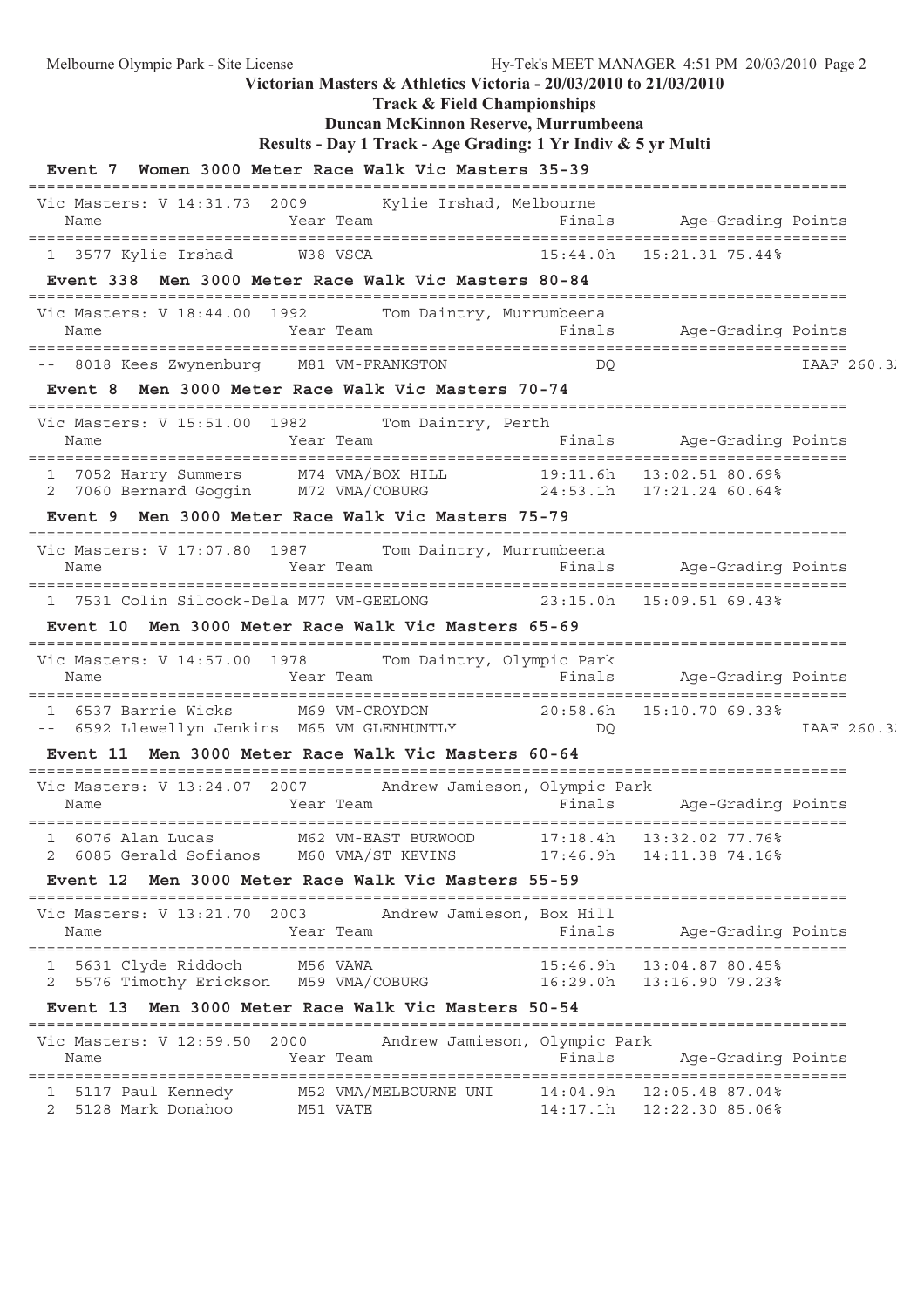Melbourne Olympic Park - Site License Hy-Tek's MEET MANAGER 4:51 PM 20/03/2010 Page 3 **Victorian Masters & Athletics Victoria - 20/03/2010 to 21/03/2010 Track & Field Championships Duncan McKinnon Reserve, Murrumbeena Results - Day 1 Track - Age Grading: 1 Yr Indiv & 5 yr Multi ....Event 13 Men 3000 Meter Race Walk Vic Masters 50-54** 3 5094 Geza Benke M53 OLD MELBURNI 17:32.0h 14:55.52 70.51% **Event 14 Men 3000 Meter Race Walk Vic Masters 45-49** ======================================================================================== Vic Masters: V 12:50.20 2003 Paul Kennedy, Aberfeldie Name Year Team Finals Age-Grading Points ======================================================================================== 1 4591 Simon Evans M49 VMA/BOX HILL 14:46.7h 13:01.06 80.84% 2 4639 Bernie Keirl M46 VMA/DIAMOND VALLEY 16:10.5h 14:36.40 72.05% **Event 15 Men 3000 Meter Race Walk Vic Masters 40-44** ======================================================================================== Vic Masters: V 11:28.21 1982 Willi Sawall, Albert Park Name Tear Team Finals Age-Grading Points ======================================================================================== 1 4138 Paul Van Kopplen M42 VMA/CROYDON 13:21.5h 12:27.50 84.47% 2 4158 Stuart Kollmorgen M40 VCOL 13:26.1h 12:43.75 82.67% 3 4139 James Seid-Christm M42 VMA/CORIO 14:15.2h 13:17.61 79.16% **Event 16 Men 3000 Meter Race Walk Vic Masters 35-39** ======================================================================================== Vic Masters: V 11:28.20 1980 Willi Sawall, Olympic Park Name Year Team Finals Age-Grading Points ======================================================================================== 1 3585 Aaron McDonough M37 VMA/PRESTON 15:19.8h 14:50.92 70.87% 2 3593 Rupert Van Dongen M35 CASEY CARDINIA 19:50.4h 19:26.47 54.13% **Event 19 Women 1500 Meter Run Vic Masters 65-69** ======================================================================================== Vic Masters: V 5:56.10 2010 Lavinia Petrie, Doncaster Name Team Team Finals Age-Grading Points ======================================================================================== 1 6579 Lavinia Petrie W66 VMA/RINGWOOD 6:00.77 4:01.54 96.25% **Event 20 Women 1500 Meter Run Vic Masters 55-59** ======================================================================================== Vic Masters: V 5:00.10 2002 Ann Holcombe, Murrumbeena Name Team Team Finals Age-Grading Points ======================================================================================== 1 5614 Bronwen Cardy W58 VM-INDEPENDANT 5:27.49 4:07.23 94.03% 2 5610 Marlene Gourlay W58 VM-MENTONE 6:19.18 4:46.25 81.21% **Event 21 Women 1500 Meter Run Vic Masters 50-54** ======================================================================================== Vic Masters: V 4:59.20 2002 Bronwen Cardy, Aberfeldie Name Team Team Finals Age-Grading Points ======================================================================================== 1 5093 Helen Stanley W54 VM-KNOX 5:51.86 4:40.65 82.83% 2 5136 Sharon Higgins W50 VMA/RICHMOND 5:55.43 4:58.67 77.84% 3 5143 Pam Tindal W50 VM-CROYDON 6:02.90 5:04.95 76.23% 4 5115 Julie Hertz W52 VM-COLLINGWOOD 7:06.75 5:49.51 66.51% **Event 22 Women 1500 Meter Run Vic Masters 45-49** ======================================================================================== Vic Masters: V 4:40.40 1985 Judy Pollock, Toronto<br>Name Year Team F: Name Year Team Finals Age-Grading Points ======================================================================================== 1 4654 Delwyn Hewitt W45 VMA/GLENHUNTLY 5:05.35 4:32.90 85.19%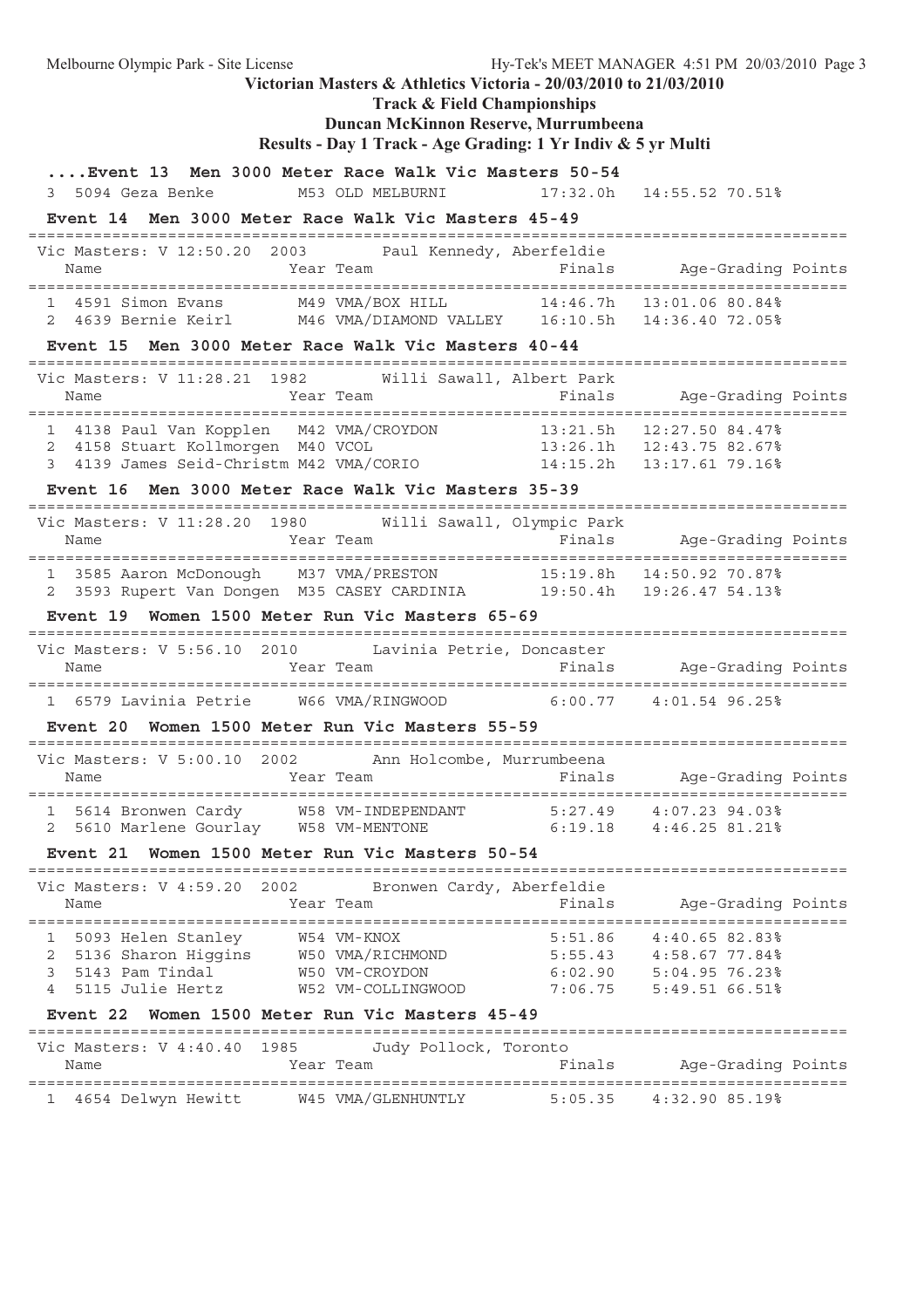Melbourne Olympic Park - Site License Hy-Tek's MEET MANAGER 4:51 PM 20/03/2010 Page 4 **Victorian Masters & Athletics Victoria - 20/03/2010 to 21/03/2010 Track & Field Championships Duncan McKinnon Reserve, Murrumbeena Results - Day 1 Track - Age Grading: 1 Yr Indiv & 5 yr Multi ....Event 22 Women 1500 Meter Run Vic Masters 45-49** 2 4628 Katrina Philip W48 VIVA 5:55.86 5:06.65 75.81% **Event 23 Women 1500 Meter Run Vic Masters 40-44** ======================================================================================== Vic Masters: V 4:31.80 1983 Dot Browne, Olympic Park Name Year Team Finals Age-Grading Points ======================================================================================== 1 4151 Sharyn Hunter W41 VM-KNOX 2 4130 Angela Wilde W44 VMA/DIAMOND VALLEY 6:25.58 5:48.72 66.66% **Event 24 Women 1500 Meter Run Vic Masters 35-39** ======================================================================================== Vic Masters: V 4:40.10 1980 Dot Browne, Doncaster<br>Name Mame Team Team Finals Age-Grading Points Name **Finally Ream Finally Points** Year Team ======================================================================================== 1 3583 Louise Pender W37 RICHMOND HARRIERS 5:15.76 5:06.32 75.89% 2 3586 Joanne Francken W37 VWES 5:29.54 5:19.69 72.72% 3 3575 Rebecca Law W38 BOX HILL ATH 5:39.25 5:26.63 71.17% **Event 25 Men 1500 Meter Run Vic Masters 75-79** ======================================================================================== Vic Masters: V 5:32.09 1999 Randall Hughes, Canberra Name Year Team Finals Age-Grading Points ======================================================================================== 1 7534 Edmund Stack M75 VM-EAST BURWOOD 9:25.06 6:17.80 54.53% 2 7531 Colin Silcock-Dela M77 VM-GEELONG 9:43.21 6:19.44 54.29% **Event 26 Men 1500 Meter Run Vic Masters 70-74** ======================================================================================== Vic Masters: V 5:14.80 1995 Randall Hughes, Aberfeldie Name Team Team Finals Age-Grading Points ======================================================================================== 1 7062 Ted Paulin M71 VM-COLLINGWOOD 6:01.60 4:17.50 80.00% 2 7056 Max Brook M73 VMSP 6:35.63 4:33.15 75.42% **Event 27 Men 1500 Meter Run Vic Masters 65-69** ======================================================================================== Vic Masters: V 4:41.82 1987 Jack Ryan, Melbourne Name Team Team Finals Age-Grading Points ======================================================================================== 1 6584 Norman Franzi M66 VM-COLLINGWOOD 5:30.57 4:07.11 83.37% 2 6567 George Rennie M68 VM-COLLINGWOOD 5:47.52 4:15.50 80.63% 3 6586 Michael Orelli M65 VMA/CHILWELL 7:09.82 5:23.92 63.60% **Event 28 Men 1500 Meter Run Vic Masters 60-64** ======================================================================================== Vic Masters: V 4:39.89 2008 Kevin Solomon, Olympic Park Name Year Team Finals Age-Grading Points ======================================================================================== 1 6091 Peter Bence M60 VMA/OAKLEIGH 5:20.86 4:11.72 81.84% **Event 29 Men 1500 Meter Run Vic Masters 55-59** ======================================================================================== Vic Masters: V 4:17.60 Jack Ryan, Box Hill Name Tear Team Finals Age-Grading Points ======================================================================================== 1 5646 Christopher Lynch M55 DIAMOND VALL 4:46.1h 3:54.06 88.01% 2 5507 John Herridge M59 VMA/KNOX 4:47.7h 3:47.61 90.51%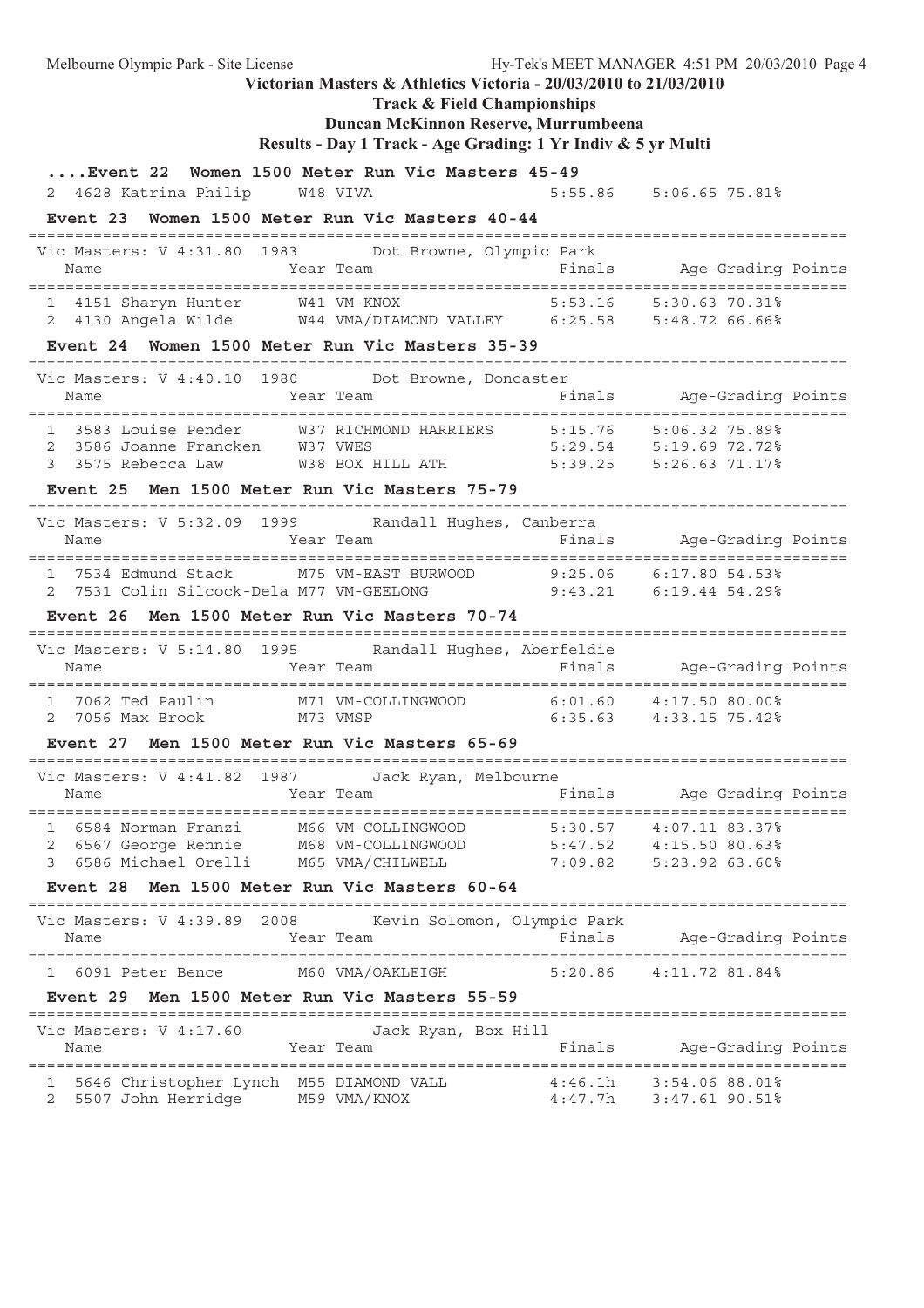### **Victorian Masters & Athletics Victoria - 20/03/2010 to 21/03/2010 Track & Field Championships**

#### **Duncan McKinnon Reserve, Murrumbeena**

**Results - Day 1 Track - Age Grading: 1 Yr Indiv & 5 yr Multi**

#### **....Event 29 Men 1500 Meter Run Vic Masters 55-59**

|  | 3 5639 Peter Gaffney   | M55 KEILOR ST BERNARDS | 4:51.3h | 3:58.32 86.44%   |  |
|--|------------------------|------------------------|---------|------------------|--|
|  | 4 5632 Alan Hammond    | M56 WESTERN ATHLETICS  | 5:00.4h | $4:03.75$ 84.51% |  |
|  | 5 5633 Kenneth Duxbury | M56 COLLINGWOOD        | 5:11.1h | $4:12.43$ 81.61% |  |
|  | 6 5635 Colin Page      | M56 VMA/RICHMOND       | 5:14.7h | 4:15.3580.67%    |  |
|  | 7 5620 Wayne Sabransky | M57 VM-INDEPENDANT     | 5:21.1h | $4:18.33$ 79.75% |  |
|  | 8 5616 Gregory Moore   | M57 VKSB               | 5:23.8h | 4:20.4979.08     |  |
|  | 9 5619 Peter Dodgshun  | M57 VMA/OLD SCOTCH     | 5:50.9h | $4:42.30$ 72.97% |  |
|  |                        |                        |         |                  |  |

#### **Event 30 Men 1500 Meter Run Vic Masters 50-54**

========================================================================================

| Vic Masters: V 4:05.20 1984 | Tom Roberts, Murrumbeena |         |                             |
|-----------------------------|--------------------------|---------|-----------------------------|
| Name                        | Year Team                | Finals  | Age-Grading Points          |
|                             |                          |         |                             |
| 1 5142 Rick Dyer            | M50 VMA/KNOX             | 4:41.9h | $4:00.92$ 85.51%            |
| 2 5118 Mark Purvis          | M52 OLD SCOTCH C         | 4:43.4h | 3:58.0586.54%               |
| 3 5127 Anthony Keeghan      | M51 VM-DONCASTER         | 4:51.1h | $4:06.6783.51$ <sup>8</sup> |
| 4 5140 Barry Whittle        | M50 VMA/BOX HILL         | 5:19.7h | $4:33.25$ 75.39%            |
| -- 5129 Stephen Vernal      | M51 ATHLETICS NU         | DNF     |                             |

#### **Event 31 Men 1500 Meter Run Vic Masters 45-49**

======================================================================================== Vic Masters: V 4:03.70 1997 Steve Austin, Murrumbeena<br>Name Mame Stear Team Finals Name Tear Team Finals Age-Grading Points ======================================================================================== 1 4633 Allan Cook M47 WESTERN ATHLETICS 4:24.52 3:52.44 88.63% 2 4632 Matthew Gibney M47 BALLARAT HARRIERS 4:25.50 3:53.30 88.30% 3 4625 Scott Lawrence M48 VMA/OLD SCOTCH 4:26.92 3:52.41 88.64% 4 4649 Timothy Thomas M45 MELBOURNE UN 4:29.25 4:00.90 85.51%

#### **Event 32 Men 1500 Meter Run Vic Masters 40-44**

======================================================================================== Vic Masters: V 3:55.32 2006 Richard Polkinghorn, MCG Melbourne Name Team Team Finals Age-Grading Points ======================================================================================== 1 4111 Robert Schwerkolt M44 VMA/OLD SCOTCH 4:09.45 3:45.38 91.40% 2 4165 Anthony Lee M40 SANDRINGHAM 4:30.10 4:13.55 81.25% 3 4152 Danny Hecker M41 VCOL 4:32.98 4:13.85 81.15% 4 4166 Angelo Portelli M40 VMA/GLENHUNTLY 5:16.53 4:57.13 69.33% -- 4131 Mal Grimmett M44 VM-SPRINGVALE DNF

#### **Event 33 Men 1500 Meter Run Vic Masters 35-39**

| Vic Masters: V 3:56.45 2002<br>Name                                  | Year Team |                                                            | Dean Paulin, Olympic Park<br>Finals | Age-Grading Points                             |
|----------------------------------------------------------------------|-----------|------------------------------------------------------------|-------------------------------------|------------------------------------------------|
| 1 3578 John Morris<br>2 3576 David Velten                            |           | M38 BOX HILL ATH<br>M38 MENTONE ATHL                       | 4:23.86<br>4:39.35                  | 4:12.81.81.49%<br>$4:27.65$ 76.97%             |
| 3 3582 Simon May<br>4 3595 Leigh Browell<br>5 3593 Rupert Van Dongen |           | M37 BELLARINE AT<br>M35 SOUTH BENDIG<br>M35 CASEY CARDINIA | 4:57.78<br>5:01.78<br>5:05.06       | 4:48.2071.48%<br>4:57.9269.15<br>5:01.1668.40% |

#### **Event 35 Women 100 Meter Sprint Vic Masters 70-74**

| Vic Masters: V 15.90 1993<br>Name           | Gwen Davidson, Murrumbeena<br>Year Team | Finals Wind                   | Age-Grading Points           |  |
|---------------------------------------------|-----------------------------------------|-------------------------------|------------------------------|--|
| 1 7072 Jan Morrey<br>2 7054 Shirley Coppock | W70 VM-MENTONE<br>W73 VM-EAST BURWOOD   | $16.18$ 0.4<br>$19.62 \t 0.4$ | 11.45 91.59%<br>13.34 78.64% |  |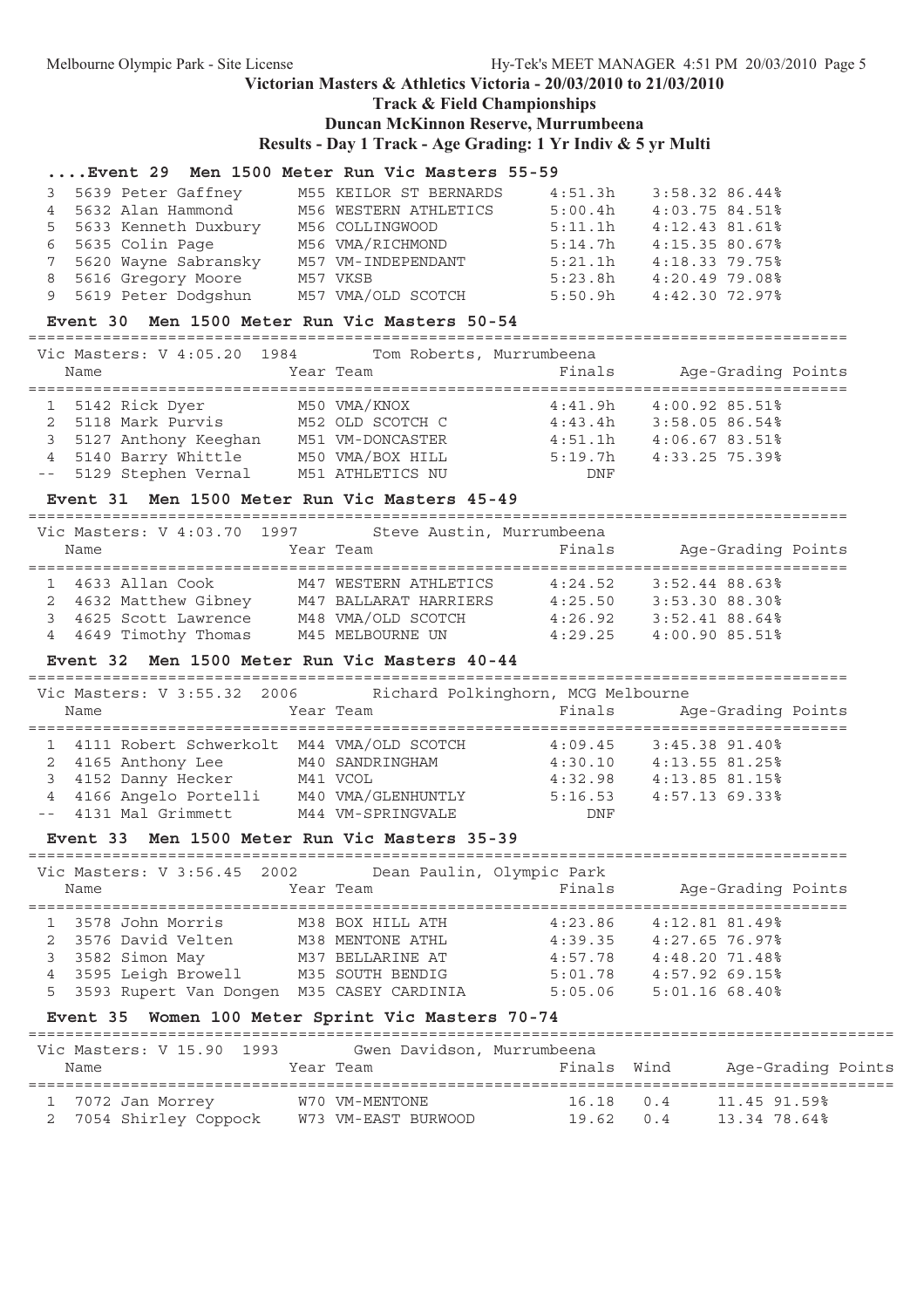**Track & Field Championships**

## **Duncan McKinnon Reserve, Murrumbeena**

```
Results - Day 1 Track - Age Grading: 1 Yr Indiv & 5 yr Multi
```
### **Event 36 Women 100 Meter Sprint Vic Masters 65-69**

| Vic Masters: V 15.26 2005 Jan Morrey, Murrumbeena                                                                                                                                                                                       |                        |                           |                                                                    |
|-----------------------------------------------------------------------------------------------------------------------------------------------------------------------------------------------------------------------------------------|------------------------|---------------------------|--------------------------------------------------------------------|
| Name                                                                                                                                                                                                                                    | Year Team              |                           | Finals Wind Age-Grading Points                                     |
|                                                                                                                                                                                                                                         |                        |                           |                                                                    |
| 1 6565 Anne Stobaus 6565 Mondo WESB 16.41 0.4 11.83 88.73%<br>2 6568 Kathleen Skultety 68 VM-DONCASTER 17.54 0.4 12.64 83.01%                                                                                                           |                        |                           |                                                                    |
| Event 37 Women 100 Meter Sprint Vic Masters 60-64                                                                                                                                                                                       |                        |                           |                                                                    |
| Vic Masters: V 14.57 2005 June Reeves, San Sebastian                                                                                                                                                                                    |                        |                           |                                                                    |
| Name                                                                                                                                                                                                                                    | Year Team              |                           | Finals Wind Age-Grading Points                                     |
|                                                                                                                                                                                                                                         |                        |                           |                                                                    |
| 1 6057 June Reeves M64 VM-DONCASTER 16.90 -1.2 12.62 83.14%<br>2 6081 Beverley Learmont W61 VM-DONCASTER 17.80 -1.2 13.66 76.80%                                                                                                        |                        |                           |                                                                    |
| Event 38 Women 100 Meter Sprint Vic Masters 55-59                                                                                                                                                                                       |                        |                           |                                                                    |
| Vic Masters: V 14.10 1999 Anne Stobaus, Murrumbeena                                                                                                                                                                                     |                        |                           |                                                                    |
|                                                                                                                                                                                                                                         |                        |                           |                                                                    |
|                                                                                                                                                                                                                                         |                        |                           |                                                                    |
| 1 5641 Margaret Tweedie   W55 VMA/RINGWOOD               15.09 -1.2     12.27 85.55%<br>2 5621 Kay Burnie         W57 VM-DONCASTER               17.02 -1.2     13.58 77.32%                                                            |                        |                           |                                                                    |
|                                                                                                                                                                                                                                         |                        |                           |                                                                    |
| Event 39 Women 100 Meter Sprint Vic Masters 50-54                                                                                                                                                                                       |                        |                           |                                                                    |
| Vic Masters: V 13.50 2007 Margaret Tweedie, Bendigo                                                                                                                                                                                     |                        |                           |                                                                    |
| Name                                                                                                                                                                                                                                    |                        |                           | Year Team                 Finals Wind   Age-Grading Points         |
| 1 5119 Christine Bridle W52 VAWA                                                                                                                                                                                                        |                        | $15.55 - 1.2$             | 13.04 80.51%                                                       |
| Event 40 Women 100 Meter Sprint Vic Masters 45-49                                                                                                                                                                                       |                        |                           |                                                                    |
| Vic Masters: V 12.90 1995 Barbara Blurton / Margaret Tweedie, Aberfeldie / Murrumbee                                                                                                                                                    |                        |                           |                                                                    |
| Name                                                                                                                                                                                                                                    | Year Team              |                           | Finals Wind Mage-Grading Points                                    |
|                                                                                                                                                                                                                                         |                        |                           |                                                                    |
| 1 4636 Tracy Farrell 466 EAGLEHAWK YM 14.0h -1.3 12.50 83.93%<br>2 4651 Linda Buttigieg 445 VAWA 14.2h -1.3 12.81 81.90%<br>3 4629 Cathy Orelli 48 VAWA 15.3h -1.3 13.38 78.43%<br>4 4623 Joanne Molnar 48 VAWA 19.0h -1.3 16.61 63.16% |                        |                           |                                                                    |
|                                                                                                                                                                                                                                         |                        |                           |                                                                    |
|                                                                                                                                                                                                                                         |                        |                           |                                                                    |
| Event 41 Women 100 Meter Sprint Vic Masters 40-44                                                                                                                                                                                       |                        |                           |                                                                    |
| Vic Masters: V 12.40 1998 Debra Tomsett, Murrumbeena                                                                                                                                                                                    |                        |                           |                                                                    |
| Name                                                                                                                                                                                                                                    |                        |                           | Year Team                       Finals Wind     Age-Grading Points |
| 1 4144 Jacinta Burns                                                                                                                                                                                                                    | W42 ATHLETICS CHILWELL | $14.71 - 1.3$             | 13.74 76.41%                                                       |
| 2 4147 Jodi Chandler W41 VM-CROYDON                                                                                                                                                                                                     |                        |                           | 15.27 -1.3 14.42 72.76%                                            |
| 3 4151 Sharyn Hunter                                                                                                                                                                                                                    | W41 VM-KNOX            |                           | 16.49 -1.3 15.57 67.37%                                            |
| Event 42 Women 100 Meter Sprint Vic Masters 35-39                                                                                                                                                                                       |                        |                           |                                                                    |
| Vic Masters: V 12.30 1994                                                                                                                                                                                                               |                        | Debra Tomsett, Aberfeldie |                                                                    |
| Name                                                                                                                                                                                                                                    | Year Team              | Finals Wind               | Age-Grading Points                                                 |
| 1 3580 Sharon Pedersen-Jo W37 VMA/CHILWELL                                                                                                                                                                                              |                        | 14.2h NWI 14.06 74.65%    |                                                                    |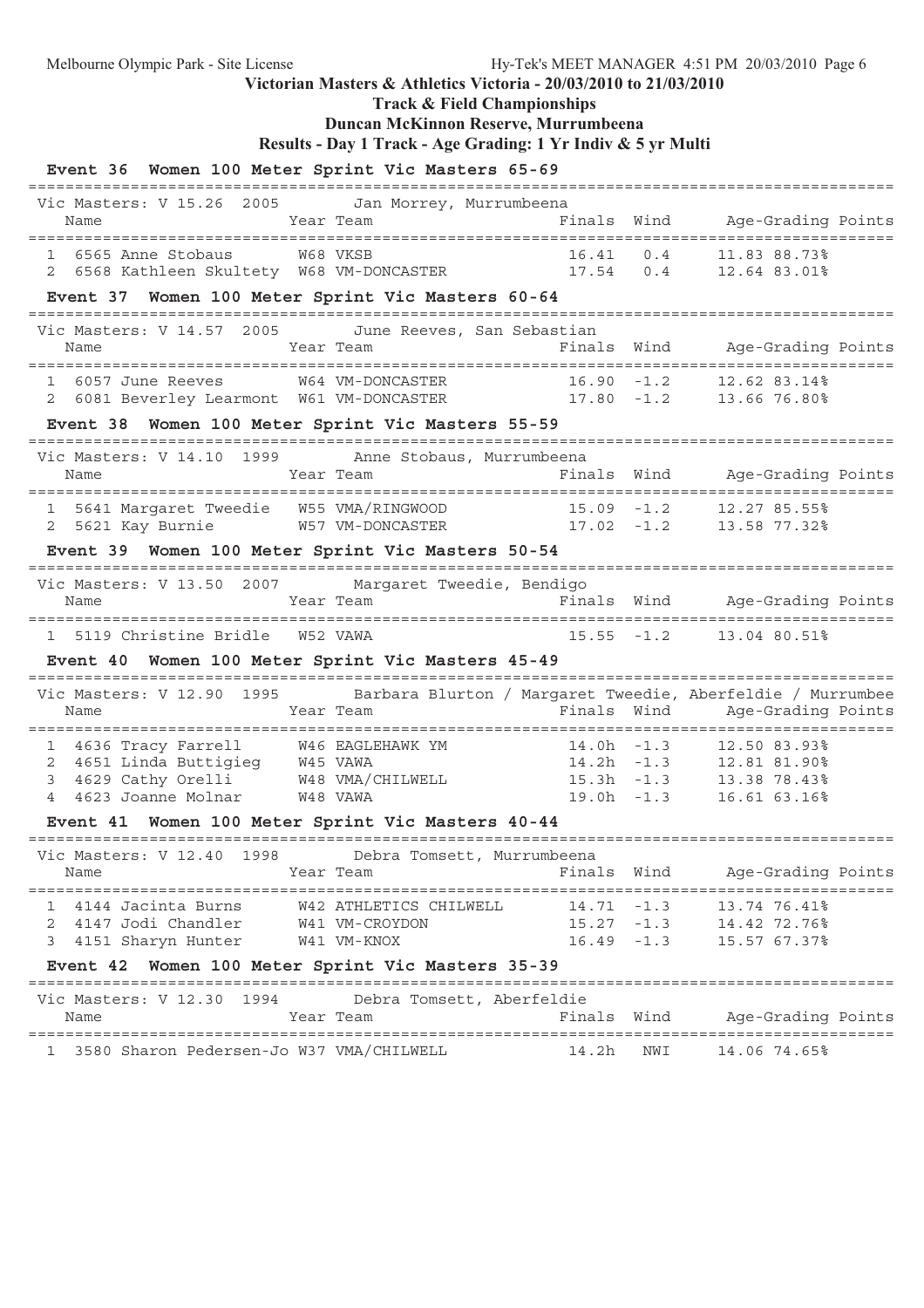**Track & Field Championships**

## **Duncan McKinnon Reserve, Murrumbeena**

```
Results - Day 1 Track - Age Grading: 1 Yr Indiv & 5 yr Multi
```

| Event 44 Men 100 Meter Sprint Vic Masters 85-89                                                                                                                                             |                          |               |        |                                |
|---------------------------------------------------------------------------------------------------------------------------------------------------------------------------------------------|--------------------------|---------------|--------|--------------------------------|
| Vic Masters: V 16.98 1989 Charlie Booth, Eugene USA<br>Name                                                                                                                                 | Year Team                | Finals Wind   |        | Age-Grading Points             |
| 1 8507 Stan Stankovic M87 VM-THROWERS                                                                                                                                                       |                          | $26.93 - 0.7$ |        | 16.41 59.67%                   |
| Event 45 Men 100 Meter Sprint Vic Masters 80-84                                                                                                                                             |                          |               |        |                                |
| Vic Masters: V 15.1h 2002 Mike Johnston, Aberfeldie                                                                                                                                         |                          |               |        |                                |
| Name                                                                                                                                                                                        | Year Team                | Finals        | Wind   | Age-Grading Points             |
| 1 8023 Leo Coffey M80 VM-EAST BURWOOD 16.19 -0.7 11.17 87.71%<br>2 8015 Des Higgs M82 VM-DONCASTER 19.37 -0.7 12.91 75.84%<br>3 8022 Roy Giesemann M80 VM-FRANKSTON 19.77 -0.7 13.63 71.83% |                          |               |        |                                |
|                                                                                                                                                                                             |                          |               |        |                                |
| 4 8014 George Goode M82 VM-COBURG                                                                                                                                                           |                          |               |        | $22.66 - 0.7$ 15.10 64.83%     |
| Event 46 Men 100 Meter Sprint Vic Masters 75-79                                                                                                                                             |                          |               |        |                                |
|                                                                                                                                                                                             |                          |               |        |                                |
| Vic Masters: V 14.3h 1997 Mike Johnston, Aberfeldie<br>Name                                                                                                                                 | Year Team                |               |        | Finals Wind Age-Grading Points |
|                                                                                                                                                                                             |                          |               |        |                                |
| 1 7535 Douglas Ramm M75 VM-ABERFELDIE 18.54 -0.7                                                                                                                                            |                          |               |        | 13.76 71.20%                   |
| 2 7530 Nino Stankovic M77 VM-THROWERS 25.12 -0.7 18.11 54.06%                                                                                                                               |                          |               |        |                                |
| Event 47 Men 100 Meter Sprint Vic Masters 70-74                                                                                                                                             |                          |               |        |                                |
| Vic Masters: V 13.6h 1996 Rudi Hochreiter, Miami QLD                                                                                                                                        |                          |               |        |                                |
| Name                                                                                                                                                                                        | Year Team                | Finals        | Wind   | Age-Grading Points             |
|                                                                                                                                                                                             |                          |               |        |                                |
| 1 7071 Ron Arthur M70 VM-EAST BURWOOD 14.14 -1.1<br>2 7058 Donald Chambers M72 VMA/WODONGA 14.44 -1.1                                                                                       |                          | $14.44 - 1.1$ |        | 11.15 87.84%<br>11.12 88.09%   |
| 3<br>7061 Graeme Noden                                                                                                                                                                      | M72 VM-MENTONE           | $14.72 - 1.1$ |        | 11.33 86.41%                   |
| 7073 Russell Oakley M70 VM-CROYDON<br>4                                                                                                                                                     |                          | $15.12 - 1.1$ |        | 11.92 82.14%                   |
| 7070 Colin Burnett M70 VM-INDEPENDANT<br>5                                                                                                                                                  |                          | $15.45 - 1.1$ |        | 12.18 80.39%                   |
| 7053 John Howes<br>6                                                                                                                                                                        | M74 VM-ABERFELDIE        | $15.73 - 1.1$ |        | 11.82 82.90%                   |
| Event 48 Men 100 Meter Sprint Vic Masters 65-69                                                                                                                                             |                          |               |        |                                |
| Vic Masters: V 12.96 2009 Bob Wishart, Box Hill                                                                                                                                             |                          |               |        |                                |
| Name                                                                                                                                                                                        | Year Team                |               |        | Finals Wind Age-Grading Points |
| 6569 Robert Wishart                                                                                                                                                                         | M68 VM-MENTONE           | 13.04 0.4     |        | 10.40 94.17%                   |
| 6591 Myer Vorchheimer<br>2                                                                                                                                                                  | M65 VMA/MACCABI          | 14.44         | 0.4    | 11.73 83.52%                   |
| 6577 Allan Elliott<br>$\mathbf{3}$                                                                                                                                                          | M66 VM-FRANKSTON         | 14.49         | 0.4    | 11.70 83.71%                   |
| 6564 David Jones<br>4                                                                                                                                                                       | M68 MALVERN HARR         | 16.88         | 0.4    | 13.47 72.75%                   |
| Event 49 Men 100 Meter Sprint Vic Masters 60-64                                                                                                                                             |                          |               |        |                                |
| Vic Masters: V 12.3h 2006                                                                                                                                                                   | Bob Wishart, Murrumbeena |               |        |                                |
| Name                                                                                                                                                                                        | Year Team                | Finals        | Wind   | Age-Grading Points             |
| 6064 Keith Howden                                                                                                                                                                           | M64 VM-COLLINGWOOD       | 13.29         | $-1.1$ | 10.86 90.22%                   |
| 6089 Philip Rosevear<br>2                                                                                                                                                                   | M60 VM-DONCASTER         | $13.48 - 1.1$ |        | 11.28 86.80%                   |
| 3 6083 Geoff Whitehall                                                                                                                                                                      | M61 VM-COLLINGWOOD       | 13.79         | $-1.1$ | 11.47 85.35%                   |
| 6086 Bill Carr<br>4                                                                                                                                                                         | M60 VMA/EAGLEHAWK        | $14.12 - 1.1$ |        | 11.82 82.86%                   |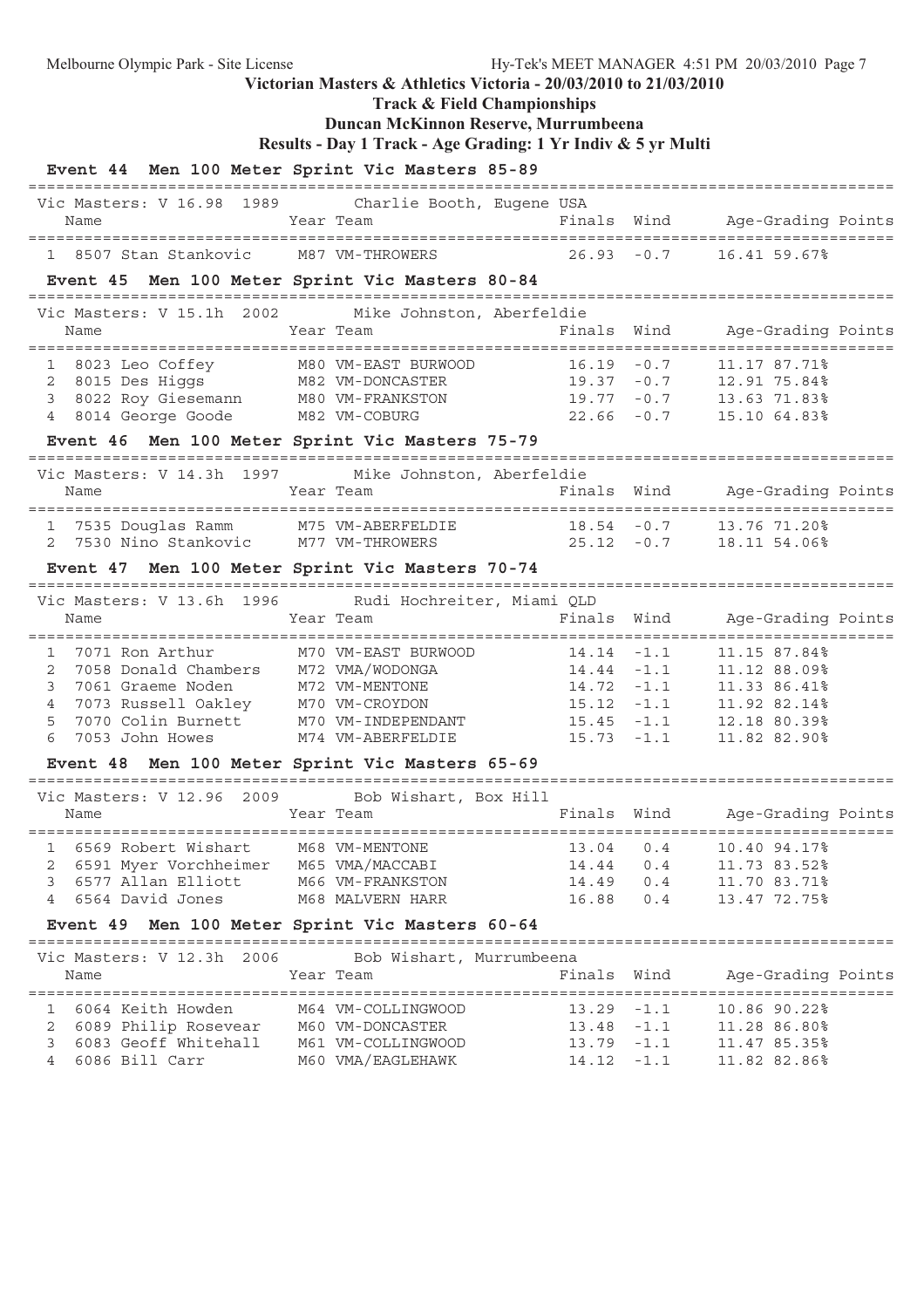**Track & Field Championships**

=============================================================================================

## **Duncan McKinnon Reserve, Murrumbeena**

**Results - Day 1 Track - Age Grading: 1 Yr Indiv & 5 yr Multi**

### **Event 50 Men 100 Meter Sprint Vic Masters 55-59**

| Vic Masters: V 11.8h 1999 Gary Baker, Murrumbeena                                               |                                       |                          |                                           |                                                         |
|-------------------------------------------------------------------------------------------------|---------------------------------------|--------------------------|-------------------------------------------|---------------------------------------------------------|
| Name                                                                                            | Year Team                             | Finals                   | Wind                                      | Age-Grading Points                                      |
|                                                                                                 |                                       |                          |                                           |                                                         |
| 5618 Richard Wearmouth M57 VM-DONCASTER<br>$\mathbf{1}$                                         |                                       | 13.25                    | $-1.2$                                    | 11.30 86.64%                                            |
| $\overline{2}$<br>5628 Ronald Scholes                                                           | M56 VCOL                              | $13.55 - 1.2$            |                                           | 11.63 84.21%                                            |
| 3                                                                                               |                                       | 13.78                    | $-1.2$                                    | 11.90 82.29%                                            |
| 5645 Nicholas White M55 VMSP<br>5608 Joseph Dilworth M58 VM-ABERFELDIE<br>$\overline{4}$        |                                       | 15.00                    | $-1.2$                                    | 12.71 77.00%                                            |
| 5603 John Neale<br>5                                                                            | M59 VMA/PRESTON                       | 15.54                    | $-1.2$                                    | 13.09 74.84%                                            |
| $- -$                                                                                           |                                       |                          |                                           |                                                         |
| 5613 Ken Bruce                                                                                  | M58 VM-DONCASTER                      | DNF                      | $-1.2$                                    |                                                         |
| Event 51 Men 100 Meter Sprint Vic Masters 50-54                                                 |                                       |                          |                                           |                                                         |
| Vic Masters: V 11.6h 1995                                                                       |                                       | Garry Barker, Aberfeldie |                                           |                                                         |
| Name                                                                                            | Year Team                             | Finals                   | Wind                                      | Age-Grading Points                                      |
|                                                                                                 |                                       |                          |                                           |                                                         |
| 5134 Jeffrey Sargent M51 BALLARAT HARRIERS                                                      |                                       | $13.53 - 0.6$            |                                           | 11.99 81.67%                                            |
| $\mathbf{2}$                                                                                    |                                       | $13.62 - 0.6$            |                                           |                                                         |
| 5131 Michael Rix M51 VM-FRANKSTON<br>5123 Mark Bloodworth M52 VM-ABERFELDIE<br>3                |                                       | $14.28 - 0.6$            |                                           | 12.07 81.13%<br>12.58 77.87%                            |
|                                                                                                 |                                       |                          |                                           |                                                         |
| Event 52 Men 100 Meter Sprint Vic Masters 45-49                                                 |                                       |                          |                                           |                                                         |
| Vic Masters: V 11.2h 1989                                                                       |                                       | Bob Wishart, Murrumbeena |                                           |                                                         |
| Name                                                                                            | Year Team                             | Finals Wind              |                                           | Age-Grading Points                                      |
|                                                                                                 |                                       |                          |                                           |                                                         |
| 1 4645 William Getson                                                                           | M45 DIAMOND VALL                      | $12.46 - 0.5$            |                                           | 11.49 85.23%                                            |
| 4617 Nigel Cooper M49 VM-KNOX<br>2                                                              |                                       | $12.78 - 0.5$            |                                           | 11.48 85.29%                                            |
| 4646 Robert May M45 VM-FRANKSTON<br>3                                                           |                                       | $13.15 - 0.5$            |                                           | 12.13 80.76%                                            |
|                                                                                                 |                                       |                          |                                           |                                                         |
| Event 53 Men 100 Meter Sprint Vic Masters 40-44                                                 |                                       |                          |                                           |                                                         |
| Vic Masters: V 11.2h 1984 G. Barker, M. Hodgson, G.White, Murrumbeena                           |                                       |                          |                                           |                                                         |
|                                                                                                 | Year Team                             | Finals Wind              |                                           |                                                         |
| Name                                                                                            |                                       |                          |                                           | Age-Grading Points                                      |
| 1 4156 Andrew Wilcox                                                                            |                                       |                          |                                           |                                                         |
|                                                                                                 | M41 VMA/BOX HILL                      | $11.62 - 0.1$            |                                           | 11.02 88.90%                                            |
| 4160 Sandor Kazi<br>2                                                                           | M40 VMA/ST KEVINS<br>M40 GLENHUNTLY A |                          |                                           | $11.87 -0.1$ $11.33 86.44\%$<br>12.08 -0.1 11.54 84.93% |
| 3<br>4163 Kurt Golonka                                                                          |                                       | $12.08 - 0.1$            |                                           | 11.54 84.93%                                            |
| 4140 David Lenehan<br>4                                                                         | M42 VMA/EUREKA                        |                          |                                           | $12.27 - 0.1$ 11.56 84.76%                              |
| 4148 John Papworth<br>5                                                                         | M41 VM-ABERFELDIE                     | $13.61 - 0.1$            |                                           | 12.91 75.90%                                            |
| Event 54 Men 100 Meter Sprint Vic Masters 35-39                                                 |                                       |                          |                                           |                                                         |
| --------------------------------------<br>Vic Masters: V 11.04 2002 Peter O'Dwyer, Olympic Park |                                       |                          |                                           |                                                         |
| Name                                                                                            | Year Team                             | Finals Wind              |                                           | Age-Grading Points                                      |
| ========================                                                                        |                                       |                          |                                           |                                                         |
| 3582 Simon May<br>1                                                                             | M37 BELLARINE AT                      | 12.39                    | 1.2                                       | 12.09 81.03%                                            |
| 3559 Stewart Dobrzynski M39 VMA/KNOX                                                            |                                       |                          |                                           |                                                         |
| 2                                                                                               |                                       | 12.66                    | 1.2                                       | 12.18 80.41%                                            |
| 3592 Christopher Timewe M35 SOUTH BENDIG<br>3                                                   |                                       | 13.30                    | $\begin{array}{c} 1.2 \\ 1.2 \end{array}$ | 13.16 74.44%                                            |
| 3595 Leigh Browell<br>4                                                                         | M35 SOUTH BENDIG                      | 13.87                    |                                           | 13.73 71.38%                                            |
| Event 55 Men 100 Meter Sprint Vic Masters 30-34                                                 |                                       |                          |                                           |                                                         |
|                                                                                                 |                                       |                          |                                           |                                                         |
| Vic Masters: V 11.0h 1993                                                                       |                                       | Marc Larose, Murrumbeena |                                           |                                                         |
| Name                                                                                            | Year Team                             | Finals                   | Wind                                      | Age-Grading Points                                      |
|                                                                                                 |                                       |                          |                                           |                                                         |
| 3042 Robert Vidler<br>1                                                                         | M33 VWES                              | $10.89V - 0.1$           |                                           | 10.89 89.90%                                            |
| 3049 Kulan Ranasinghe M31 GLENHUNTLY A<br>2                                                     |                                       | $11.72 - 0.1$            |                                           | 11.72 83.53%                                            |
| 3046 Cameron Baker<br>3                                                                         | M32 BOX HILL ATH                      | $12.03 - 0.1$            |                                           | 12.03 81.38%                                            |
| 4<br>3050 Aaron Tan                                                                             | M31 MELBOURNE UN                      |                          | $12.54 - 0.1$                             | 12.54 78.07%                                            |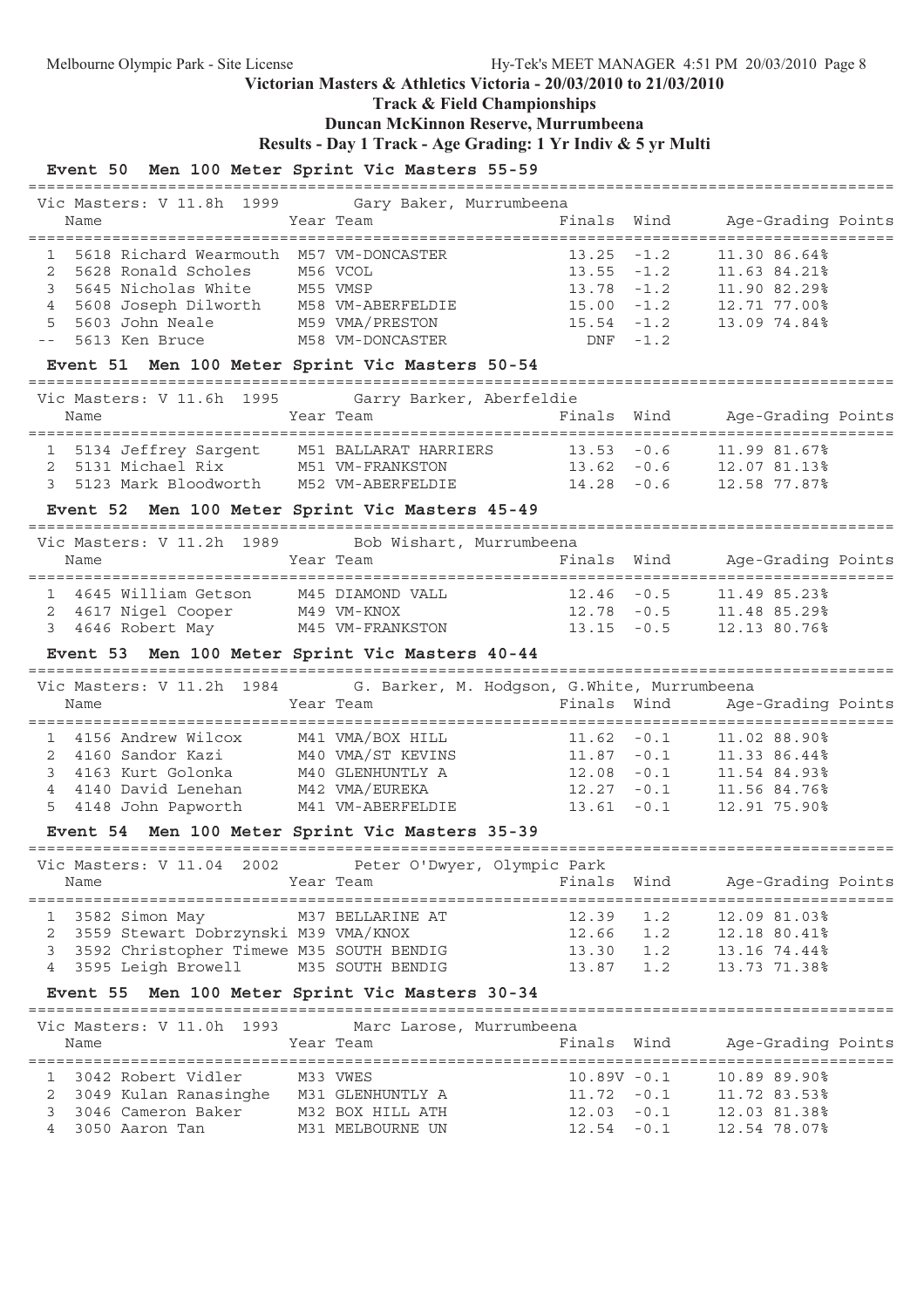**Track & Field Championships**

# **Duncan McKinnon Reserve, Murrumbeena**

|  |  | Results - Day 1 Track - Age Grading: 1 Yr Indiv & 5 yr Multi |  |  |  |
|--|--|--------------------------------------------------------------|--|--|--|
|  |  |                                                              |  |  |  |

|                                                                                                                                 | Event 56 Men 110 Short Hurdles 99.1cm Vic Masters 40-44                   |                                           |                                                                                                  |
|---------------------------------------------------------------------------------------------------------------------------------|---------------------------------------------------------------------------|-------------------------------------------|--------------------------------------------------------------------------------------------------|
| Vic Masters: V 15.39 2007<br>Name                                                                                               | Terry Baldwin, Murrumbeena<br>Year Team                                   |                                           | Finals Wind Age-Grading Points                                                                   |
| 1 4142 Peter Neale                                                                                                              | M42 VCOL                                                                  | 22.54                                     | NWI<br>21.20 60.91%                                                                              |
| Event 57                                                                                                                        | Men 100 Short Hurdles 91.4cm Vic Masters 55-59                            |                                           |                                                                                                  |
| Vic Masters: V 16.70 1989<br>Name                                                                                               | David Mather, Murrumbeena<br>Year Team                                    | Finals                                    | Wind Age-Grading Points                                                                          |
| 1 5647 Gregory Champion M55 VMA/DIAMOND VALLEY<br>5625 William Ronald M57 VM-CAULFIELD<br>2<br>5631 Clyde Riddoch M56 VAWA<br>3 |                                                                           | 19.80<br>23.25<br>26.03                   | ===========================<br>NWI<br>17.99 71.77%<br>NWI<br>20.59 62.71%<br>NWI<br>23.35 55.28% |
|                                                                                                                                 | Event 58 Men 100 Short Hurdles 91.4cm Vic Masters 50-54                   | =============                             |                                                                                                  |
| Name                                                                                                                            | Vic Masters: V 15.03 1995 Ted Barnard, Olympic Park<br>Year Team          | Finals                                    | Wind<br>Age-Grading Points                                                                       |
| 1 5120 Mark Cauchi M52 VMA/OAKLEIGH<br>2 5122 David Wilkins M52 VM-MENTONE<br>3<br>5094 Geza Benke                              | M53 OLD MELBURNI<br>Event 59 Men 100 Short Hurdles 84cm Vic Masters 60-64 | 19.92<br>20.37<br>23.84                   | NWI<br>18.89 68.37%<br>NWI 19.32 66.86%<br>22.29 57.93%<br>NWI                                   |
|                                                                                                                                 | Vic Masters: V 16.92 1992 David Mather, Hobart                            |                                           |                                                                                                  |
| Name                                                                                                                            | Year Team                                                                 | Finals Wind                               | Age-Grading Points                                                                               |
|                                                                                                                                 | 1 6064 Keith Howden M64 VM-COLLINGWOOD 23.96                              |                                           | NWI<br>20.28 63.65%                                                                              |
|                                                                                                                                 | Event 60 Women 100 Short Hurdles 84cm Vic Masters 35-39                   |                                           |                                                                                                  |
| Name                                                                                                                            | Vic Masters: V 16.00 1993 Debra Tomsett, Murrumbeena<br>Year Team         | Finals Wind                               | Age-Grading Points                                                                               |
| 3580 Sharon Pedersen-Jo W37 VMA/CHILWELL                                                                                        |                                                                           | 18.98                                     | NWI<br>18.38 66.44%                                                                              |
|                                                                                                                                 | Event 61 Women 80 Short Hurdles 76.2cm Vic Masters 50-54                  |                                           |                                                                                                  |
| Name                                                                                                                            | Vic Masters: V 13.89 2007 Joanne Russell, Murrumbeena<br>Year Team        | ==========================<br>Finals Wind | Age-Grading Points                                                                               |
| ==================<br>5119 Christine Bridle   W52 VAWA                                                                          | ======================                                                    | DNF                                       | NWI                                                                                              |
| Event 62                                                                                                                        | Women 80 Short Hurdles 76.2cm Vic Masters 40-44                           |                                           |                                                                                                  |
| =================================<br>Vic Masters: V 13.50 2000<br>Name                                                          | Salli-ann Lee, Murrumbeena<br>Year Team                                   | Finals Wind                               | Age-Grading Points                                                                               |
| 1 4082 Jennifer Baldwin                                                                                                         | W44 VAWA                                                                  | 14.96                                     | NWI<br>15.71 77.74%                                                                              |
|                                                                                                                                 | Event 64 Men 80 Short Hurdles 76.2cm Vic Masters 70-74                    |                                           |                                                                                                  |
| Vic Masters: V 14.14 2007<br>Name                                                                                               | Don Chambers, Adelaide<br>Year Team                                       | Finals Wind                               | Age-Grading Points                                                                               |
| 7058 Donald Chambers<br>ı<br>7056 Max Brook<br>2                                                                                | M72 VMA/WODONGA<br>M73 VMSP                                               | 14.82<br>20.26                            | NWI<br>14.44 89.47%<br>NWI<br>19.53 66.14%                                                       |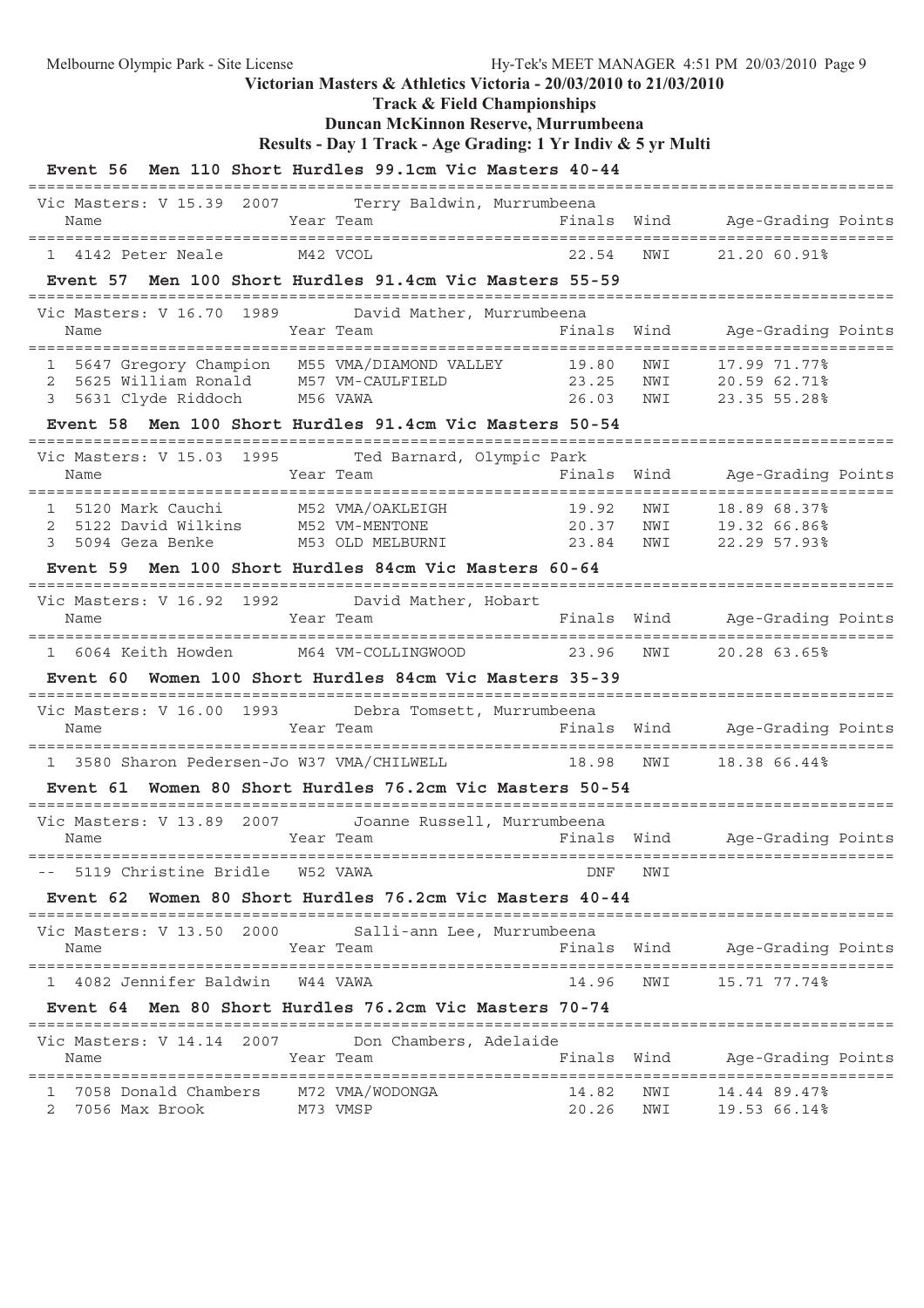**Track & Field Championships**

# **Duncan McKinnon Reserve, Murrumbeena**

```
Results - Day 1 Track - Age Grading: 1 Yr Indiv & 5 yr Multi
```

| Event 65 Women 400 Meter Run Vic Masters 70-74                                                                                                                                                                                                                                                                                     |                                                                         |        |                                                                                                                                                                                                         |
|------------------------------------------------------------------------------------------------------------------------------------------------------------------------------------------------------------------------------------------------------------------------------------------------------------------------------------|-------------------------------------------------------------------------|--------|---------------------------------------------------------------------------------------------------------------------------------------------------------------------------------------------------------|
| Vic Masters: V 1:31.69 2002 Rowena Barker, Olympic Park<br>Name                                                                                                                                                                                                                                                                    | Year Team                                                               |        | :====================================<br>Finals Age-Grading Points                                                                                                                                      |
| 1 7072 Jan Morrey W70 VM-MENTONE 1:22.94V 54.84 86.81%                                                                                                                                                                                                                                                                             |                                                                         |        |                                                                                                                                                                                                         |
| Event 66 Women 400 Meter Run Vic Masters 65-69                                                                                                                                                                                                                                                                                     |                                                                         |        |                                                                                                                                                                                                         |
| Vic Masters: V 73.99 2007 Anne Stobaus, Riccione<br>Name                                                                                                                                                                                                                                                                           | Year Team                                                               |        | Finals Age-Grading Points                                                                                                                                                                               |
| ----------<br>-- 6568 Kathleen Skultety W68 VM-DONCASTER 74.38 50.76 93.78%<br>-- Fresh CR --                                                                                                                                                                                                                                      |                                                                         |        |                                                                                                                                                                                                         |
| Event 67 Women 400 Meter Run Vic Masters 60-64                                                                                                                                                                                                                                                                                     |                                                                         |        |                                                                                                                                                                                                         |
| Vic Masters: V 67.30 2001 Anne Stobaus, Brisbane                                                                                                                                                                                                                                                                                   |                                                                         |        |                                                                                                                                                                                                         |
| 1 6057 June Reeves W64 VM-DONCASTER 1:23.94 60.49 78.70%                                                                                                                                                                                                                                                                           |                                                                         |        |                                                                                                                                                                                                         |
| Event 68 Women 400 Meter Run Vic Masters 55-59                                                                                                                                                                                                                                                                                     |                                                                         |        |                                                                                                                                                                                                         |
| Vic Masters: V 64.20 1996 Anne Stobaus, Aberfeldie                                                                                                                                                                                                                                                                                 |                                                                         |        |                                                                                                                                                                                                         |
| 1 5629 Janet Holmes W56 VMA/MENTONE 78.96 61.09 77.93%                                                                                                                                                                                                                                                                             |                                                                         |        |                                                                                                                                                                                                         |
| Event 69 Women 400 Meter Run Vic Masters 45-49                                                                                                                                                                                                                                                                                     |                                                                         |        |                                                                                                                                                                                                         |
| Vic Masters: V 57.91 1996 Barbara Blurton, Buffalo, USA                                                                                                                                                                                                                                                                            |                                                                         |        |                                                                                                                                                                                                         |
| Year Team<br>Name                                                                                                                                                                                                                                                                                                                  |                                                                         |        | Finals Age-Grading Points                                                                                                                                                                               |
| 4636 Tracy Farrell M46 EAGLEHAWK YM 66.23<br>1<br>4628 Katrina Philip M48 VIVA 69.32 57.89 82.23%<br>4651 Linda Buttigieg M45 VAWA 70.79 60.90 78.17%<br>4629 Cathy Orelli M48 VAMA 71.33 59.57 79.91%<br>4623 Joanne Molnar M48 VAWA 1:38.55 1:22.30 57.84%<br>2<br>3<br>4<br>5<br>Event 70 Women 400 Meter Run Vic Masters 40-44 |                                                                         |        | 56.42 84.37%<br>$-0.23$<br>$-0.32$<br>$-0.72$<br>$-0.72$<br>$-0.72$<br>$-0.72$<br>$-0.72$<br>$-0.72$<br>$-0.89$<br>$-0.23$<br>$-0.89$<br>$-0.23$<br>$-0.89$<br>$-0.23$<br>$-0.89$<br>$-0.23$<br>$-0.23$ |
| Vic Masters: V 57.00 1983 Judy Pollock, Olympic Park                                                                                                                                                                                                                                                                               |                                                                         |        |                                                                                                                                                                                                         |
| Name                                                                                                                                                                                                                                                                                                                               | Year Team                             Finals         Age-Grading Points |        |                                                                                                                                                                                                         |
| 1 4162 Michelle Stevenson W40 BENDIGO YMCA<br>2 4144 Jacinta Burns<br>3 4147 Jodi Chandler W41 VM-CROYDON                                                                                                                                                                                                                          | W42 ATHLETICS CHILWELL 68.90 61.19 77.79%                               |        | 67.60 61.28 77.68%<br>71.4h 64.06 74.30%                                                                                                                                                                |
| Event 71 Women 400 Meter Run Vic Masters 35-39                                                                                                                                                                                                                                                                                     |                                                                         |        |                                                                                                                                                                                                         |
| Vic Masters: V 58.04 1995<br>Name                                                                                                                                                                                                                                                                                                  | Debra Tomsett, Aberfeldie<br>Year Team                                  | Finals | Age-Grading Points                                                                                                                                                                                      |
| 1 3586 Joanne Francken W37 VWES                                                                                                                                                                                                                                                                                                    |                                                                         |        |                                                                                                                                                                                                         |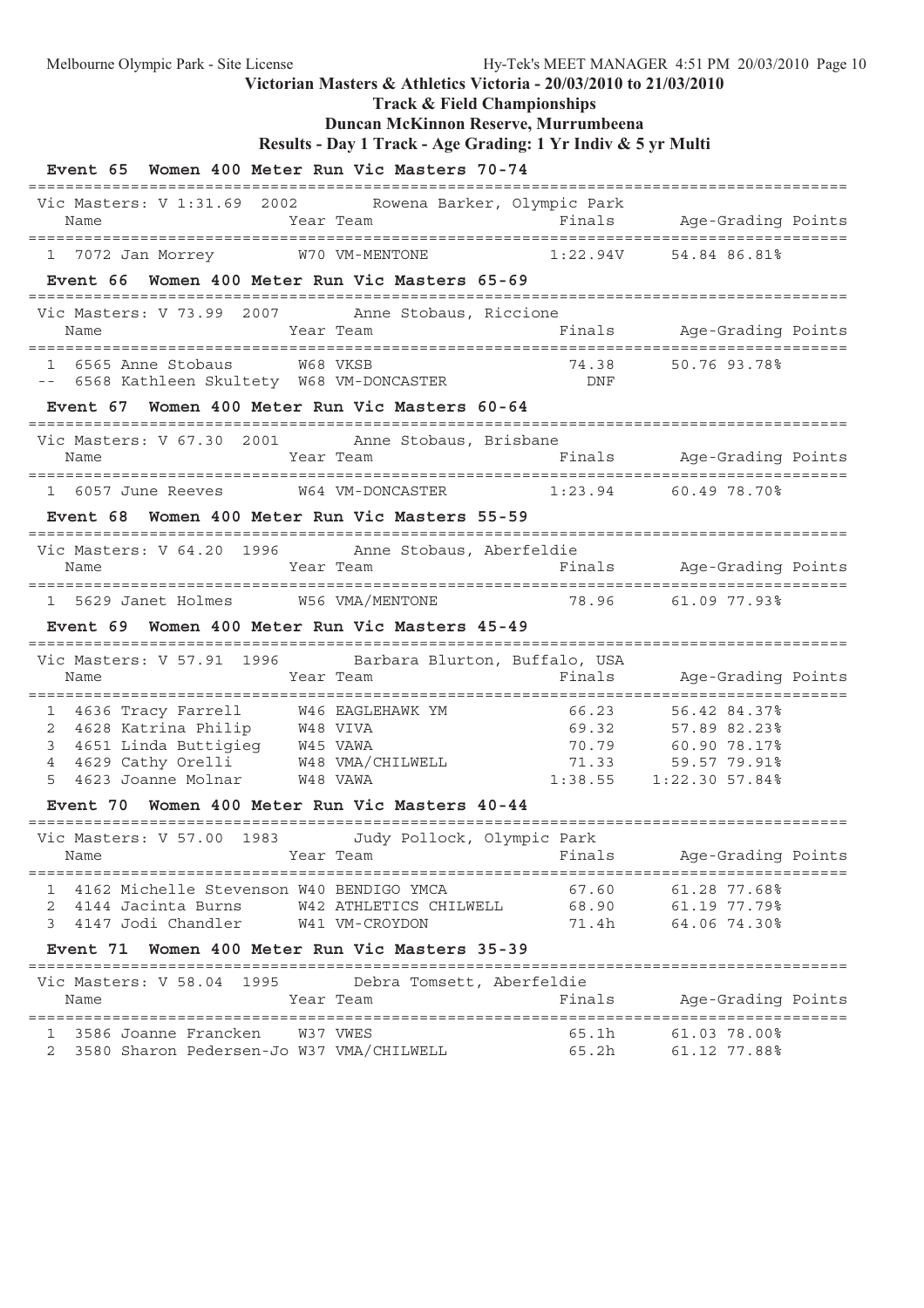**Track & Field Championships**

## **Duncan McKinnon Reserve, Murrumbeena**

**Results - Day 1 Track - Age Grading: 1 Yr Indiv & 5 yr Multi**

| Event 73 Men 400 Meter Run Vic Masters 85-89                                                                                                                                                 |                            |         |                            |  |
|----------------------------------------------------------------------------------------------------------------------------------------------------------------------------------------------|----------------------------|---------|----------------------------|--|
| Vic Masters: V 1:25.99 2007 Mike Johnston, Murrumbeena                                                                                                                                       |                            |         |                            |  |
| Name                                                                                                                                                                                         | Year Team                  |         | Finals Age-Grading Points  |  |
| 1 8507 Stan Stankovic M87 VM-THROWERS                                                                                                                                                        |                            |         | $2:55.11$ $1:25.88$ 50.28% |  |
| Event 74 Men 400 Meter Run Vic Masters 75-79                                                                                                                                                 |                            |         |                            |  |
| Vic Masters: V 68.57 1998                                                                                                                                                                    | Mike Johnston, Brisbane    |         |                            |  |
| Name                                                                                                                                                                                         | Year Team                  |         | Finals Age-Grading Points  |  |
| 7533 Don McLean M76 VM-DONCASTER<br>$\mathbf{1}$                                                                                                                                             |                            | 1:25.95 | 56.14 76.93%               |  |
| 7534 Edmund Stack M75 VM-EAST BURWOOD 1:44.50 69.42 62.20%<br>2                                                                                                                              |                            |         |                            |  |
| 7531 Colin Silcock-Dela M77 VM-GEELONG<br>3                                                                                                                                                  |                            |         | 2:01.72 78.14 55.27%       |  |
| 4 7530 Nino Stankovic M77 VM-THROWERS 2:17.22 1:28.09 49.02%                                                                                                                                 |                            |         |                            |  |
| Event 75 Men 400 Meter Run Vic Masters 70-74                                                                                                                                                 |                            |         |                            |  |
| Vic Masters: V 66.02 1995 Mike Johnson, Buffalo USA                                                                                                                                          |                            |         |                            |  |
| Name                                                                                                                                                                                         | Year Team                  | Finals  | Age-Grading Points         |  |
| $\mathbf{1}$                                                                                                                                                                                 |                            |         | 50.11 86.18%               |  |
| 2                                                                                                                                                                                            |                            | 71.16   | 48.24 89.53%               |  |
| 3                                                                                                                                                                                            |                            | 71.26   | 52.16 82.80%               |  |
| M73 VMSP<br>$\overline{4}$<br>7056 Max Brook                                                                                                                                                 |                            | 79.02   | 54.63 79.04%               |  |
| 5<br>7065 Barry Dorr                                                                                                                                                                         | M71 UNATTACHED             | 1:23.20 | 59.78 72.25%               |  |
| Event 76 Men 400 Meter Run Vic Masters 65-69                                                                                                                                                 |                            |         |                            |  |
| Vic Masters: V 62.0h 1988 Mike Johnson, Murumbeena                                                                                                                                           |                            |         |                            |  |
| Name                                                                                                                                                                                         | Year Team                  | Finals  | Age-Grading Points         |  |
| 1 6569 Robert Wishart M68 VM-MENTONE                                                                                                                                                         |                            | 65.34   | 49.39 87.43%               |  |
| 6574 Graham Stockdale M67 VM GLENHUNTLY<br>6571 Andrew Executive M67 VM GLENHUNTLY<br>2                                                                                                      |                            |         |                            |  |
| 6574 Graham Stockdale M67 VM GLENHUNTLY 69.26 53.18 81.22%<br>6571 Andrew Fraser M68 VM-EAST BURWOOD 1:20.87 61.13 70.64%<br>6582 Neville Gardner M66 VMA/BOX HILL 1:22.85 64.60 66.84%<br>3 |                            |         |                            |  |
| $\overline{4}$                                                                                                                                                                               |                            |         |                            |  |
| 6586 Michael Orelli M65 VMA/CHILWELL 1:42.46 1:21.11 53.24%<br>5                                                                                                                             |                            |         |                            |  |
| Event 77 Men 400 Meter Run Vic Masters 60-64                                                                                                                                                 |                            |         |                            |  |
| Vic Masters: V 58.98 2009 Keith Howden, Lahti                                                                                                                                                |                            |         |                            |  |
| Name                                                                                                                                                                                         | Year Team                  |         | Finals Age-Grading Points  |  |
| 1 6094 Peter Lamb                                                                                                                                                                            | M60 VMA/BELLARINE          | 59.89   | 48.91 88.30%               |  |
| 2 6064 Keith Howden M64 VM-COLLINGWOOD                                                                                                                                                       |                            | 63.98   | 50.97 84.73%               |  |
| 6083 Geoff Whitehall<br>3                                                                                                                                                                    | M61 VM-COLLINGWOOD         | 68.07   | 55.25 78.15%               |  |
| 6089 Philip Rosevear M60 VM-DONCASTER<br>4                                                                                                                                                   |                            | 76.36   | 62.36 69.25%               |  |
| Event 78 Men 400 Meter Run Vic Masters 55-59                                                                                                                                                 |                            |         |                            |  |
| Vic Masters: V 55.08 2003                                                                                                                                                                    | Colin McCurry, Puerto Rico |         |                            |  |
| Name                                                                                                                                                                                         | Year Team                  | Finals  | Age-Grading Points         |  |
|                                                                                                                                                                                              |                            |         |                            |  |
| 1 5622 David McConnell                                                                                                                                                                       | M57 VM-DONCASTER           | 59.45   | 49.50 87.23%               |  |
| 5628 Ronald Scholes<br>$\mathbf{2}$                                                                                                                                                          | M56 VCOL                   | 61.91   | 51.89 83.23%               |  |
| 3<br>5616 Gregory Moore                                                                                                                                                                      | M57 VKSB                   |         | 66.38 55.27 78.13%         |  |
| 5636 Alfred Lendvai<br>$4\overline{ }$                                                                                                                                                       | M56 VM-ABERFELDIE          |         | 70.71 59.26 72.88%         |  |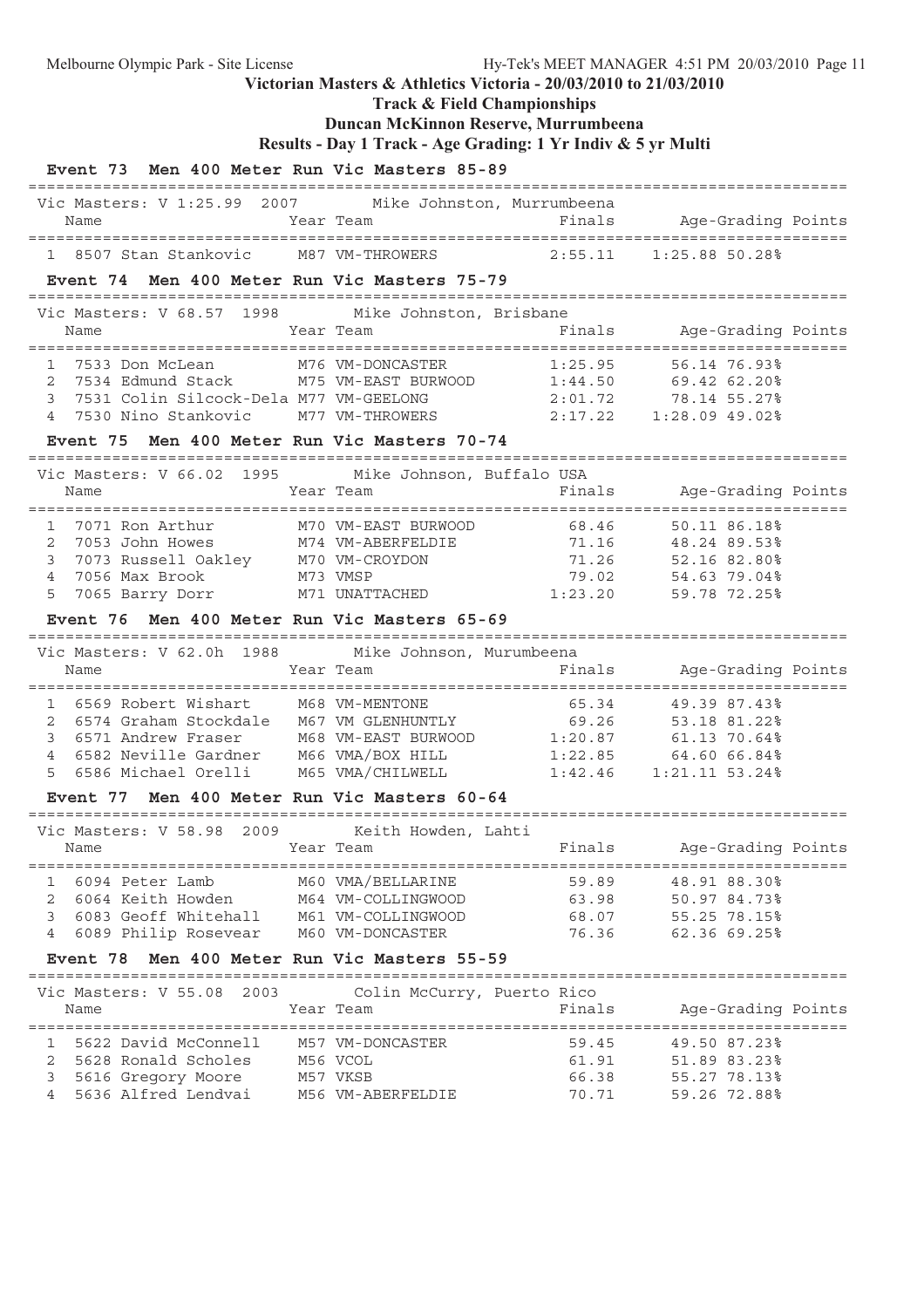## **Track & Field Championships**

### **Duncan McKinnon Reserve, Murrumbeena**

**Results - Day 1 Track - Age Grading: 1 Yr Indiv & 5 yr Multi**

### **Event 79 Men 400 Meter Run Vic Masters 50-54**

| Vic Masters: V 53.58 1987 | Noel Clough, Olympic Park |        |                    |
|---------------------------|---------------------------|--------|--------------------|
| Name                      | Year Team                 | Finals | Age-Grading Points |
|                           |                           |        |                    |
| 5113 Robert Mayston       | M53 VMA/SANDRINGHAM       | 55.78  | 47.68 90.57%       |
| 5134 Jeffrey Sargent      | M51 BALLARAT HARRIERS     | 58.33  | 50.52 85.48%       |
| 5135 Mark Crawford        | M51 VM-DONCASTER          | 58.44  | 50.62 85.32%       |
| 5139 Bernie Smith         | M50 DIAMOND VALL          | 58.46  | 50.97 84.72%       |
| 5 5132 Kevin Bates        | M51 VM-DONCASTER          | 59.55  | 51.58 83.73%       |
| 5126 Graham Walter        | M52 VM-DONCASTER          | 62.96  | 54.18 79.72%       |
| -- 5131 Michael Rix       | M51 VM-FRANKSTON          | DNF    |                    |

#### **Event 80 Men 400 Meter Run Vic Masters 45-49**

========================================================================================

|   |      | Vic Masters: V 53.5h 1994 | Max Warlow, Aberfeldie |        |                    |
|---|------|---------------------------|------------------------|--------|--------------------|
|   | Name |                           | Year Team              | Finals | Age-Grading Points |
|   |      | 4645 William Getson       | M45 DIAMOND VALL       | 55.02  | 49.65 86.99%       |
|   |      | 4621 David Cross          | M48 BOX HILL ATH       | 58.39  | 51.62 83.66%       |
|   |      | 4627 Charles Clark        | M48 COBURG HARRIERS    | 60.41  | 53.41 80.86%       |
|   |      | 4642 Brad Goodings        | M46 VMA/DONCASTER      | 61.22  | 54.87 78.70%       |
|   |      | 4618 Michael Howse        | M49 WODONGA ATHL       | 62.99  | 55.30 78.09%       |
| 6 |      | 4638 Peter Pulbrook       | M46 ATHLETICS WAVERLEY | 64.54  | 57.85 74.65%       |
|   |      | 4620 Paul Durrant         | M48 VM-KNOX            | 64.74  | 57.24 75.46%       |

#### **Event 81 Men 400 Meter Run Vic Masters 40-44**

======================================================================================== Vic Masters: V 49.33 2004 Robert McCubbin, Olympic Park

| Vic Masters: V 49.33 2004        Robert McCubbin, Olympic Park<br>Name | Year Team |                   | Finals | Age-Grading Points |  |
|------------------------------------------------------------------------|-----------|-------------------|--------|--------------------|--|
| 1 4156 Andrew Wilcox                                                   |           | M41 VMA/BOX HILL  | 52.89  | 49.11 87.94%       |  |
| 2 4163 Kurt Golonka                                                    |           | M40 GLENHUNTLY A  | 53.14  | 49.69 86.90%       |  |
| 3 4145 Paul Skipper                                                    | M41 VCOL  |                   | 54.94  | 51.02 84.66%       |  |
| 4 4152 Danny Hecker                                                    | M41 VCOL  |                   | 56.09  | 52.08 82.92%       |  |
| 5 4143 Shawn Henniq                                                    |           | M42 MENTONE ATHL  | 56.62  | 52.20 82.73%       |  |
| 6 4140 David Lenehan                                                   |           | M42 VMA/EUREKA    | 57.09  | 52.64 82.05%       |  |
| 4134 Damian Sutherland M43 MALVERN HARR                                |           |                   | 60.36  | 55.26 78.15%       |  |
| 8 4148 John Papworth                                                   |           | M41 VM-ABERFELDIE | 61.59  | 57.19 75.52%       |  |

### **Event 82 Men 400 Meter Run Vic Masters 35-39**

|   | Name           | Vic Masters: V 48.69 2002 | Peter O'Dwyer, Olympic Park<br>Year Team | Finals | Age-Grading Points |  |
|---|----------------|---------------------------|------------------------------------------|--------|--------------------|--|
|   | 3582 Simon May |                           | M37 BELLARINE AT                         | 55.80  | 53.36 80.93%       |  |
|   |                | 3594 James Nelson         | M35 GEELONG GUIL                         | 56.09  | 54.42.79.35%       |  |
| 3 |                | 3595 Leigh Browell        | M35 SOUTH BENDIG                         | 63.62  | 61.73 69.96%       |  |

#### **Event 83 Men 400 Meter Run Vic Masters 30-34**

| Vic Masters: V 49.41 2002<br>Name                  |  | Year Team                                  | Andrew Wilcox, Olympic Park<br>Finals | Age-Grading Points           |  |
|----------------------------------------------------|--|--------------------------------------------|---------------------------------------|------------------------------|--|
| 1 3049 Kulan Ranasinghe<br>2 3036 Bradley Krawczyk |  | M31 GLENHUNTLY A<br>M34 KNOX ATHLETIC CLUB | 50.77<br>55.17                        | 50.77 85.05%<br>53.95 80.04% |  |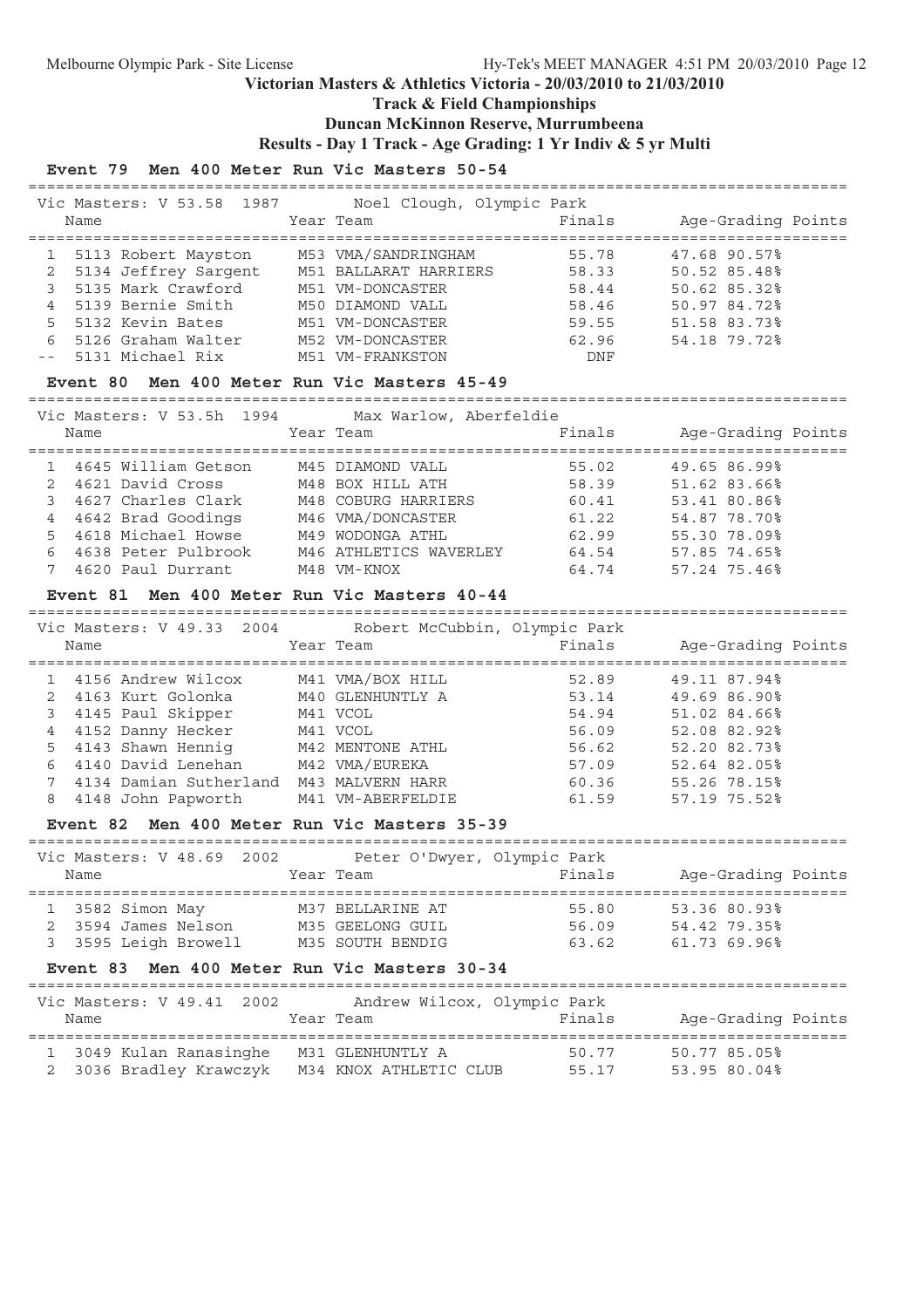**Track & Field Championships**

## **Duncan McKinnon Reserve, Murrumbeena**

```
Results - Day 1 Track - Age Grading: 1 Yr Indiv & 5 yr Multi
```

| Event 84 Women 2000 Meter Steeplechase 76.2cm Vic Masters 35-39                                                                                                 |           |                                                      |                              |                                                                                 |  |
|-----------------------------------------------------------------------------------------------------------------------------------------------------------------|-----------|------------------------------------------------------|------------------------------|---------------------------------------------------------------------------------|--|
| Vic Masters: V 7:48.34 2002 Laurel Gore, Olympic Park<br>External Year Team<br>Name                                                                             |           |                                                      |                              | Finals Age-Grading Points                                                       |  |
| 1 3580 Sharon Pedersen-Jo W37 VMA/CHILWELL 9:05.46 12:24.61 72.73%                                                                                              |           |                                                      |                              |                                                                                 |  |
| Event 339 Women 2000 Meter Steeplechase 76.2cm Vic Masters 60-64                                                                                                |           |                                                      |                              |                                                                                 |  |
| Vic Masters: V 8:52.30 2000 Jan Morrey, Southport                                                                                                               |           |                                                      |                              |                                                                                 |  |
| Year Team<br>Name                                                                                                                                               |           |                                                      |                              | Finals Age-Grading Points                                                       |  |
| 1 6088 Heather Carr W60 VMA/EAGLEHAWK 10:05.91 11:02.93 81.70%                                                                                                  |           |                                                      |                              |                                                                                 |  |
| Event 85 Men 2000 Meter Steeplechase 76.2cm Vic Masters 75-79                                                                                                   |           |                                                      |                              |                                                                                 |  |
| Vic Masters: V 10:32.20 1987 Stan Nicholls, Olympic Park<br>Name                                                                                                |           |                                                      |                              | Year Team <a>&gt; Sandar Team <a> Tinals <br/> Manus Age-Grading Points</a></a> |  |
| 1 7531 Colin Silcock-Dela M77 VM-GEELONG 14:19.87 12:28.26 63.30%                                                                                               |           |                                                      |                              |                                                                                 |  |
| Event 86 Men 2000 Meter Steeplechase 76.2cm Vic Masters 70-74                                                                                                   |           |                                                      |                              |                                                                                 |  |
| Vic Masters: V 8:51.20 2006 Bob Gardiner, Murrumbeena                                                                                                           |           |                                                      |                              |                                                                                 |  |
| Name                                                                                                                                                            |           |                                                      |                              | Year Team The Pinals Age-Grading Points                                         |  |
| 1 7057 Fred Bichsel M72 VM-CAULFIELD 10:17.86 9:46.54 80.75%<br>2 7056 Max Brook M73 VMSP 10:24.16 9:41.91 81.39%                                               |           |                                                      |                              |                                                                                 |  |
| Event 87 Men 2000 Meter Steeplechase 76.2cm Vic Masters 60-64                                                                                                   |           |                                                      |                              |                                                                                 |  |
| Vic Masters: V 7:27.33 2003 Graham Philpott, Perth                                                                                                              |           |                                                      |                              |                                                                                 |  |
|                                                                                                                                                                 |           |                                                      |                              |                                                                                 |  |
| 1 6079 Peter Moore M61 VMA/RICHMOND 8:22.74 9:56.36 79.42%<br>2 6072 Jeffrey Walker M62 VM-INDEPENDANT 8:53.02 10:18.25 76.61%                                  |           |                                                      |                              |                                                                                 |  |
| Event 88 Men 3000 Meter Steeplechase 91.4cm Vic Masters 55-59                                                                                                   |           |                                                      |                              |                                                                                 |  |
|                                                                                                                                                                 |           |                                                      |                              |                                                                                 |  |
| Vic Masters: V 11:12.99 1987 Bill Hughes, Olympic Park                                                                                                          |           |                                                      |                              |                                                                                 |  |
| 1 5646 Christopher Lynch M55 DIAMOND VALL           12:08.22    9:44.40 81.05%<br>2 5620 Wayne Sabransky   M57 VM-INDEPENDANT        13:01.23   10:16.79 76.79% |           |                                                      |                              |                                                                                 |  |
| 5616 Gregory Moore                                                                                                                                              | M57 VKSB  |                                                      | 13:46.62                     | 10:52.62 72.57%                                                                 |  |
| Event 89                                                                                                                                                        |           | Men 3000 Meter Steeplechase 91.4cm Vic Masters 50-54 |                              |                                                                                 |  |
|                                                                                                                                                                 |           |                                                      |                              |                                                                                 |  |
| Vic Masters: V 10:02.60 1995<br>Name                                                                                                                            | Year Team | Bob Hendy, Olympic Park                              | Finals                       | Age-Grading Points                                                              |  |
| 5112 Allan Long<br>ı<br>5094 Geza Benke<br>2                                                                                                                    |           | M53 VM-INDEPENDANT<br>M53 OLD MELBURNI               | 11:03.42<br>15:21.67         | $9:01.29$ 87.50%<br>12:32.00 62.98%                                             |  |
| Event 90                                                                                                                                                        |           | Men 3000 Meter Steeplechase 91.4cm Vic Masters 45-49 |                              |                                                                                 |  |
| Vic Masters: V 9:24.40<br>2000                                                                                                                                  |           |                                                      | Jeff Broderick, Olympic Park |                                                                                 |  |
| Name                                                                                                                                                            | Year Team |                                                      | Finals                       | Age-Grading Points                                                              |  |
| 4630 Colin Drake                                                                                                                                                |           | M48 WESTERN ATHLETICS                                | 11:34.70                     | $9:51.54$ 80.07%                                                                |  |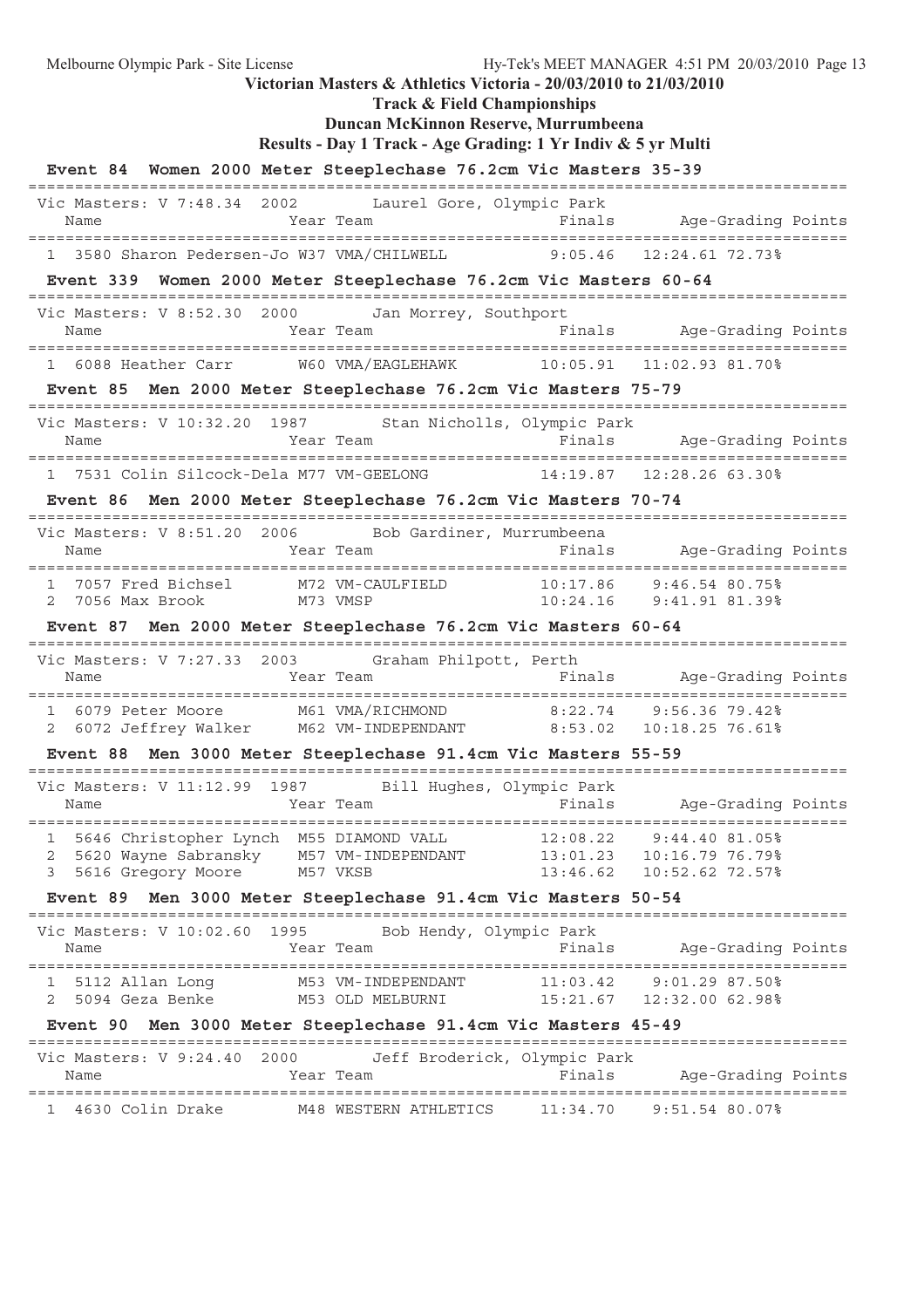| Melbourne Olympic Park - Site License                                |           |                                                                       | Hy-Tek's MEET MANAGER 4:51 PM 20/03/2010 Page 14 |  |
|----------------------------------------------------------------------|-----------|-----------------------------------------------------------------------|--------------------------------------------------|--|
|                                                                      |           | Victorian Masters & Athletics Victoria - $20/03/2010$ to $21/03/2010$ |                                                  |  |
|                                                                      |           | <b>Track &amp; Field Championships</b>                                |                                                  |  |
|                                                                      |           | Duncan McKinnon Reserve, Murrumbeena                                  |                                                  |  |
|                                                                      |           | Results - Day 1 Track - Age Grading: 1 Yr Indiv & 5 yr Multi          |                                                  |  |
| Event 90 Men 3000 Meter Steeplechase 91.4cm Vic Masters 45-49        |           |                                                                       |                                                  |  |
| 2 4634 Tony Dell                                                     |           |                                                                       | M47 VMA/RICHMOND 11:48.87 10:08.92 77.78%        |  |
| Event 91 Men 3000 Meter Steeplechase 91.4cm Vic Masters 40-44        |           |                                                                       |                                                  |  |
| Vic Masters: V 9:10.20 1995 Jeff Broderick, Olympic Park             |           |                                                                       |                                                  |  |
| Name                                                                 | Year Team |                                                                       | Finals Age-Grading Points                        |  |
| 1 4103 Jean-Claude Legras M44 VM-ABERFELDIE 12:42.58 11:12.83 70.39% |           |                                                                       |                                                  |  |
| 2 4131 Mal Grimmett M44 VM-SPRINGVALE 13:31.07 11:55.61 66.19%       |           |                                                                       |                                                  |  |
| Event 335 Men 3000 Meter Steeplechase 91.4cm Vic Masters 35-39       |           |                                                                       |                                                  |  |
| Vic Masters: V 8:53.57 1992 Jeff Broderick, Olympic Park             |           |                                                                       |                                                  |  |
| Name                                                                 | Year Team |                                                                       | Finals Age-Grading Points                        |  |
| 1 3595 Leigh Browell M35 SOUTH BENDIG 12:57.69 12:26.98 63.41%       |           |                                                                       |                                                  |  |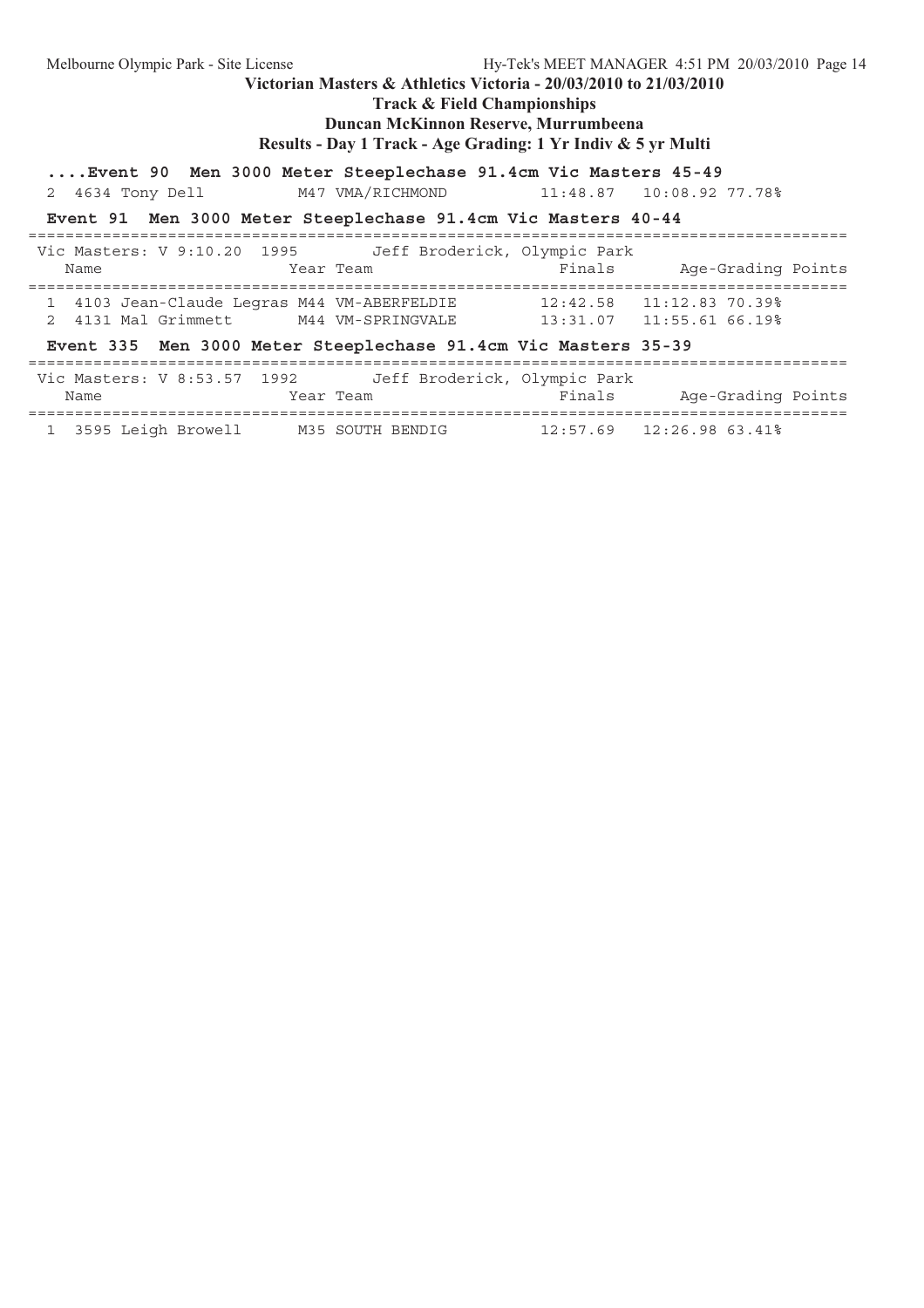# **Track & Field Championships**

## **Duncan McKinnon Reserve, Murrumbeena**

```
Results - Day 1 Field - Age Grading: 1 Yr Indiv & 5 yr Multi
```
### **Event 92 Men Shot Put 6kg Vic Masters 55-59**

| Vic Masters: V 13.23m 1999 Graeme Rose, Gateshead, UK                                                                                                                           |                   |                             |                           |  |
|---------------------------------------------------------------------------------------------------------------------------------------------------------------------------------|-------------------|-----------------------------|---------------------------|--|
| Name                                                                                                                                                                            | Year Team         | Finals Age-Grading Points   |                           |  |
| Finals                                                                                                                                                                          |                   |                             |                           |  |
| $\mathbf{1}$<br>5648 Roger Glass M56 VM-CAULFIELD                                                                                                                               |                   | 10.47m                      | 13.63m 58.99%             |  |
| $\mathbf{2}$                                                                                                                                                                    |                   | 9.62m                       | 12.25m 53.00%             |  |
| 5643 Phillip Curtain M55 VMA/COBURG<br>5634 Laurence Clarken M56 GLENHUNTLY A<br>3                                                                                              |                   | 8.66m                       | 11.27m 48.79%             |  |
| 5631 Clyde Riddoch M56 VAWA<br>$\overline{4}$                                                                                                                                   |                   | 8.24m                       | 10.73m 46.42%             |  |
| 5624 Kenneth Carter M57 VMA/COBURG<br>5                                                                                                                                         |                   | 7.80m                       | 10.39m 44.96%             |  |
| 6<br>5603 John Neale                                                                                                                                                            | M59 VMA/PRESTON   |                             | 7.44m 10.39m 44.95%       |  |
| 5615 Anastasios Maniata M57 VM-THROWERS<br>7                                                                                                                                    |                   |                             | 7.44m 9.91m 42.88%        |  |
| Event 93 Men Shot Put 6kg Vic Masters 50-54                                                                                                                                     |                   |                             |                           |  |
|                                                                                                                                                                                 |                   |                             |                           |  |
| Vic Masters: V 13.91m 1997 Graeme Rose, Canberra                                                                                                                                |                   |                             |                           |  |
| Name                                                                                                                                                                            | Year Team         |                             | Finals Age-Grading Points |  |
|                                                                                                                                                                                 |                   |                             |                           |  |
|                                                                                                                                                                                 |                   |                             |                           |  |
| 1 5114 John Nomikoudis 10.3 GLENHUNTLY A 10.43m 12.72m 55.04%<br>2 5138 Philip Robinson 150 VKSB 10.40m 11.92m 51.59%<br>3 5120 Mark Cauchi 152 VMA/OAKLEIGH 8.26m 9.86m 42.67% |                   |                             |                           |  |
| 5131 Michael Rix M51 VM-FRANKSTON 7.86m 9.19m 39.78%<br>$\overline{4}$                                                                                                          |                   |                             |                           |  |
| Event 340 Men Hammer Throw 3kg Vic Masters 85-89                                                                                                                                |                   |                             |                           |  |
|                                                                                                                                                                                 |                   |                             |                           |  |
| Vic Masters: V 27.51m 1999 John Fraser, Murrumbeena                                                                                                                             |                   |                             |                           |  |
| Name                                                                                                                                                                            | Year Team         | Finals Age-Grading Points   |                           |  |
| 1 8507 Stan Stankovic M87 VM-THROWERS 21.69m 59.31m 68.38%                                                                                                                      |                   |                             |                           |  |
| Event 94 Men Hammer Throw 3kg Vic Masters 80-84                                                                                                                                 |                   |                             |                           |  |
|                                                                                                                                                                                 |                   |                             |                           |  |
| Vic Masters: V 37.18m 1996 John Fraser, Murrumbeena                                                                                                                             |                   |                             |                           |  |
| Name                                                                                                                                                                            | Year Team         |                             | Finals Age-Grading Points |  |
|                                                                                                                                                                                 |                   |                             |                           |  |
| 1 8019 Jim Davy M80 VMA/OAKLEIGH 21.11m 41.15m 47.45%<br>2 8016 Milton Ballantyne M81 VM-THROWERS 18.03m 36.84m 42.48%                                                          |                   |                             |                           |  |
|                                                                                                                                                                                 |                   |                             |                           |  |
| Event 95 Men Hammer Throw 4kg Vic Masters 75-79                                                                                                                                 |                   |                             |                           |  |
| Vic Masters: V 43.84m 2008 Wim Van Weenen, Murrumbeena                                                                                                                          |                   |                             |                           |  |
| <b>Example 2</b> Year Team<br>Name                                                                                                                                              |                   | <b>Example 18</b> Finals    | Age-Grading Points        |  |
|                                                                                                                                                                                 |                   |                             |                           |  |
| 7529 Harry Staecker<br>1                                                                                                                                                        | M79 VM-THROWERS   | 25.39m                      | 54.77m 63.16%             |  |
| 7530 Nino Stankovic<br>2                                                                                                                                                        | M77 VM-THROWERS   | 17.59m                      | 35.29m 40.69%             |  |
| Event 96 Men Hammer Throw 4kg Vic Masters 70-74                                                                                                                                 |                   |                             |                           |  |
|                                                                                                                                                                                 |                   |                             |                           |  |
| Vic Masters: V 48.74m 2003                                                                                                                                                      |                   | Wim Van Weenen, Murrumbeena |                           |  |
| Name                                                                                                                                                                            | Year Team         | Finals                      | Age-Grading Points        |  |
|                                                                                                                                                                                 |                   |                             |                           |  |
| 7063 Ken Priestley<br>1                                                                                                                                                         | M71 VM-THROWERS   | 39.07m                      | 64.77m 74.68%             |  |
| 2<br>7058 Donald Chambers                                                                                                                                                       | M72 VMA/WODONGA   |                             | 30.92m 52.78m 60.85%      |  |
| 3<br>7055 George Knight                                                                                                                                                         | M73 VM GLENHUNTLY |                             | 26.14m 45.99m 53.03%      |  |
| 4<br>7074 George Christodoul M70 VM-THROWERS                                                                                                                                    |                   | 22.95m                      | 36.97m 42.63%             |  |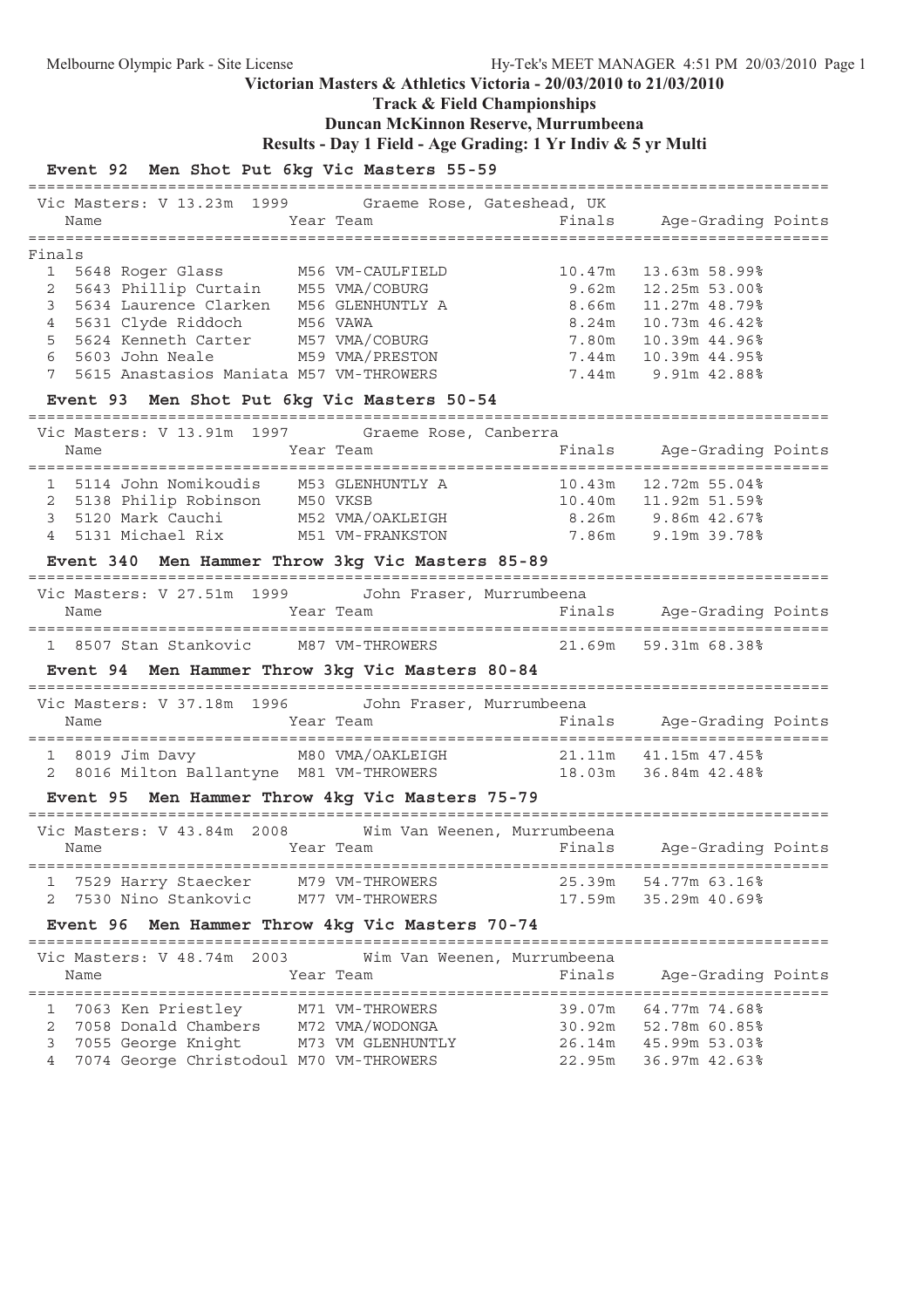**Track & Field Championships**

## **Duncan McKinnon Reserve, Murrumbeena**

**Results - Day 1 Field - Age Grading: 1 Yr Indiv & 5 yr Multi**

#### **Event 97 Men Hammer Throw 5kg Vic Masters 65-69**

====================================================================================== Vic Masters: V 50.38m 1997 Wim Van Weenen, Box Hill Name Tear Team Finals Age-Grading Points ====================================================================================== 1 6580 Graeme Rose M66 VSSH 44.55m 72.47m 83.55% 2 6587 John Reynolds M65 VSWA 36.09m 57.21m 65.95% 3 6583 David Wookey M66 VM-THROWERS 26.47m 43.06m 49.64% 4 6591 Myer Vorchheimer M65 VMA/MACCABI 20.93m 33.18m 38.25% **Event 98 Women Long Jump Vic Masters 60-64** =========================================================================================== Vic Masters: V 4.03m 1985 Bettina Woodburn, Hobart Name Year Team Finals Wind Age-Grading Points =========================================================================================== 1 6081 Beverley Learmont W61 VM-DONCASTER **Event 99 Women Long Jump Vic Masters 55-59** =========================================================================================== Vic Masters: V 4.01m 1998 Nyala Miller, Brisbane Name Tear Team Team Finals Wind Age-Grading Points =========================================================================================== 1 5641 Margaret Tweedie W55 VMA/RINGWOOD 3.98m NWI 5.37m 71.45% 2 5621 Kay Burnie W57 VM-DONCASTER 3.25m NWI 4.52m 60.19% **Event 100 Women Long Jump Vic Masters 50-54** =========================================================================================== Vic Masters: V 4.46m 2007 Margaret Tweedie, Murrumbeena Name Tear Team Team Finals Wind Age-Grading Points =========================================================================================== 1 5119 Christine Bridle W52 VAWA 3.84m NWI 4.96m 65.98% **Event 101 Women Long Jump Vic Masters 45-49** =========================================================================================== Vic Masters: V 4.88m 2003 Salli-ann Lee Name Year Team Finals Wind Age-Grading Points =========================================================================================== 1 4636 Tracy Farrell W46 EAGLEHAWK YM 4.27m NWI 5.08m 67.56% 2 4651 Linda Buttigieg W45 VAWA 3.71m NWI 4.35m 57.97% **Event 102 Women Long Jump Vic Masters 40-44** =========================================================================================== Vic Masters: V 4.76m 1994 Sue Haylock, Aberfeldie Name Year Team Finals Wind Age-Grading Points =========================================================================================== 1 4082 Jennifer Baldwin W44 VAWA 4.35m NWI 5.04m 67.03% 2 4151 Sharyn Hunter W41 VM-KNOX 4.00m NWI 4.46m 59.35% 3 4164 Sonja Kiernan W40 VM-INDEPENDANT 3.90m NWI 4.29m 57.18% 4 4162 Michelle Stevenson W40 BENDIGO YMCA 3.86m NWI 4.25m 56.60% **Event 103 Women Shot Put 2kg Vic Masters 75-79** ====================================================================================== Vic Masters: V 6.81m 1998 Gwen Davidson, Murrumbeena Name Tear Team Finals Age-Grading Points ====================================================================================== 1 7536 Valerie Worrell W75 VM-THROWERS 7.33mV 17.93m 79.24% 2 7532 Tina Baarslag-Leb W76 VM-THROWERS 6.21m 15.66m 69.23%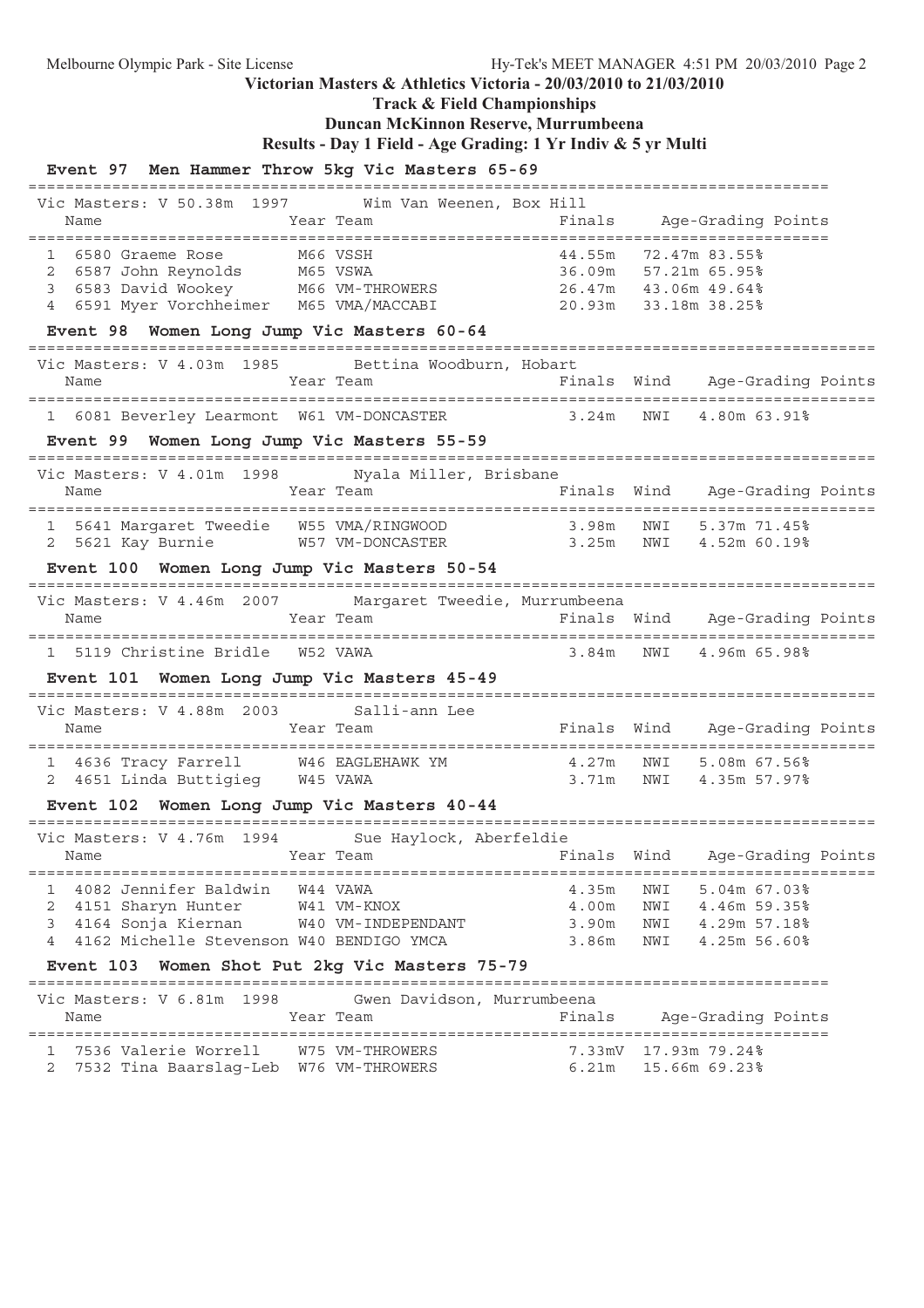**Track & Field Championships**

### **Duncan McKinnon Reserve, Murrumbeena**

**Results - Day 1 Field - Age Grading: 1 Yr Indiv & 5 yr Multi**

### **Event 104 Women Shot Put 3kg Vic Masters 65-69** ====================================================================================== Vic Masters: V 8.73m 2009 Rhondda Dundas, Murrumbeena Name Tear Team Team Finals Age-Grading Points ====================================================================================== 1 6590 Rhondda Dundas W65 VM-THROWERS 8.66m 16.23m 71.75% 2 6578 Astrid Rose W66 VM-THROWERS 7.31m 14.03m 62.00% **Event 105 Women Shot Put 3kg Vic Masters 60-64** ====================================================================================== Vic Masters: V 9.62m 2005 Rhondda Dundas, Brisbane Name Year Team Finals Age-Grading Points ====================================================================================== 1 6084 Lorraine Mussett W61 VM-THROWERS 6.20m 10.62m 46.97% 2 6081 Beverley Learmont W61 VM-DONCASTER **Event 106 Women Shot Put 3kg Vic Masters 50-54** ====================================================================================== Vic Masters: V 14.39m 2001 Chris Schultz, Brisbane Name Year Team Finals Age-Grading Points ====================================================================================== 1 5119 Christine Bridle W52 VAWA 8.42m 12.10m 53.49% **Event 107 Men Hammer Throw 6kg Vic Masters 50-54** ====================================================================================== Vic Masters: V 60.39m 1998 Hans Lotz, Murrumbeena Name Team Year Team Finals Age-Grading Points ====================================================================================== 1 5114 John Nomikoudis M53 GLENHUNTLY A 28.62m 35.55m 40.99% 2 5138 Philip Robinson M50 VKSB 27.69m 32.27m 37.21% 3 5120 Mark Cauchi M52 VMA/OAKLEIGH 25.00m 30.39m 35.03% **Event 109 Men Hammer Throw 7.26kg Vic Masters 40-44** ====================================================================================== Vic Masters: V 66.94m 1987 Hans Lotz, Olympic Park Name Year Team Finals Age-Grading Points ====================================================================================== 1 4149 David Lynch M41 BALLARAT YCW 44.37m 48.77m 56.23% 2 4141 Andrew May M42 ATHLETICS NU 39.44m 44.14m 50.90% 3 4161 Frank Peachey M40 DIAMOND VALL 29.23m 31.56m 36.39% 4 4136 Stephen Wright M43 VMA/COBURG 16.44m 18.74m 21.61% 5 4139 James Seid-Christm M42 VMA/CORIO 14.51m 16.24m 18.73% **Event 110 Men Hammer Throw 7.26kg Vic Masters 35-39** ====================================================================================== Vic Masters: V 67.92m 1987 Hans Lotz Name Team Team Finals Age-Grading Points ====================================================================================== 1 3592 Christopher Timewe M35 SOUTH BENDIG 15.62m 15.62m 18.01% **Event 111 Men Hammer Throw 7.26kg Vic Masters 30-34** ====================================================================================== Vic Masters: V 44.89m 2008 Graham Hicks, Murrumbeena Name Tear Team Constanting Points Chamber Age-Grading Points ====================================================================================== 1 3043 Fernando Canepa M33 WESTERN ATHLETICS 54.98mV 54.98m 63.38%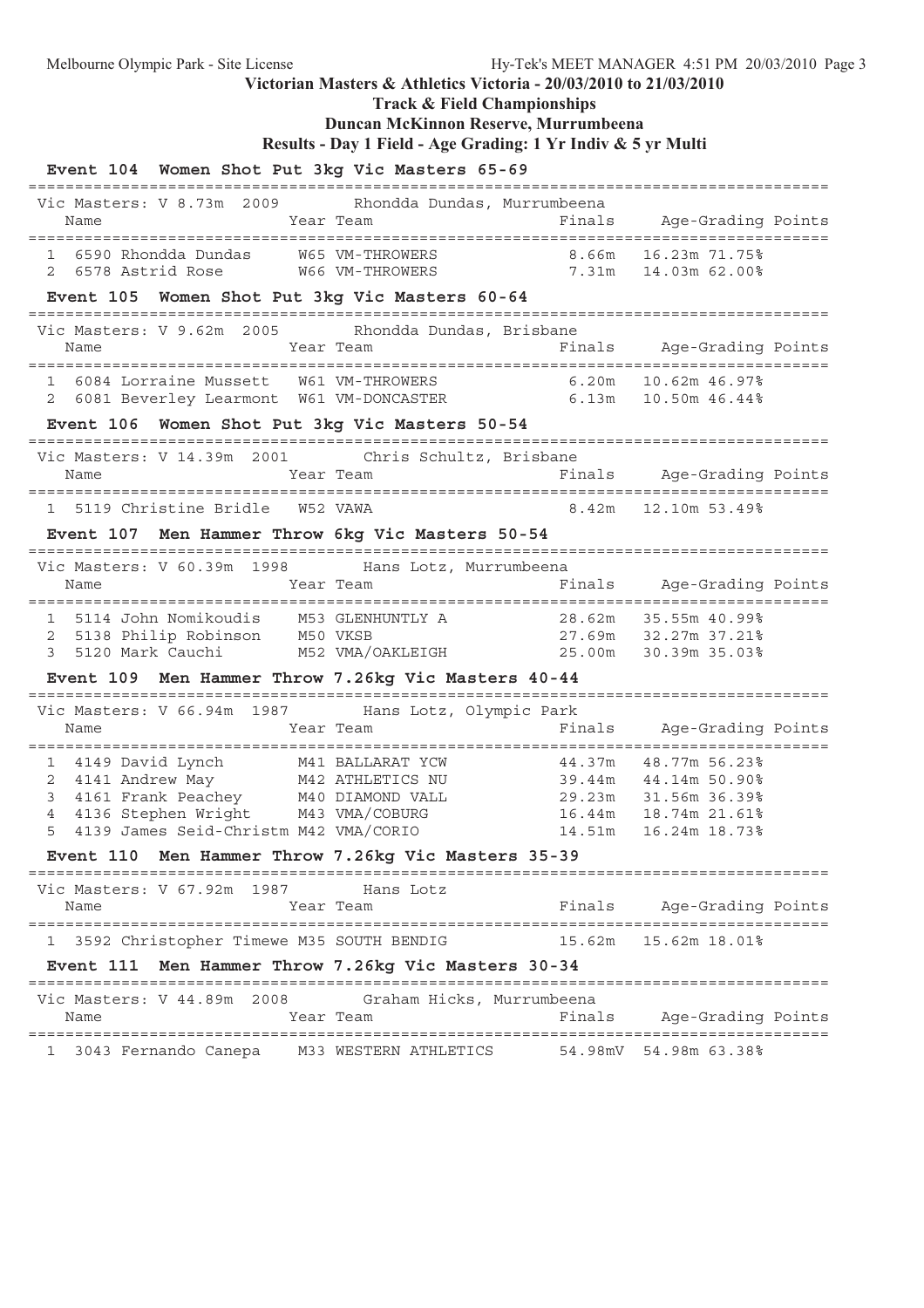**Track & Field Championships**

# **Duncan McKinnon Reserve, Murrumbeena**

**Results - Day 1 Field - Age Grading: 1 Yr Indiv & 5 yr Multi**

| Event 112 Men Long Jump Vic Masters 65-69                                                                                                                                            |                                                                             |                                                                                                            |                                                                                 |                    |
|--------------------------------------------------------------------------------------------------------------------------------------------------------------------------------------|-----------------------------------------------------------------------------|------------------------------------------------------------------------------------------------------------|---------------------------------------------------------------------------------|--------------------|
| Vic Masters: V 5.01m 2003 Graeme Noden, Perth<br>Name                                                                                                                                | Year Team                                                                   | Finals Wind                                                                                                |                                                                                 | Age-Grading Points |
| 1 6558 Jim Poulter M68 VMA/DONCASTER<br>2 6591 Myer Vorchheimer M65 VMA/MACCABI<br>3 6582 Neville Gardner M66 VMA/BOX HILL                                                           |                                                                             | ER                        4.14m      NWI        6.77m  75.69%<br>3.86m     NWI      6.01m  67.13%<br>3.32m | NWI 5.25m 58.66%                                                                |                    |
| Event 113 Men Long Jump Vic Masters 60-64<br>=================================                                                                                                       |                                                                             |                                                                                                            |                                                                                 |                    |
| Vic Masters: V 5.21m 1999 Graeme Noden, Murrumbeena<br>Year Team<br>Name                                                                                                             |                                                                             | ===========================                                                                                | Finals Wind Age-Grading Points                                                  |                    |
| 1 6094 Peter Lamb<br>6064 Keith Howden M64 VM-COLLINGWOOD 4.43m<br>$\mathbf{2}$<br>6073 Dennis Aspinall M62 VM-CROYDON<br>3<br>4 6068 Alan Bryant                                    | M60 VMA/BELLARINE                                                           | 4.69m<br>4.25m<br>M63 VMA/BELLARINE 4.02m                                                                  | NWI<br>6.76m 75.52%<br>NWI 6.78m 75.86%<br>NWI 6.31m 70.60%<br>NWI 6.06m 67.79% |                    |
| Event 341 Men Shot Put 3kg Vic Masters 85-89                                                                                                                                         |                                                                             |                                                                                                            |                                                                                 |                    |
| Vic Masters: V 7.94m 2000<br>Name                                                                                                                                                    | John Fraser, Murrumbeena<br>Year Team                                       |                                                                                                            | Finals Age-Grading Points                                                       |                    |
| 1 8507 Stan Stankovic M87 VM-THROWERS                                                                                                                                                |                                                                             |                                                                                                            | $6.99m$ 14.82m $64.13\%$                                                        |                    |
| Event 114 Men Shot Put 3kg Vic Masters 80-84                                                                                                                                         |                                                                             |                                                                                                            |                                                                                 |                    |
| Vic Masters: V 9.31m 1995<br>Name                                                                                                                                                    | John Fraser, Murrumbeena<br>Year Team                                       |                                                                                                            | Finals Age-Grading Points                                                       |                    |
| 1 8020 Alexander Harris M80 VMA/BELLARINE 7.61m 11.78m 50.97%<br>8016 Milton Ballantyne M81 VM-THROWERS 7.08m 11.46m 49.58%<br>2<br>3 8019 Jim Davy                                  |                                                                             | M80 VMA/OAKLEIGH 5.46m 8.45m 36.57%                                                                        |                                                                                 |                    |
| Event 115 Men Shot Put 4kg Vic Masters 75-79                                                                                                                                         |                                                                             |                                                                                                            |                                                                                 |                    |
| Vic Masters: V 11.56m 2001 Rudi Hochreiter, Geelong<br>Name                                                                                                                          | Year Team                                                                   |                                                                                                            | Finals Age-Grading Points                                                       |                    |
| 1 7529 Harry Staecker M79 VM-THROWERS 7.20m 12.36m 53.49%<br>2 7530 Nino Stankovic M77 VM-THROWERS 6.59m 10.57m 45.73%<br>3 7525 Wyvern Burke M79 VM-EAST BURWOOD 5.64m 9.68m 41.90% |                                                                             |                                                                                                            | 7.20m 12.36m 53.49%                                                             |                    |
| Event 116 Men Shot Put 4kg Vic Masters 70-74                                                                                                                                         |                                                                             |                                                                                                            |                                                                                 |                    |
| Vic Masters: V 12.82m<br>1997<br>Name                                                                                                                                                | Rudi Hochreiter, Geelong<br>Year Team                                       | Finals                                                                                                     | Age-Grading Points                                                              |                    |
| 7058 Donald Chambers<br>1<br>2<br>7069 Barry Murley<br>3<br>7055 George Knight<br>4<br>7076 Tony Bradford<br>5<br>7074 George Christodoul M70 VM-THROWERS                            | M72 VMA/WODONGA<br>M71 VM-CROYDON<br>M73 VM GLENHUNTLY<br>M70 VMA/BELLARINE | 9.84m<br>7.63m<br>7.51m<br>7.43m<br>7.37m                                                                  | 13.53m 58.57%<br>10.20m 44.16%<br>10.63m 45.99%<br>9.67m 41.84%<br>9.59m 41.50% |                    |
| 7051 George Simons<br>6                                                                                                                                                              | M74 VM-CROYDON                                                              | 7.10m                                                                                                      | 10.35m 44.79%                                                                   |                    |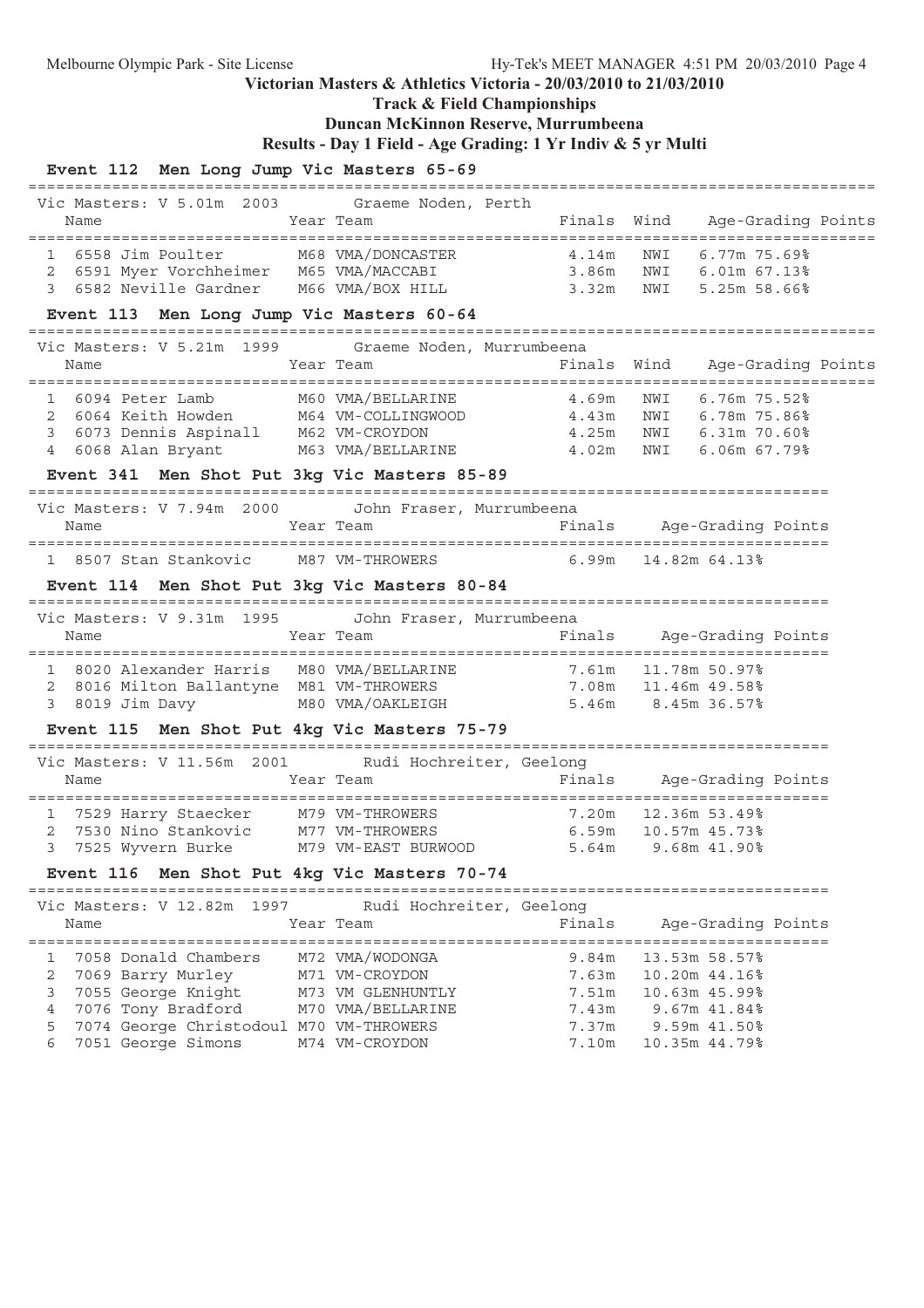**Track & Field Championships**

# **Duncan McKinnon Reserve, Murrumbeena**

**Results - Day 1 Field - Age Grading: 1 Yr Indiv & 5 yr Multi**

| Event 117 Men Long Jump Vic Masters 45-49                                                                                      |                                                             |                  |                                                          |  |
|--------------------------------------------------------------------------------------------------------------------------------|-------------------------------------------------------------|------------------|----------------------------------------------------------|--|
| Vic Masters: V 5.97m 1984 Graeme Noden, Murrumbeena<br>Name                                                                    | Year Team                                                   |                  | Finals Wind Age-Grading Points                           |  |
| 1 4645 William Getson M45 DIAMOND VALL 5.21m<br>2 4618 Michael Howse M49 WODONGA ATHL 3.47m                                    |                                                             |                  | NWI 6.14m 68.64%<br>NWI 4.29m 48.06%                     |  |
| Event 118 Men Long Jump Vic Masters 40-44                                                                                      |                                                             |                  |                                                          |  |
| Vic Masters: V 6.51m 1986 Russell Sarah, Adelaide<br>Name                                                                      | Year Team                                                   |                  | Finals Wind Age-Grading Points                           |  |
| 1 4140 David Lenehan M42 VMA/EUREKA 6.05m<br>2 4152 Danny Hecker M41 VCOL 5.22m<br>3 4131 Mal Grimmett M44 VM-SPRINGVALE 3.22m |                                                             |                  | NWI 6.88m 76.87%<br>NWI 5.86m 65.58%<br>NWI 3.75m 41.87% |  |
| Event 336 Men Long Jump Vic Masters 35-39                                                                                      |                                                             |                  |                                                          |  |
| Vic Masters: V 6.82m 1983 Russell Sarah, Sandringham<br>Name                                                                   | Year Team                                                   |                  | Finals Wind Age-Grading Points                           |  |
| 1 3592 Christopher Timewe M35 SOUTH BENDIG 4.16m<br>2 3595 Leigh Browell M35 SOUTH BENDIG 3.44m                                |                                                             |                  | NWI<br>4.37m 48.83%<br>NWI 3.61m 40.38%                  |  |
| Event 119 Men Long Jump Vic Masters 30-34                                                                                      |                                                             |                  |                                                          |  |
| Vic Masters: V 6.48m 1994 Terry Baldwin / Roger Groppi, Aberfeldie / Aberfeldie<br>Name                                        | Year Team                                                   |                  | Finals Wind Age-Grading Points                           |  |
| 1 3044 Lee Wiseman M32 GLENHUNTLY A 5.62m NWI 5.73m 64.01%<br>2 3049 Kulan Ranasinghe M31 GLENHUNTLY A 5.61m NWI 5.66m 63.32%  |                                                             |                  |                                                          |  |
| Event 120 Women Hammer Throw 2kg Vic Masters 75-79                                                                             |                                                             |                  |                                                          |  |
| Vic Masters: V 23.82m 1999 Gwen Davidson, Murrumbeena<br>Name                                                                  | Year Team                                                   |                  | Finals Age-Grading Points                                |  |
| 1 7536 Valerie Worrell W75 VM-THROWERS 27.80mV 63.28m 82.20%                                                                   | 7532 Tina Baarslag-Leb W76 VM-THROWERS 13.06m 30.74m 39.93% |                  |                                                          |  |
| Event 121 Women Hammer Throw 3kg Vic Masters 65-69                                                                             |                                                             |                  |                                                          |  |
| Vic Masters: V 33.00m 1991 Lydia Widera, Murrumbeena<br>Name                                                                   | Year Team                                                   | Finals           | Age-Grading Points                                       |  |
| 6590 Rhondda Dundas<br>6578 Astrid Rose<br>2                                                                                   | W65 VM-THROWERS<br>W66 VM-THROWERS                          | 32.80m<br>26.94m | 56.22m 73.02%<br>47.34m 61.49%                           |  |
| Event 122 Women Hammer Throw 3kg Vic Masters 60-64                                                                             |                                                             |                  |                                                          |  |
| Vic Masters: V 35.08m 2003<br>Name                                                                                             | Astrid Rose, Canberra<br>Year Team                          | Finals           | Age-Grading Points                                       |  |
| 1 6077 Sharon Reynolds W62 VM-THROWERS<br>6084 Lorraine Mussett<br>2                                                           | W61 VM-THROWERS                                             |                  | 20.98m 33.48m 43.48%<br>20.30m 31.66m 41.13%             |  |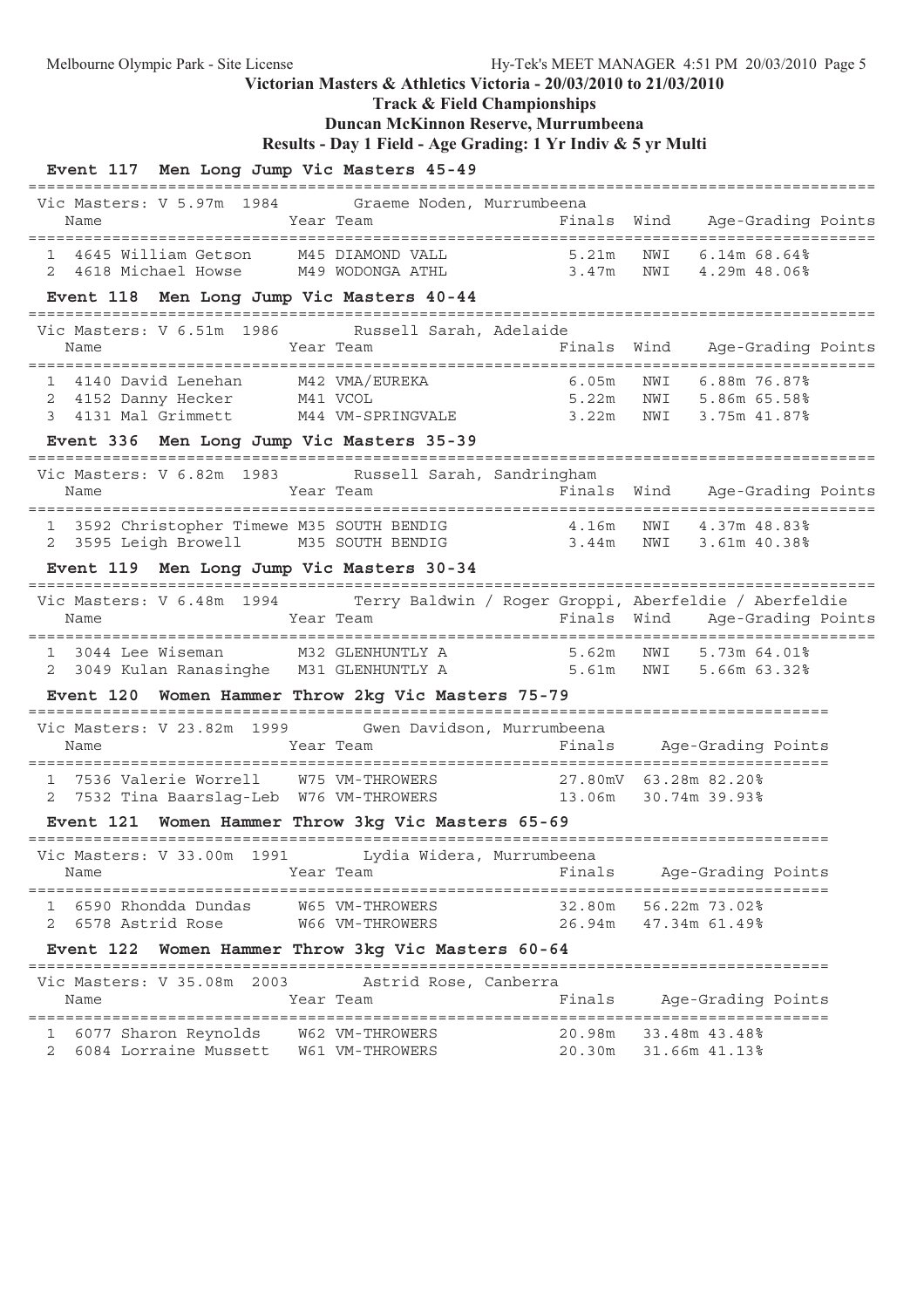Melbourne Olympic Park - Site License Hy-Tek's MEET MANAGER 4:51 PM 20/03/2010 Page 6 **Victorian Masters & Athletics Victoria - 20/03/2010 to 21/03/2010 Track & Field Championships Duncan McKinnon Reserve, Murrumbeena Results - Day 1 Field - Age Grading: 1 Yr Indiv & 5 yr Multi Event 123 Women Hammer Throw 3kg Vic Masters 50-54** ====================================================================================== Vic Masters: V 48.66m 1996 Jan Davies, Perth Name Tear Team Team Finals Age-Grading Points ====================================================================================== 1 5119 Christine Bridle W52 VAWA 33.57m 43.55m 56.56% **Event 124 Women Hammer Throw 4kg Vic Masters 45-49** ====================================================================================== Vic Masters: V 37.44m 1996 Christine Schultz, Miami, QLD Name Team Team Finals Age-Grading Points ====================================================================================== 1 4651 Linda Buttigieg W45 VAWA 34.80m 52.77m 68.54% 2 4623 Joanne Molnar W48 VAWA 19.98m 33.65m 43.70% **Event 125 Women Hammer Throw 4kg Vic Masters 40-44** ====================================================================================== Vic Masters: V 41.56m 1991 Christine Schultz, Olympic Park Name Tear Team Team Finals Age-Grading Points ====================================================================================== 1 4082 Jennifer Baldwin W44 VAWA 17.10m 25.09m 32.60% **Event 126 Women Hammer Throw 4kg Vic Masters 35-39** ====================================================================================== Vic Masters: V 48.14m 1994 Pam Matthews, Adelaide Name Team Team Finals Age-Grading Points ====================================================================================== 1 3590 Sarah Hewitt W36 BOX HILL ATH 30.76m 35.91m 46.65% **Event 127 Women Hammer Throw 4kg Vic Masters 30-34** ====================================================================================== Vic Masters: V 46.50m 2008 Raelene Warren, Olympic Park Name Year Team Finals Age-Grading Points ====================================================================================== 1 3048 Raelene Warren W32 VMA/RINGWOOD 44.01m 46.62m 60.55% **Event 128 Men Hammer Throw 6kg Vic Masters 55-59** ======================================================================================

|   |      | Vic Masters: V 49.34m 1996              | Ken Readwin, Perth |        |                      |
|---|------|-----------------------------------------|--------------------|--------|----------------------|
|   | Name |                                         | Year Team          | Finals | Age-Grading Points   |
|   |      |                                         |                    |        |                      |
|   |      | 5648 Roger Glass                        | M56 VM-CAULFIELD   | 40.00m | 53.18m 61.32%        |
| 2 |      | 5631 Clyde Riddoch                      | M56 VAWA           |        | 27.28m 36.27m 41.82% |
| 3 |      | 5603 John Neale                         | M59 VMA/PRESTON    | 25.73m | 36.80m 42.43%        |
| 4 |      | 5634 Laurence Clarken                   | M56 GLENHUNTLY A   | 25.51m | 33.92m 39.11%        |
| 5 |      | 5615 Anastasios Maniata M57 VM-THROWERS |                    | 24.29m | 33.07m 38.13%        |
| 6 |      | 5624 Kenneth Carter M57 VMA/COBURG      |                    |        | 16.28m 22.16m 25.56% |

#### **Event 129 Men Long Jump Vic Masters 70-74**

| Vic Masters: V 4.75m 1991<br>Name | Mike Johnston, Brisbane<br>Year Team | Finals Wind |     | Age-Grading Points |
|-----------------------------------|--------------------------------------|-------------|-----|--------------------|
| 1 7061 Graeme Noden               | M72 VM-MENTONE                       | 4.43m       | NWI | 7.77m 86.86%       |
| 7058 Donald Chambers              | M72 VMA/WODONGA                      | 3.90m       | NWI | 6.84m 76.47%       |
| 7056 Max Brook                    | M73 VMSP                             | 3.44m       | NWI | $6.14m68.66\%$     |
| 7067 Edward Boyle                 | M71 VM-INDEPENDANT                   | 3.07m       | NWI | 5.28m 59.15%       |
| 5 7059 Allan Wood                 | M72 VM-CROYDON                       | 1.95m       | NWI | 3.42m 38.24%       |
|                                   |                                      |             |     |                    |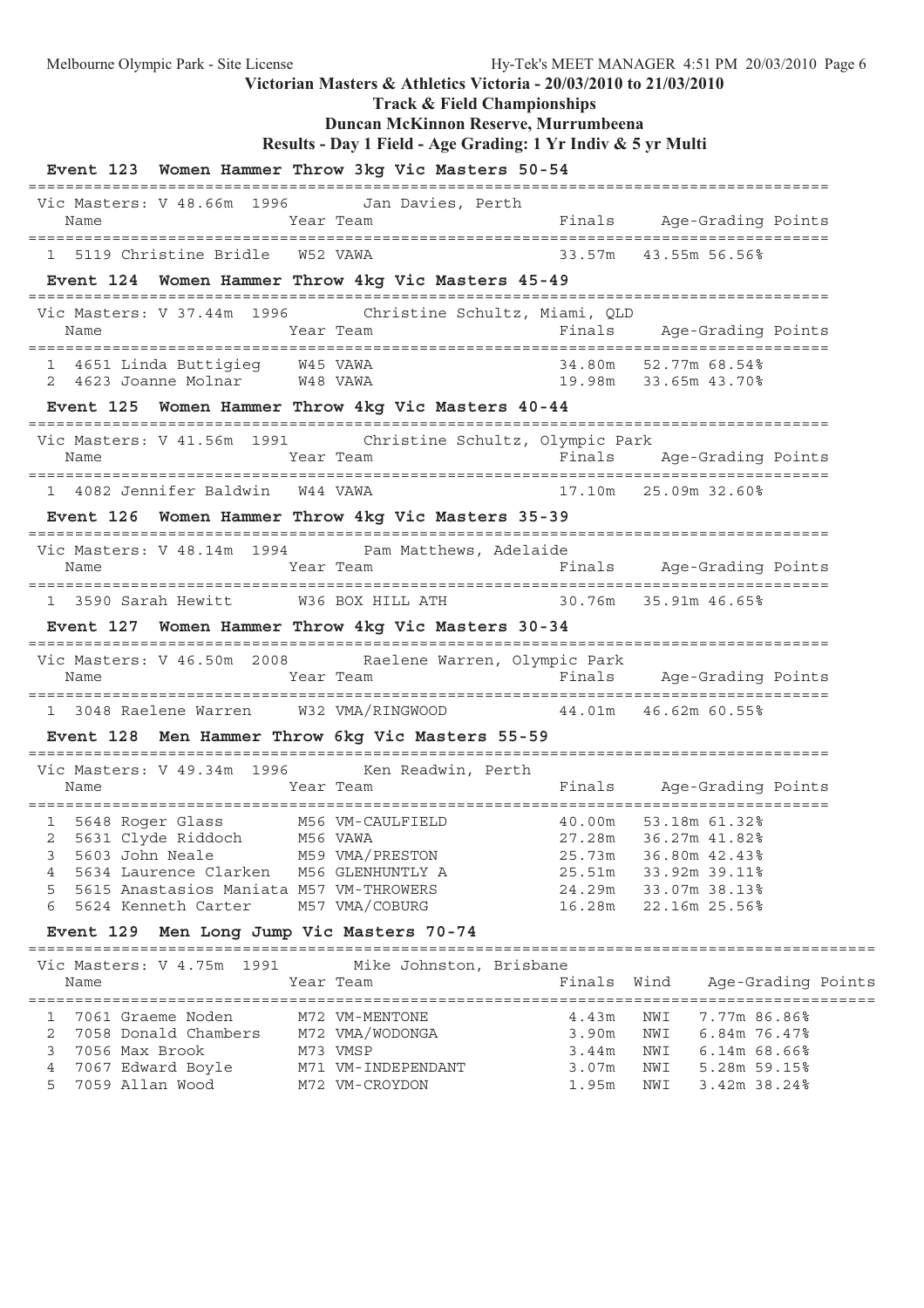**Track & Field Championships**

## **Duncan McKinnon Reserve, Murrumbeena**

**Results - Day 1 Field - Age Grading: 1 Yr Indiv & 5 yr Multi**

| Event 130 Men Long Jump Vic Masters 75-79                                                                                               |                                                              |                                                                         |
|-----------------------------------------------------------------------------------------------------------------------------------------|--------------------------------------------------------------|-------------------------------------------------------------------------|
| Vic Masters: V 3.93m 2002 Rudi Hochreiter, Geelong<br>Year Team<br>Name                                                                 |                                                              | Finals Wind Age-Grading Points                                          |
| 1 7535 Douglas Ramm M75 VM-ABERFELDIE 2.96m<br>2 7530 Nino Stankovic M77 VM-THROWERS 2.29m<br>Event 131 Men Long Jump Vic Masters 80-84 | 2.29m                                                        | NWI 5.48m 61.28%<br>NWI 4.41m 49.35%                                    |
|                                                                                                                                         |                                                              |                                                                         |
| Vic Masters: V 3.28m 2005 Gerry Heilmann, Doncaster<br>Name                                                                             | Year Team                                                    | Finals Wind Age-Grading Points                                          |
| 1 8023 Leo Coffey M80 VM-EAST BURWOOD 3.34mV NWI 6.84m 76.61%<br>2 8020 Alexander Harris M80 VMA/BELLARINE 2.27m NWI 4.65m 52.06%       |                                                              |                                                                         |
| Event 342 Men Long Jump Vic Masters 85-89                                                                                               |                                                              |                                                                         |
| Vic Masters: V 2.70m 2001 Vic Younger, Brisbane                                                                                         |                                                              |                                                                         |
| Name                                                                                                                                    | Year Team The South School of Finals Wind Age-Grading Points |                                                                         |
| 1 8507 Stan Stankovic M87 VM-THROWERS                                                                                                   |                                                              | 1.89m NWI 4.89m 54.62%                                                  |
| Event 132 Men Shot Put 5kg Vic Masters 65-69                                                                                            |                                                              |                                                                         |
| Vic Masters: V 13.02m 1989 Aivars Pavulins, San Diego                                                                                   |                                                              |                                                                         |
| Year Team<br>Name                                                                                                                       |                                                              | Finals Age-Grading Points                                               |
| 1 6580 Graeme Rose M66 VSSH<br>2 6583 David Wookey M66 VM-THROWERS 3 6587 John Reynolds M65 VSWA 8.91m 13.11m 56.72%                    | 12.30m                                                       | 18.69m 80.87%<br>8.91m    13.11m    56.72%<br>8.22m    12.09m    52.32% |
| Event 133 Men Shot Put 5kg Vic Masters 60-64                                                                                            |                                                              |                                                                         |
| Vic Masters: V 13.27m 2005 Graeme Rose, Brisbane<br>Year Team<br>Name                                                                   |                                                              | Finals Age-Grading Points                                               |
| 1 6064 Keith Howden M64 VM-COLLINGWOOD 9.14m 13.03m 56.38%                                                                              |                                                              |                                                                         |
| Event 134 Women Weight Throw 4kg Vic Masters 75-79                                                                                      |                                                              |                                                                         |
| Vic Masters: V 10.30m 1998 Gwen Davidson, Murrumbeena<br>Name                                                                           | Year Team National State of Pinals Age-Grading Points        |                                                                         |
| 1 7536 Valerie Worrell W75 VM-THROWERS<br>2 7532 Tina Baarslag-Leb W76 VM-THROWERS                                                      |                                                              | 11.03mV 20.92m 88.67%<br>7.53m 14.77m 62.59%                            |
| Event 135 Women Weight Throw 5.45kg Vic Masters 65-69                                                                                   |                                                              |                                                                         |
| Vic Masters: V 11.47m 2001 Val Worrell, Bankstown NSW<br>Year Team<br>Name                                                              | Finals                                                       | Age-Grading Points                                                      |
|                                                                                                                                         |                                                              | 11.48mV 16.42m 69.58%<br>10.26m  15.04m  63.77%                         |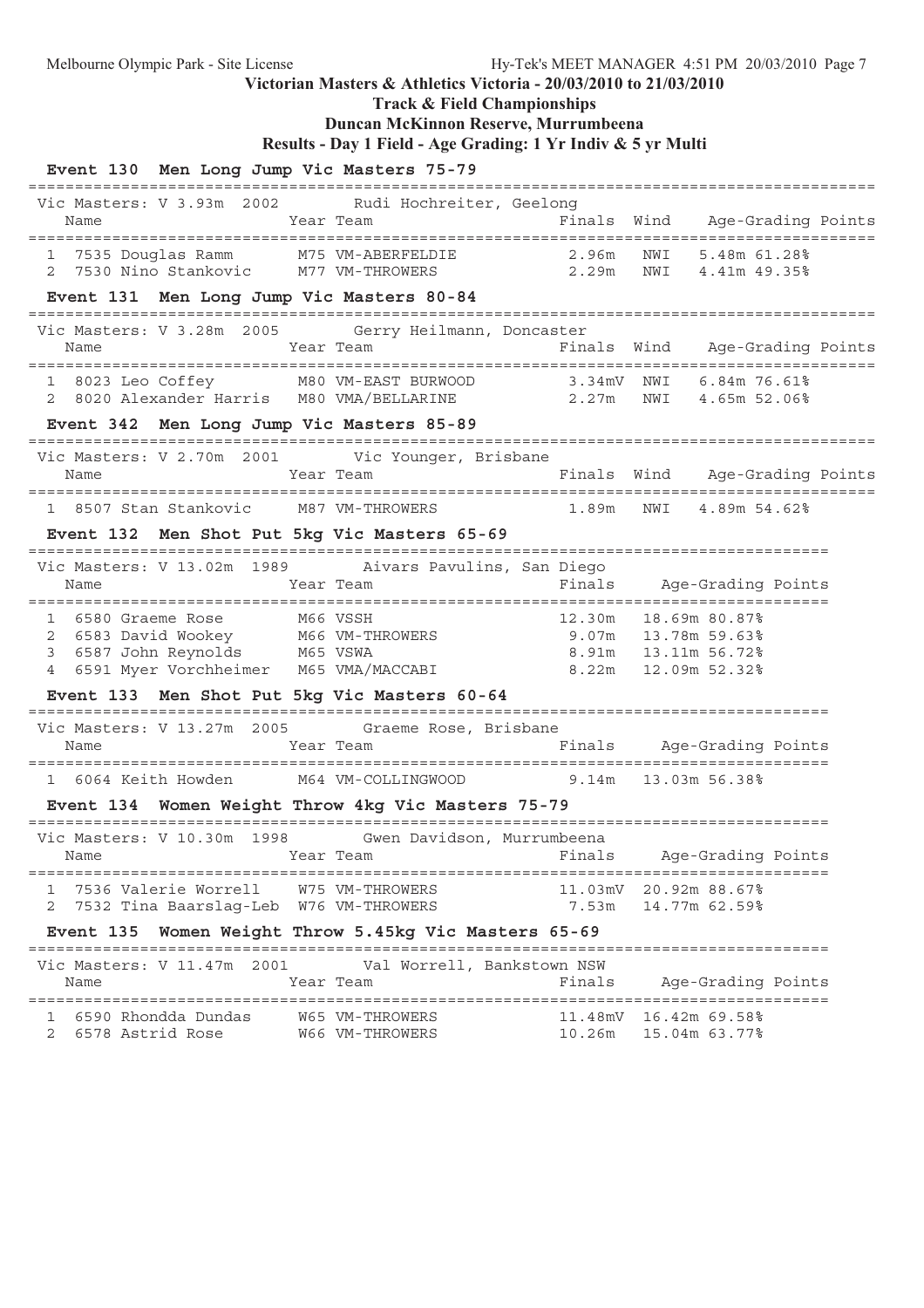**Track & Field Championships**

## **Duncan McKinnon Reserve, Murrumbeena**

```
Results - Day 1 Field - Age Grading: 1 Yr Indiv & 5 yr Multi
```

| Event 136 Women Weight Throw 5.45kg Vic Masters 60-64                                                                                                                                        |        |                                                          |  |
|----------------------------------------------------------------------------------------------------------------------------------------------------------------------------------------------|--------|----------------------------------------------------------|--|
| Vic Masters: V 13.06m 2009 Rhondda Dundas, Adelaide<br><b>Example 21 Year Team</b><br>Name                                                                                                   |        | Finals Age-Grading Points                                |  |
| 1 6077 Sharon Reynolds M62 VM-THROWERS 7.46m 9.94m 42.12%<br>2 6084 Lorraine Mussett M61 VM-THROWERS 7.14m 9.29m 39.40%                                                                      |        |                                                          |  |
| Event 137 Women Weight Throw 7.26kg Vic Masters 50-54                                                                                                                                        |        |                                                          |  |
| Vic Masters: V 14.77m 1996 Jan Davies, Perth<br>Year Team                                                                                                                                    |        |                                                          |  |
| 1 5119 Christine Bridle W52 VAWA                                                                                                                                                             |        | $9.61m$ 12.35m 52.37%                                    |  |
| Event 138 Women Weight Throw 9.08kg Vic Masters 45-49                                                                                                                                        |        |                                                          |  |
| Vic Masters: V 13.57m 1997 Christine Schultz, Olympic Park                                                                                                                                   |        |                                                          |  |
| 1 4651 Linda Buttigieg W45 VAWA<br>2 4623 Joanne Molnar M48 VAWA                                                                                                                             |        | 10.34m 16.08m 68.16%<br>5.10m 8.49m 35.99%               |  |
| Event 140 Women Weight Throw 9.08kg Vic Masters 30-34                                                                                                                                        |        |                                                          |  |
| Vic Masters: V 13.26m 2008 Raelene Warren, Murrumbeena<br>Year Team<br>Name                                                                                                                  |        | Finals Age-Grading Points                                |  |
| 1 3048 Raelene Warren W32 VMA/RINGWOOD 13.03m 15.76m 66.79%                                                                                                                                  |        |                                                          |  |
| Event 141 Men Shot Put 7.26kg Vic Masters 45-49                                                                                                                                              |        |                                                          |  |
| Vic Masters: V 13.88m 1994 Geoff Tyler, Olympic Park                                                                                                                                         |        |                                                          |  |
| 1 4646 Robert May M45 VM-FRANKSTON 9.24m 10.28m 44.49%<br>2 4624 Andrew Egginton M48 VMA/CROYDON 8.59m 10.17m 44.01%                                                                         |        |                                                          |  |
| Event 142 Men Shot Put 7.26kg Vic Masters 40-44                                                                                                                                              |        |                                                          |  |
| Vic Masters: V 14.54m 2010 Russell Short, Murrumbeena<br>Year Team<br>Name                                                                                                                   |        | Finals Age-Grading Points                                |  |
| 1 4141 Andrew May 642 ATHLETICS NU 12.10m 12.82m 55.48%<br>4161 Frank Peachey M40 DIAMOND VALL<br>2<br>4136 Stephen Wright M43 VMA/COBURG<br>3<br>4139 James Seid-Christm M42 VMA/CORIO<br>4 | 6.61m  | 8.28m 8.50m 36.78%<br>8.07m 8.69m 37.59%<br>7.00m 30.31% |  |
| Event 143 Men Shot Put 7.26kg Vic Masters 35-39                                                                                                                                              |        |                                                          |  |
| Angelo Pagano, Aberfeldie<br>Vic Masters: V 14.59m 1999<br>Year Team<br>Name                                                                                                                 | Finals | Age-Grading Points                                       |  |
| 1 3566 Benjamin Hodgens M38 GLENHUNTLY A<br>3592 Christopher Timewe M35 SOUTH BENDIG<br>2<br>3595 Leigh Browell M35 SOUTH BENDIG<br>3                                                        | 5.73m  | 8.41m 8.54m 36.97%<br>7.82m 7.82m 33.82%<br>5.73m 24.78% |  |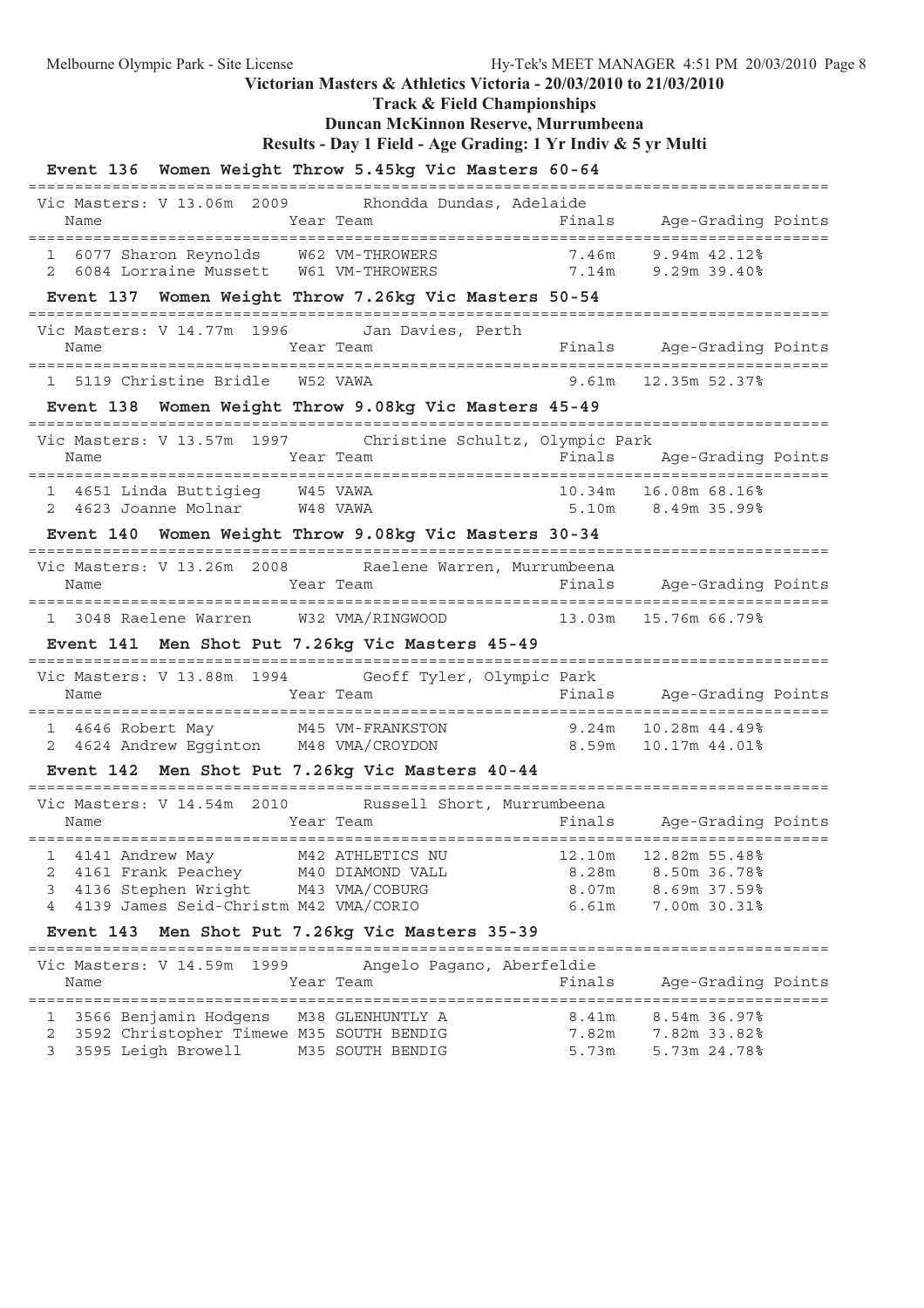**Track & Field Championships**

## **Duncan McKinnon Reserve, Murrumbeena**

**Results - Day 1 Field - Age Grading: 1 Yr Indiv & 5 yr Multi**

## **Event 144 Men Long Jump Vic Masters 55-59**

| Name                                                                           | Year Team        |                        | Finals Wind Age-Grading Points |                                |  |
|--------------------------------------------------------------------------------|------------------|------------------------|--------------------------------|--------------------------------|--|
|                                                                                |                  |                        |                                |                                |  |
| 1 5645 Nicholas White M55 VMSP                                                 |                  |                        | 4.51m                          | NWI 6.05m 67.62%               |  |
| 2 5636 Alfred Lendvai M56 VM-ABERFELDIE 4.26m                                  |                  |                        |                                | NWI 5.79m 64.74%               |  |
| 5647 Gregory Champion M55 VMA/DIAMOND VALLEY 4.25m<br>3                        |                  |                        |                                | NWI 5.70m 63.72%               |  |
| 5622 David McConnell M57 VM-DONCASTER<br>$\overline{4}$                        |                  |                        | 3.98m                          | NWI 5.49m 61.33%               |  |
| 5<br>5603 John Neale<br>M59 VMA/PRESTON                                        |                  |                        | 3.17m                          | NWI 4.50m 50.32%               |  |
| Event 145 Men Long Jump Vic Masters 50-54                                      |                  |                        |                                |                                |  |
| Vic Masters: V 5.73m 1990 Graeme Noden, Frankston                              |                  |                        |                                |                                |  |
| Name                                                                           | Year Team        |                        |                                | Finals Wind Age-Grading Points |  |
|                                                                                |                  |                        |                                |                                |  |
| 1 5063 Ian Rogers M54 IVANHOE HARRIERS 5.41m                                   |                  |                        |                                | NWI 7.15m 80.03%               |  |
| 2 5122 David Wilkins M52 VM-MENTONE                                            |                  |                        | 4.76m                          | NWI 6.13m 68.49%               |  |
| 3<br>5120 Mark Cauchi                                                          |                  |                        | M52 VMA/OAKLEIGH 4.26m         | NWI 5.48m 61.29%               |  |
| Event 146 Men Weight Throw 9.08kg Vic Masters 65-69                            |                  |                        |                                |                                |  |
| Vic Masters: V 18.57m 1997 Willem Van Weenen, Murrumbeena                      |                  |                        |                                |                                |  |
| Year Team<br>Name                                                              |                  |                        | Finals                         | Age-Grading Points             |  |
|                                                                                |                  |                        |                                |                                |  |
| 1 6580 Graeme Rose                                                             | M66 VSSH         |                        |                                | 17.44m 22.48m 86.94%           |  |
| 6587 John Reynolds        M65 VSWA<br>6583 David Wookey        M66 VM-THROWERS |                  |                        |                                | 14.08m   17.76m   68.68%       |  |
| 3                                                                              |                  |                        |                                |                                |  |
|                                                                                |                  |                        |                                |                                |  |
| Event 148 Women Shot Put 4kg Vic Masters 45-49                                 |                  |                        |                                |                                |  |
|                                                                                |                  |                        |                                |                                |  |
| Vic Masters: V 13.18m 1998 Chris Schultz, Olympic Park                         |                  |                        |                                |                                |  |
| Name                                                                           | Year Team        |                        | Finals Age-Grading Points      |                                |  |
|                                                                                |                  |                        |                                |                                |  |
| 1 4651 Linda Buttigieg W45 VAWA                                                |                  |                        | 7.99m 10.52m 46.51%            |                                |  |
| 4631 Shelly Knight W47 VM-INDEPENDANT 7.57m 10.49m 46.36%<br>2                 |                  |                        |                                |                                |  |
| 3 4623 Joanne Molnar W48 VAWA                                                  |                  |                        | 5.32m 7.57m 33.46%             |                                |  |
| Event 149 Women Shot Put 4kg Vic Masters 40-44                                 |                  |                        |                                |                                |  |
| Vic Masters: V 14.36m 1991 Chris Schultz, Melbourne                            |                  |                        |                                |                                |  |
| Name                                                                           | Year Team        |                        | Finals Age-Grading Points      |                                |  |
|                                                                                |                  |                        |                                |                                |  |
| 1 4122 Judy Pfanner W44 VM-THROWERS                                            |                  |                        | 10.21m                         | 13.12m 58.01%                  |  |
| 4137 Helen Monger<br>2                                                         |                  | W42 KEILOR ST BERNARDS | 10.14m                         | 12.43m 54.93%                  |  |
| 4155 Irie Hill<br>3                                                            |                  | W41 VMA/MELBOURNE UNI  | 9.01m                          | 10.79m 47.72%                  |  |
| 4082 Jennifer Baldwin<br>4                                                     | W44 VAWA         |                        | 7.99m                          | 10.27m 45.40%                  |  |
| 4162 Michelle Stevenson W40 BENDIGO YMCA<br>5                                  |                  |                        | 6.93m                          | 8.12m 35.89%                   |  |
| Event 150 Women Shot Put 4kg Vic Masters 35-39                                 |                  |                        |                                |                                |  |
|                                                                                |                  |                        |                                |                                |  |
| Vic Masters: V 15.41m 1987                                                     |                  |                        | Chris Schultz, Melbourne       |                                |  |
| Name                                                                           | Year Team        |                        | Finals                         | Age-Grading Points             |  |
| 3590 Sarah Hewitt<br>1                                                         | W36 BOX HILL ATH |                        | 9.99m                          | 10.76m 47.57%                  |  |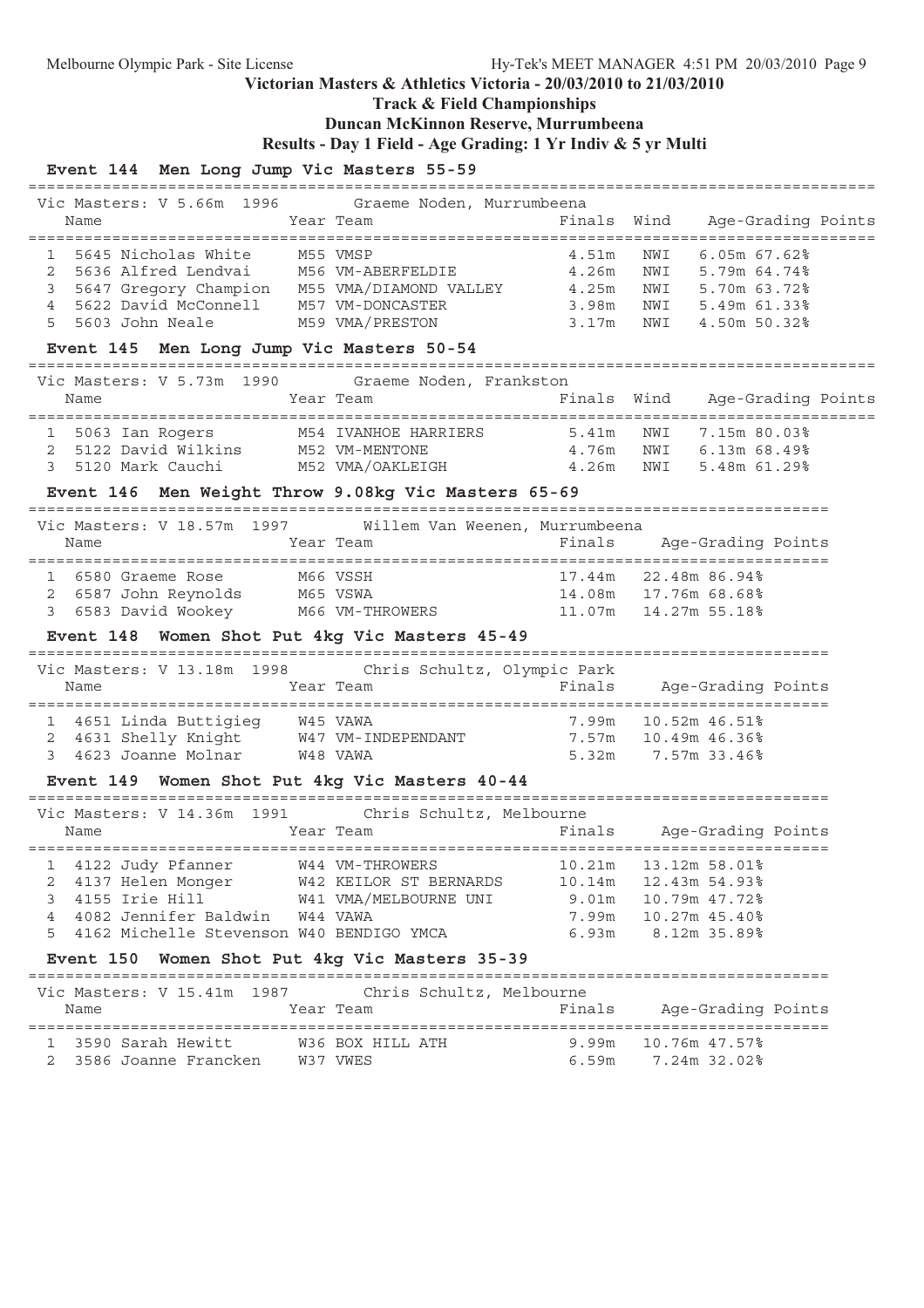**Track & Field Championships**

## **Duncan McKinnon Reserve, Murrumbeena**

**Results - Day 1 Field - Age Grading: 1 Yr Indiv & 5 yr Multi**

**Event 152 Men Weight Throw 11.34kg Vic Masters 55-59**

| Men Merghic Throm                                                                                                                                             | LI.SING VIC MASCELS SS                                        |                                                        |
|---------------------------------------------------------------------------------------------------------------------------------------------------------------|---------------------------------------------------------------|--------------------------------------------------------|
| Vic Masters: V 17.84m 1999<br>Year Team<br>Name                                                                                                               | Graeme Rose, Murrumbeena                                      | Finals Age-Grading Points                              |
| 1 5648 Roger Glass M56 VM-CAULFIELD<br>2 5631 Clyde Riddoch M56 VAWA<br>3<br>4 5603 John Neale M59 VMA/PRESTON                                                | 8.45m                                                         | 11.00m 42.57%                                          |
| Event 153 Men Weight Throw 11.34kg Vic Masters 50-54                                                                                                          |                                                               |                                                        |
| Vic Masters: V 19.71m 1998 Hans Lotz, Murrumbeena<br>Year Team<br>Name                                                                                        |                                                               | Finals Age-Grading Points                              |
| 1 5138 Philip Robinson M50 VKSB                                                                                                                               |                                                               | 10.67m   11.86m   45.89%                               |
| Event 154 Men Weight Throw 15.88kg Vic Masters 40-44                                                                                                          |                                                               |                                                        |
| Vic Masters: V 16.60m 1992 Hans Lotz, Murrumbeena<br>Year Team<br>Name                                                                                        |                                                               | Finals Age-Grading Points                              |
| 1 4141 Andrew May 11.35m 12.76m 49.37%<br>2 4161 Frank Peachey 140 DIAMOND VALL 8.60m 9.41m 36.39%<br>3 4136 Stephen Wright 143 VMA/COBURG 6.30m 7.18m 27.78% |                                                               |                                                        |
| Event 155 Men Weight Throw 15.88kg Vic Masters 35-39                                                                                                          |                                                               | ==============================                         |
| Vic Masters: V 17.76m 2004 Russell Devine, Olympic Park<br>Name                                                                                               |                                                               | Year Team Finals Age-Grading Points                    |
|                                                                                                                                                               |                                                               |                                                        |
|                                                                                                                                                               | 1 3592 Christopher Timewe M35 SOUTH BENDIG 6.58m 6.74m 26.09% |                                                        |
| Event 156 Men Weight Throw 15.88kg Vic Masters 30-34                                                                                                          |                                                               |                                                        |
| Vic Masters: V 13.07m 2008 Graham Hicks, Murrumbeena<br>Name                                                                                                  |                                                               | Year Team The Pinals Age-Grading Points                |
| 1 3043 Fernando Canepa M33 WESTERN ATHLETICS 14.81mV 15.03m 58.12%                                                                                            |                                                               |                                                        |
| Event 157 Women High Jump Vic Masters 50-54                                                                                                                   |                                                               |                                                        |
| Vic Masters: V 1.35m 1994 Chris Battersby / Chris Bridie, Aberfeldie / Box Hi<br>Year Team<br>Name                                                            |                                                               | Finals Age-Grading Points                              |
| 5119 Christine Bridle<br>W52 VAWA                                                                                                                             |                                                               | =============================<br>1.20m<br>1.52m 73.17% |
| Event 158 Women High Jump Vic Masters 45-49                                                                                                                   |                                                               |                                                        |
| ___________________________________<br>Vic Masters: V 1.43m 2003<br>Name                                                                                      | Salli-ann Lee, Olympic Park<br>Year Team                      | Age-Grading Points<br>Finals                           |
| 4651 Linda Buttigieg<br>W45 VAWA<br>ı                                                                                                                         |                                                               | ========================<br>1.15m<br>1.34m 64.25%      |
| Event 159 Women High Jump Vic Masters 40-44                                                                                                                   |                                                               |                                                        |
| Vic Masters: V 1.45m 2004<br>Name                                                                                                                             | Rosemary Wilson, Aberfeldie<br>Year Team                      | Finals<br>Age-Grading Points                           |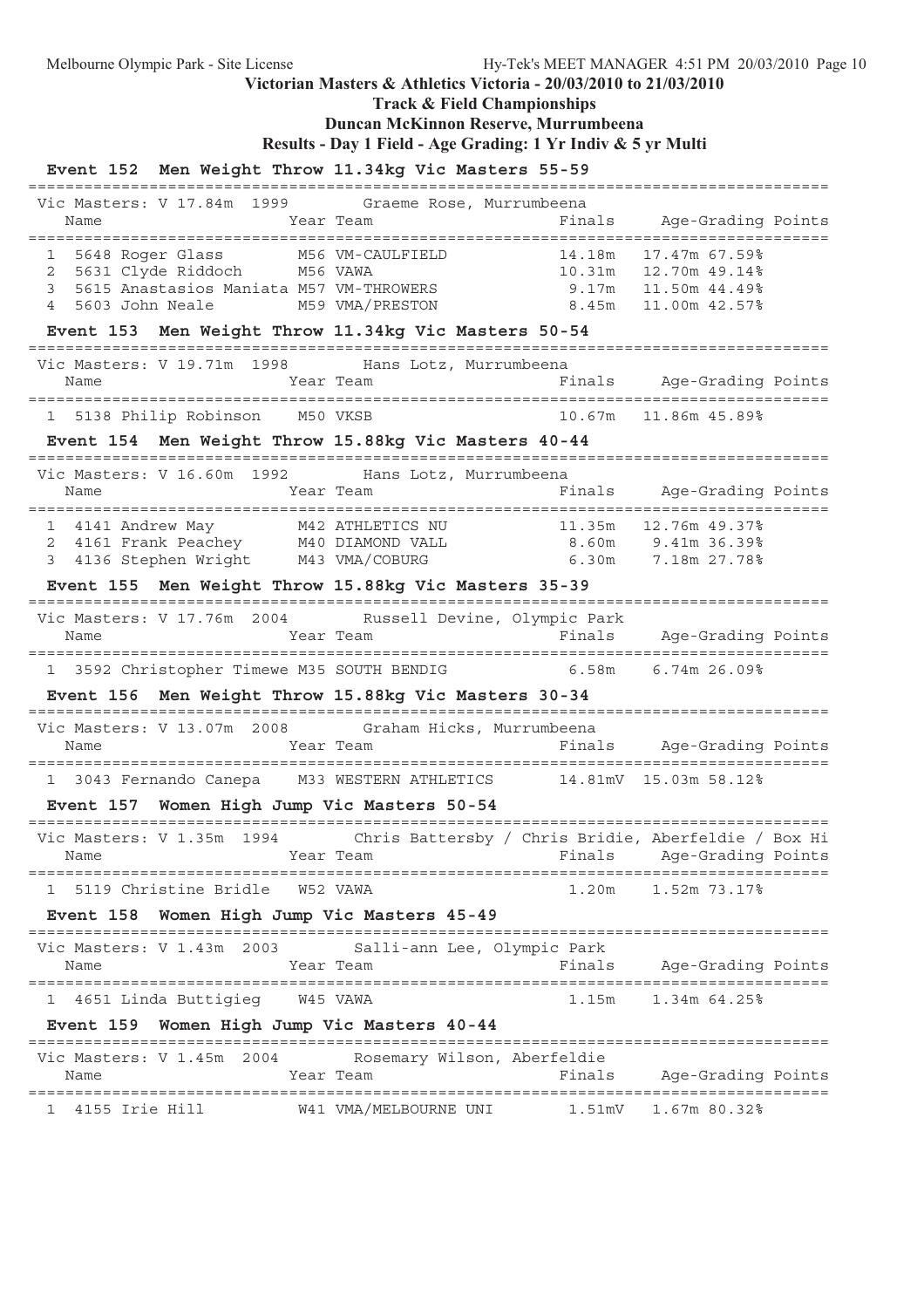Melbourne Olympic Park - Site License Hy-Tek's MEET MANAGER 4:51 PM 20/03/2010 Page 11 **Victorian Masters & Athletics Victoria - 20/03/2010 to 21/03/2010 Track & Field Championships Duncan McKinnon Reserve, Murrumbeena Results - Day 1 Field - Age Grading: 1 Yr Indiv & 5 yr Multi ....Event 159 Women High Jump Vic Masters 40-44** 2 4137 Helen Monger W42 KEILOR ST BERNARDS 1.48mV 1.67m 80.00% 3 4082 Jennifer Baldwin W44 VAWA 1.33m 1.53m 73.48% **Event 160 Women High Jump Vic Masters 35-39** ====================================================================================== Vic Masters: V 1.65m 2006 Irie Hill, Murrumbeena<br>Name Year Team Name Year Team Finals Age-Grading Points ====================================================================================== 1 3590 Sarah Hewitt W36 BOX HILL ATH 1.40m 1.47m 70.35% **Event 161 Men High Jump Vic Masters 80-84** ====================================================================================== Vic Masters: V 1.10m 2006 Syd Elks, Canberra Name Tear Team Team Finals Age-Grading Points ====================================================================================== 1 8020 Alexander Harris M80 VMA/BELLARINE 1.06m 1.91m 78.52% 2 8014 George Goode M82 VM-COBURG 1.00m 1.86m 76.34% **Event 162 Men High Jump Vic Masters 75-79** ====================================================================================== Vic Masters: V 1.33m 2005 Gordon Gourlay, Adelaide Name Year Team Finals Age-Grading Points ====================================================================================== 1 7535 Douglas Ramm M75 VM-ABERFELDIE 1.15m 1.92m 78.77% **Event 163 Men High Jump Vic Masters 70-74** ====================================================================================== Vic Masters: V 1.38m 2001 Gordon Gourlay, Bankstown, NSW Name Team Team Finals Age-Grading Points ====================================================================================== 1 7058 Donald Chambers M72 VMA/WODONGA 1.12m 1.79m 73.20% 2 7076 Tony Bradford M70 VMA/BELLARINE 1.09m 1.70m 69.43% 3 7059 Allan Wood M72 VM-CROYDON 0.90m 1.44m 58.82% **Event 164 Men High Jump Vic Masters 65-69** ====================================================================================== Vic Masters: V 1.47m 2002 Tom Hancock, Aberfeldie Name Tear Team Finals Age-Grading Points ====================================================================================== 1 6566 Tom Leong M68 VM-DONCASTER 1.03m 1.56m 63.98% **Event 165 Men High Jump Vic Masters 55-59** ====================================================================================== Vic Masters: V 1.60m 1991 Tom Hancock, Box Hill Name Tear Team Team Finals Age-Grading Points ====================================================================================== 1 5625 William Ronald M57 VM-CAULFIELD 1.42m 1.88m 76.76% 2 5647 Gregory Champion M55 VMA/DIAMOND VALLEY 1.36m 1.76m 71.96% 3 5603 John Neale M59 VMA/PRESTON 1.25m 1.69m 69.06% **Event 166 Men High Jump Vic Masters 50-54** ====================================================================================== Vic Masters: V 1.62m 2004 Bill Ronald, Murrumbeena<br>Name Fir Name Team Team Finals Age-Grading Points ====================================================================================== 1 5122 David Wilkins M52 VM-MENTONE 1.45m 1.81m 73.98% 2 5120 Mark Cauchi M52 VMA/OAKLEIGH 1.36m 1.70m 69.39%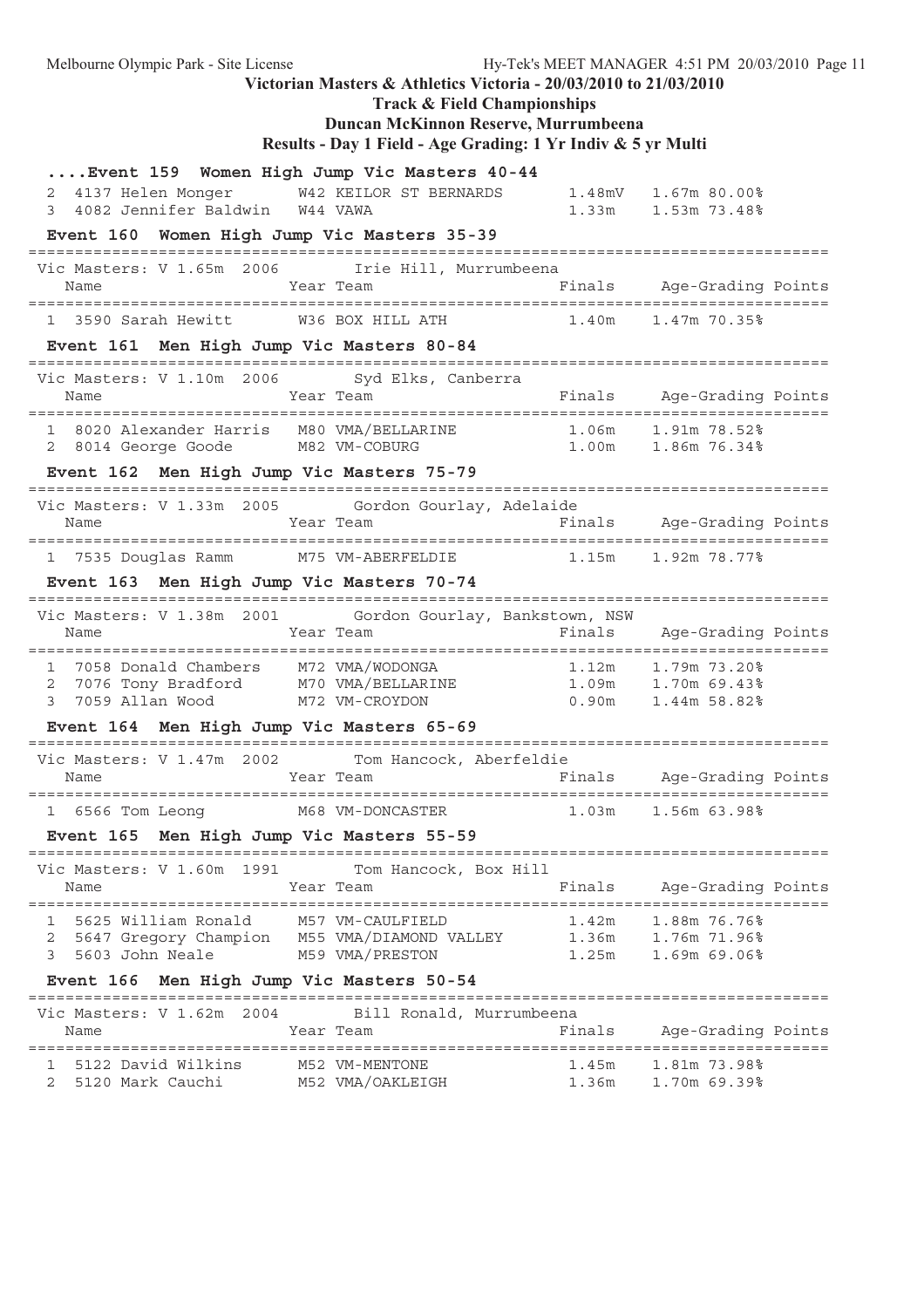**Track & Field Championships**

## **Duncan McKinnon Reserve, Murrumbeena**

**Results - Day 1 Field - Age Grading: 1 Yr Indiv & 5 yr Multi**

## **Event 167 Men High Jump Vic Masters 45-49**

| Vic Masters: V 1.70m 1982<br>Name                                                                                                      |          | Julien Cosmos, Collingwood<br>Year Team | Finals         | Age-Grading Points           |
|----------------------------------------------------------------------------------------------------------------------------------------|----------|-----------------------------------------|----------------|------------------------------|
| 4637 Christopher Boylen M46 VCOL<br>4653 Simon Hewitt M45 VM-INDEPENDANT<br>$\mathcal{D}$<br>Event 168 Men High Jump Vic Masters 40-44 |          |                                         | 1.68m<br>1.60m | 1.97m 80.38%<br>1.85m 75.83% |
| Vic Masters: V 1.95m 1982 Graeme Morrish, Perth<br>Name                                                                                |          | Year Team                               | Finals         | Age-Grading Points           |
| 4152 Danny Hecker                                                                                                                      | M41 VCOL |                                         |                | 1.50m 1.67m 68.49%           |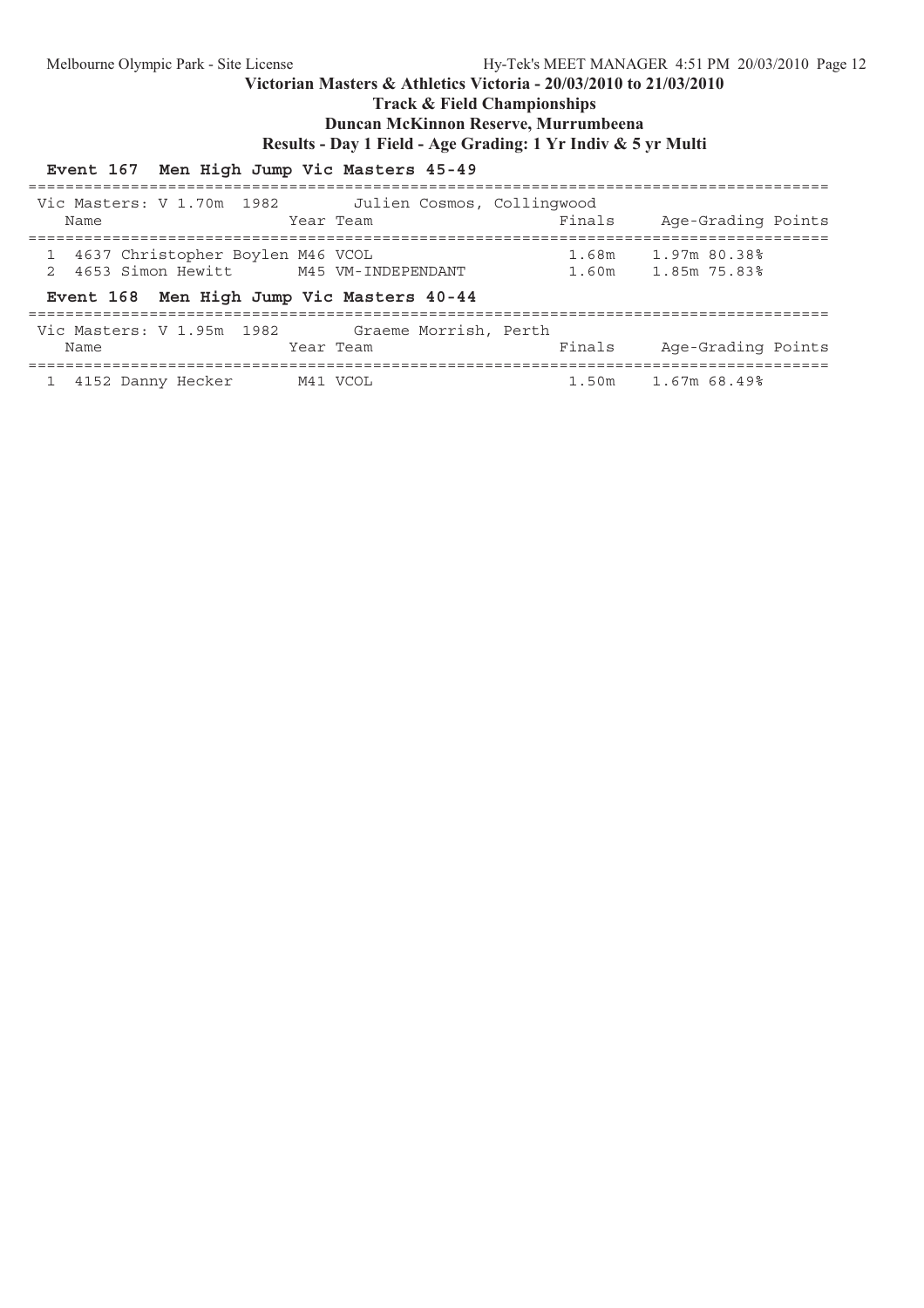**Track & Field Championships**

## **Duncan McKinnon Reserve, Murrumbeena**

**Results - Day 2 Track - Age Grading: 1 Yr Indiv & 5 yr Multi**

|                                                                  | Event 169 Women 5000 Meter Run Vic Masters 70-74                                                                                          |      |                                                     |                          |                 |                                      |                    |  |
|------------------------------------------------------------------|-------------------------------------------------------------------------------------------------------------------------------------------|------|-----------------------------------------------------|--------------------------|-----------------|--------------------------------------|--------------------|--|
| Vic Masters: V 23:21.40 2000 Shirley Young, Hobart<br>Name       |                                                                                                                                           |      | Year Team                                           |                          |                 | Finals Age-Grading Points            |                    |  |
| Finals<br>1 7068 Judy Wines                                      |                                                                                                                                           |      | W71 VM-CAULFIELD 27:13.93                           |                          |                 | 17:10.69 83.89%                      |                    |  |
|                                                                  | Event 170 Women 5000 Meter Run Vic Masters 65-69                                                                                          |      |                                                     |                          |                 |                                      |                    |  |
| Vic Masters: V 20:42.50 2007 Theresia Baird, Murrumbeena<br>Name |                                                                                                                                           |      | Year Team                                           |                          |                 | Finals Age-Grading Points            |                    |  |
|                                                                  | 1 6579 Lavinia Petrie W66 VMA/RINGWOOD 21:24.09 14:40.76 98.17%                                                                           |      |                                                     |                          |                 |                                      |                    |  |
|                                                                  | Event 171 Women 5000 Meter Run Vic Masters 60-64                                                                                          |      |                                                     |                          |                 |                                      |                    |  |
| Vic Masters: V 19:21.30 2001 Theresia Baird, Noble Park<br>Name  |                                                                                                                                           |      | Year Team                                           |                          |                 | Finals Age-Grading Points            |                    |  |
|                                                                  | 1 6070 Petrina Trobridge W63 VM-COLLINGWOOD 23:24.99 16:50.19 85.60%<br>2 6082 Sandra Middleton W61 VM-CAULFIELD 25:56.78 19:13.58 74.96% |      |                                                     |                          |                 |                                      |                    |  |
|                                                                  | Event 172 Women 5000 Meter Run Vic Masters 55-59                                                                                          |      |                                                     |                          |                 |                                      |                    |  |
| Vic Masters: V 18:49.00 1985 Jean Albury, Hobart                 |                                                                                                                                           |      |                                                     |                          |                 |                                      |                    |  |
|                                                                  | 1 5614 Bronwen Cardy M58 VM-INDEPENDANT 19:48.88 15:20.32 93.95%<br>2 5626 Connie Davy W57 VMA/OAKLEIGH 24:16.68 19:03.64 75.61%          |      |                                                     |                          |                 |                                      |                    |  |
|                                                                  | Event 173 Women 5000 Meter Run Vic Masters 50-54                                                                                          |      |                                                     |                          |                 |                                      |                    |  |
| Vic Masters: V 17:44.75 2002 Bronwen Cardy, Adelaide<br>Name     |                                                                                                                                           |      | Year Team                                           |                          |                 | Finals Age-Grading Points            |                    |  |
| $\mathbf{1}$<br>2<br>$- -$                                       | 5093 Helen Stanley M54 VM-KNOX<br>5136 Sharon Higgins W50 VMA/RICHMOND 23:13.17<br>5115 Julie Hertz W52 VM-COLLINGWOOD                    |      |                                                     |                          | 21:11.51<br>DNF | 17:20.35 83.11%<br>20:01.34 71.98%   |                    |  |
|                                                                  | Event 174 Women 5000 Meter Run Vic Masters 45-49                                                                                          |      |                                                     |                          |                 |                                      |                    |  |
| Vic Masters: V 17:33.30 1986 Dot Browne, Adelaide<br>Name        |                                                                                                                                           |      | Year Team                                           |                          |                 | Finals Age-Grading Points            |                    |  |
| 4643 June Petrie<br>$\mathbf{1}$                                 |                                                                                                                                           |      | W46 VMA/BOX HILL                                    |                          | 19:50.14        | 17:58.63 80.17%                      |                    |  |
| <b>Event 175</b>                                                 | Women 5000 Meter Run Vic Masters 40-44                                                                                                    |      |                                                     |                          |                 |                                      |                    |  |
| Vic Masters: V 17:09.10<br>Name                                  |                                                                                                                                           | 1983 | Year Team                                           | Dot Browne, Olympic Park | Finals          |                                      | Age-Grading Points |  |
| ı<br>2                                                           | 4150 Julie Norney<br>4130 Angela Wilde                                                                                                    |      | W41 VMA/BOX HILL<br>W44 VMA/DIAMOND VALLEY 24:23.33 |                          | 18:29.30        | $17:37.50$ 81.77%<br>22:36.66 63.74% |                    |  |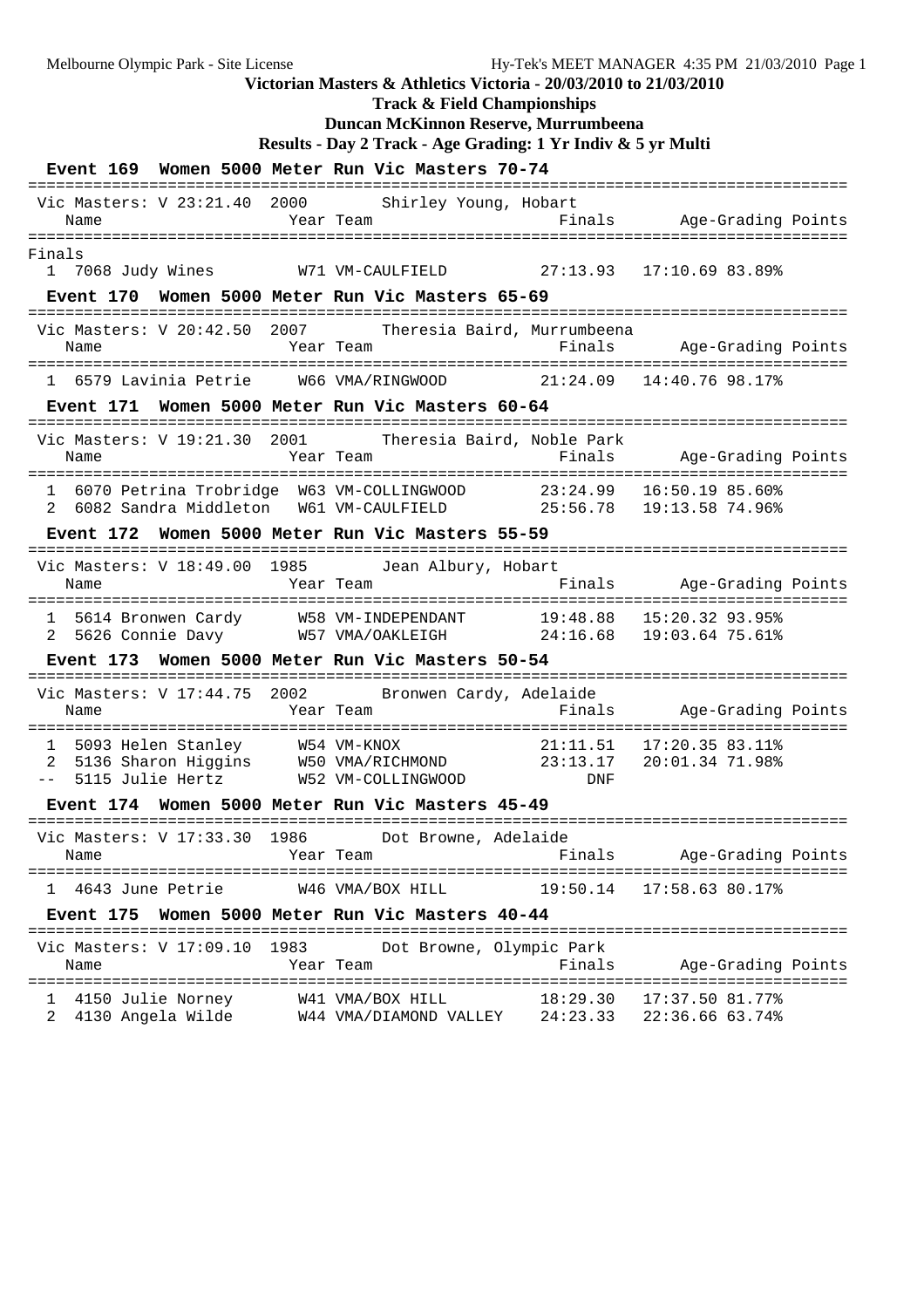### **Victorian Masters & Athletics Victoria - 20/03/2010 to 21/03/2010 Track & Field Championships Duncan McKinnon Reserve, Murrumbeena Results - Day 2 Track - Age Grading: 1 Yr Indiv & 5 yr Multi Event 176 Women 5000 Meter Run Vic Masters 35-39** ======================================================================================== Vic Masters: V 17:43.90 Dot Browne, Box Hill Name Team Team Finals Age-Grading Points ======================================================================================== 1 3596 Kellie Macknamara W35 VMA/GLENHUNTLY 18:33.73 18:20.70 78.56% 2 3589 Emma Wilton W36 CASEY CARDINIA 22:26.65 22:05.24 65.25% **Event 177 Women 5000 Meter Run Vic Masters 30-34** ======================================================================================== Vic Masters: V 16:48.36 2006 Kate Seibold-Crosbie, Burwood Name Tear Team Finals Age-Grading Points ======================================================================================== 1 3052 Brooke Condon W31 VM-DONCASTER 18:20.51 18:19.08 78.67% 2 3053 Muriel Cummins W30 GLENHUNTLY A 18:48.99 18:48.66 76.61% **Event 178 Men 5000 Meter Run Vic Masters 75-79** ======================================================================================== Vic Masters: V 20:18.04 1999 Randall Hughes, Canberra Name Year Team Finals Age-Grading Points ======================================================================================== 1 7531 Colin Silcock-Dela M77 VM-GEELONG 34:37.57 22:42.68 55.55% **Event 179 Men 5000 Meter Run Vic Masters 70-74** ======================================================================================== Vic Masters: V 19:38.00 1997 Randall Hughes, Olympic Park Name Year Team Finals Age-Grading Points ======================================================================================== 1 7062 Ted Paulin M71 VM-COLLINGWOOD 21:31.59 15:33.82 81.07% 2 7057 Fred Bichsel M72 VM-CAULFIELD 24:11.39 17:15.43 73.11% -- 7065 Barry Dorr M71 UNATTACHED DQ **Event 180 Men 5000 Meter Run Vic Masters 65-69** ======================================================================================== Vic Masters: V 18:10.00 Stan Nicholls Name Year Team Finals Age-Grading Points ======================================================================================== 1 6584 Norman Franzi M66 VM-COLLINGWOOD 21:19.69 16:15.13 77.63% 2 6586 Michael Orelli M65 VMA/CHILWELL 25:57.76 19:58.08 63.18% **Event 181 Men 5000 Meter Run Vic Masters 60-64** ======================================================================================== Vic Masters: V 17:58.00 2000 Ted Paulin, Murrumbeena Name Year Team Finals Age-Grading Points ======================================================================================== 1 6091 Peter Bence M60 VMA/OAKLEIGH 19:15.83 15:29.64 81.43% 2 6079 Peter Moore M61 VMA/RICHMOND 19:19.16 15:24.09 81.92% 3 6065 Gary Stewart M64 VM-KNOX 19:34.90 15:11.84 83.02% 4 6090 Paul Twining M60 VCOL 20:30.32 16:29.55 76.50% 5 6092 Jim Hopkins M60 VCOL 21:07.51 16:59.46 74.26% 6 6069 Des Middleton M63 VM-CAULFIELD 21:20.85 16:43.17 75.46% **Event 182 Men 5000 Meter Run Vic Masters 55-59** ======================================================================================== Vic Masters: V 15:52.80 1978 Jack Ryan, Olympic Park Name Year Team Finals Age-Grading Points ======================================================================================== 1 5639 Peter Gaffney M55 KEILOR ST BERNARDS 17:26.01 14:38.13 86.21% 2 5507 John Herridge M59 VMA/KNOX 18:04.72 14:40.04 86.02% 3 5630 Andrew Edwards M56 VM-CAULFIELD 18:10.58 15:07.80 83.39%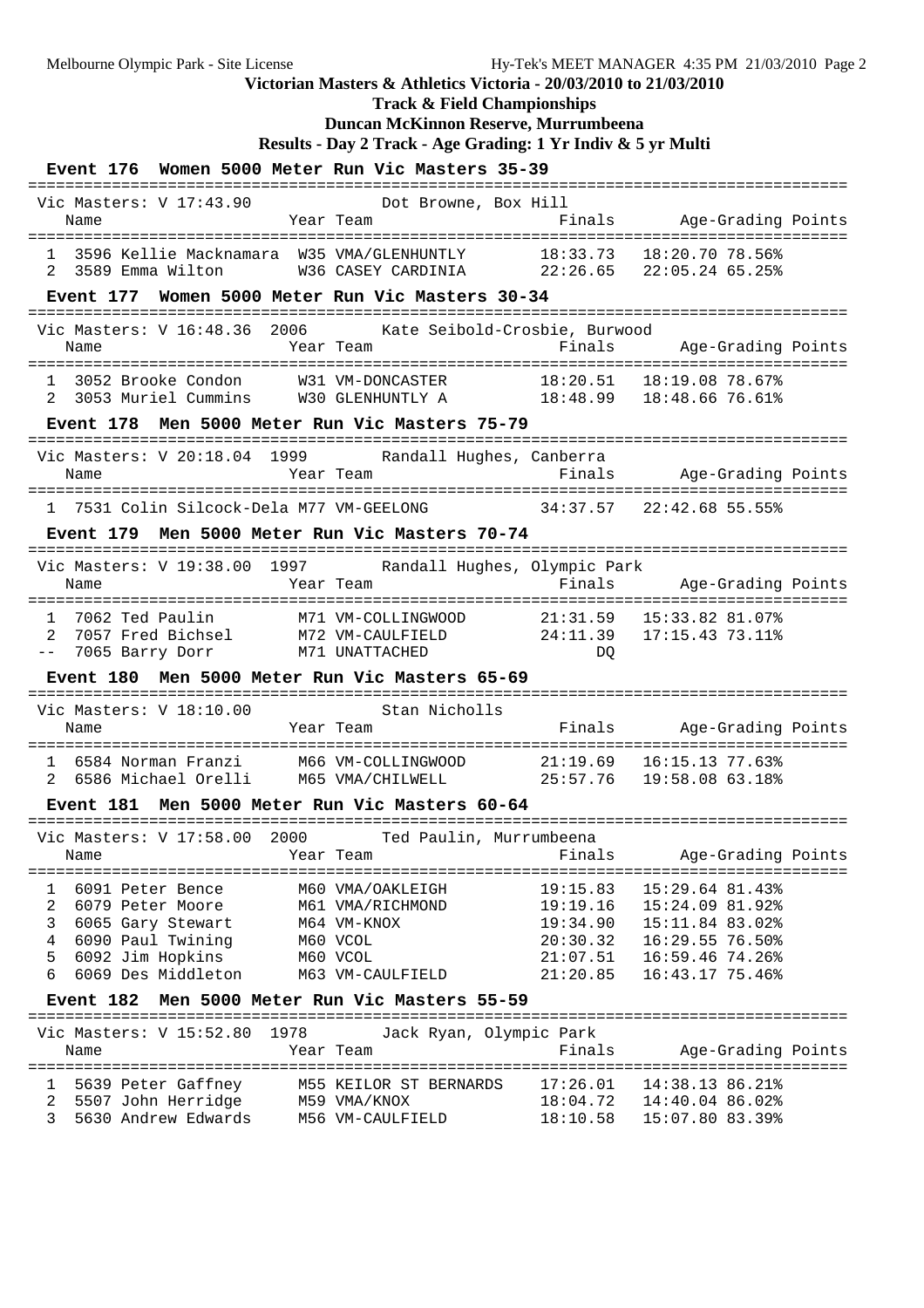# **Track & Field Championships**

## **Duncan McKinnon Reserve, Murrumbeena**

**Results - Day 2 Track - Age Grading: 1 Yr Indiv & 5 yr Multi**

|        |                                                        |                      | Event 182 Men 5000 Meter Run Vic Masters 55-59       |          |                    |  |
|--------|--------------------------------------------------------|----------------------|------------------------------------------------------|----------|--------------------|--|
| 4      | 5628 Ronald Scholes                                    |                      | M56 VCOL                                             | 20:07.28 | 16:44.95 75.33%    |  |
| 5      | 5616 Gregory Moore                                     | M57 VKSB<br>מכן אימי |                                                      | 20:33.94 | 16:58.50 74.33%    |  |
| 6      | 5589 David Jones                                       | M59 VATE             |                                                      | 21:27.29 | 17:24.3872.48      |  |
| 7      | 5637 Graeme Paul                                       |                      | M55 VCOL                                             | 21:45.66 | 18:16.11 69.06%    |  |
|        | Event 183 Men 5000 Meter Run Vic Masters 50-54         |                      |                                                      |          |                    |  |
|        |                                                        |                      |                                                      |          |                    |  |
|        | Vic Masters: V 15:49.30 1997                           |                      | Colin O'Brien, Doncaster                             |          |                    |  |
|        | Name                                                   |                      | Year Team                                            | Finals   | Age-Grading Points |  |
|        |                                                        |                      |                                                      |          |                    |  |
| 1      | 5141 Steven Quirk                                      |                      | M50 SOUTH COAST                                      | 16:50.82 | 14:44.17 85.62%    |  |
| 2      | 5118 Mark Purvis                                       |                      | M52 OLD SCOTCH C                                     | 17:24.20 | 14:58.64 84.24%    |  |
| 3      | 5142 Rick Dyer                                         |                      | M50 VMA/KNOX<br>M53 VMA/ROX HILL<br>M53 VMA/BOX HILL | 17:27.46 | 15:16.22 82.62%    |  |
| 4      | 5109 Bert Pelgrim                                      |                      |                                                      | 17:32.28 | 14:58.23 84.28%    |  |
| 5      | 5112 Allan Long                                        |                      | M53 VM-INDEPENDANT                                   | 17:38.37 | 15:03.43 83.79%    |  |
| 6<br>7 | 5116 Joseph Campisi M52 VMA/OAKLEIGH                   |                      |                                                      | 20:03.82 | 17:16.01 73.07%    |  |
| 8      | 5140 Barry Whittle<br>5125 David Wille                 |                      | M50 VMA/BOX HILL                                     | 20:31.61 | 17:57.29 70.27%    |  |
|        |                                                        |                      | M52 VM-KNOX                                          | 20:36.61 | 17:44.23 71.13%    |  |
|        | Event 184 Men 5000 Meter Run Vic Masters 45-49         |                      |                                                      |          |                    |  |
|        | Vic Masters: V 14:59.00 1997                           |                      | Steve Austin, Springvale                             |          |                    |  |
|        | Name                                                   |                      | Year Team                                            | Finals   | Age-Grading Points |  |
|        |                                                        |                      |                                                      |          |                    |  |
| 1      | 4647 George Dyer Jnr M45 KNOX ATHLETIC CLUB            |                      |                                                      | 17:11.81 | 15:38.85 80.63%    |  |
| 2      | 4625 Scott Lawrence M48 VMA/OLD SCOTCH                 |                      |                                                      | 17:17.42 | 15:22.06 82.10%    |  |
| 3      | 4634 Tony Dell                                         |                      | M47 VMA/RICHMOND                                     | 18:40.72 | 16:43.95 75.40%    |  |
| 4      | 4644 Christopher Grafen M46 VM-CAULFIELD               |                      |                                                      | 19:01.62 | 17:10.66 73.45%    |  |
| 5      | 4626 Michael Ryan                                      |                      | M48 SANDRINGHAM                                      | 19:29.03 | 17:19.0472.86      |  |
|        | Event 185 Men 5000 Meter Run Vic Masters 40-44         |                      |                                                      |          |                    |  |
|        |                                                        |                      |                                                      |          |                    |  |
|        |                                                        |                      |                                                      |          |                    |  |
|        | Vic Masters: V 14:01.70 1991 Steve Austin, Melbourne   |                      |                                                      |          |                    |  |
|        | Name                                                   |                      | Year Team                                            | Finals   | Age-Grading Points |  |
|        |                                                        |                      |                                                      |          |                    |  |
|        | 1 4129 James Atkinson M44 ATHLETICS WAVERLEY 16:00.57  |                      |                                                      |          | 14:40.75 85.95%    |  |
| 2<br>3 | 4165 Anthony Lee                                       |                      | M40 SANDRINGHAM                                      | 16:54.62 | 15:58.92 78.94%    |  |
| 4      | 4159 Domenic Michienzi M40 KEILOR ST BERNARDS 17:59.85 |                      |                                                      |          | 17:00.57 74.17%    |  |
|        | 4131 Mal Grimmett                                      |                      | M44 VM-SPRINGVALE                                    | 19:50.46 | 18:11.54 69.35%    |  |
|        | Event 186 Men 5000 Meter Run Vic Masters 35-39         |                      |                                                      |          |                    |  |
|        | Vic Masters: V 14:42.30                                | 1983 — 1983          | Colin O'Brien, Murrumbeena                           |          |                    |  |
|        | Name                                                   |                      | Year Team                                            | Finals   | Age-Grading Points |  |
|        | =====================                                  |                      |                                                      |          |                    |  |
| 1      | 3588 Chris Bridge                                      |                      | M36 ST KEVINS AM                                     | 15:57.41 | 15:31.47 81.27%    |  |
| 2      | 3565 Antonio Russo                                     |                      | M38 GLENHUNTLY A                                     | 16:42.57 | 16:01.67 78.72%    |  |
| 3      | 3578 John Morris                                       |                      | M38 BOX HILL ATH                                     | 16:49.55 | 16:08.37 78.17%    |  |
| 4      | 3595 Leigh Browell                                     |                      | M35 SOUTH BENDIG                                     | 19:16.12 | 18:51.62 66.90%    |  |
| 5      | 3593 Rupert Van Dongen M35 CASEY CARDINIA              |                      |                                                      | 19:25.92 | 19:01.21 66.33%    |  |
|        | Event 189 Women 1500 Meter Race Walk Vic Masters 70-74 |                      |                                                      |          |                    |  |
|        |                                                        |                      |                                                      |          |                    |  |
|        | Vic Masters: V 8:24.00 2000                            |                      | Jean Albury, Murrumbeena                             |          |                    |  |
|        | Name                                                   |                      | Year Team                                            | Finals   | Age-Grading Points |  |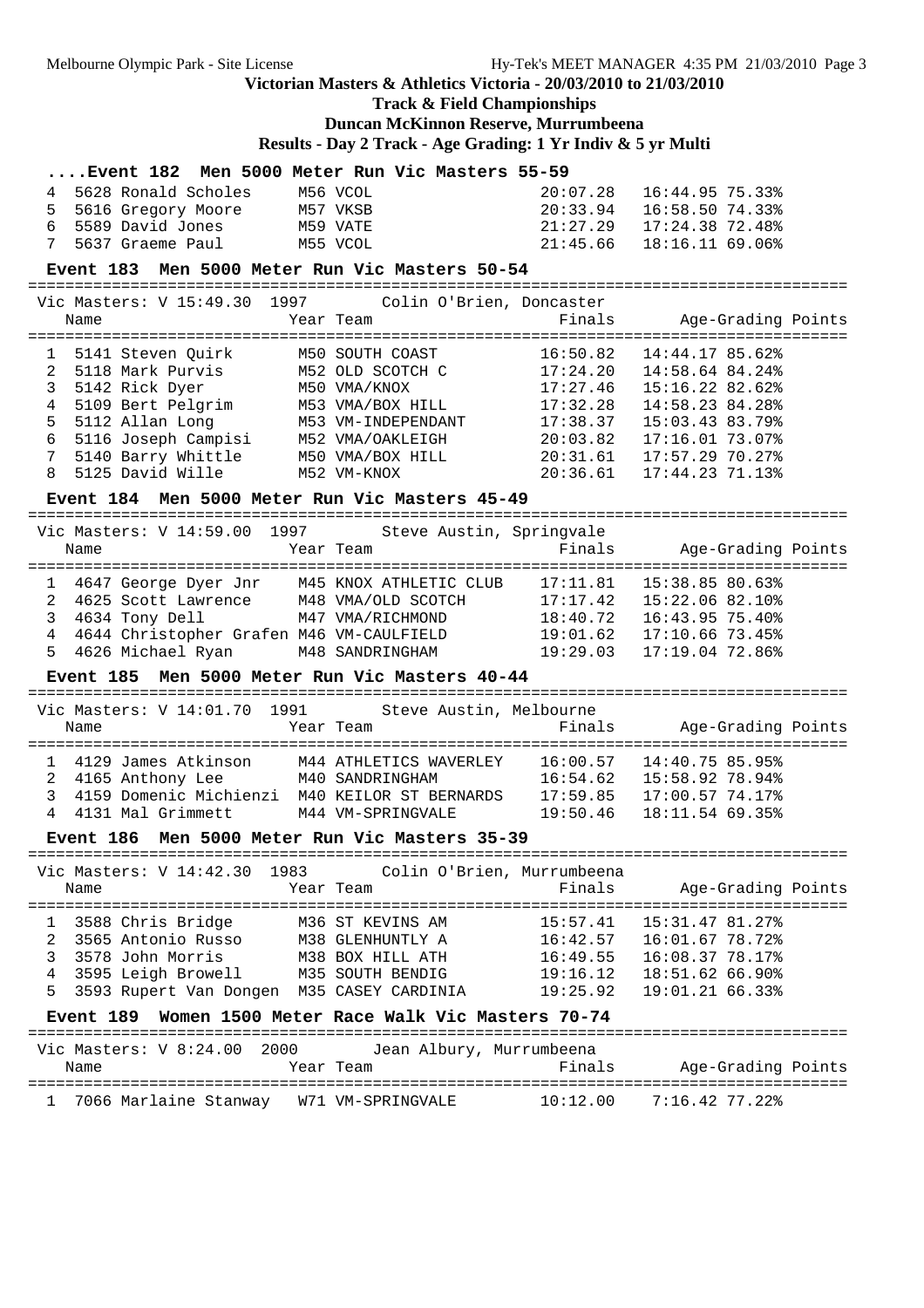### Melbourne Olympic Park - Site License Hy-Tek's MEET MANAGER 4:35 PM 21/03/2010 Page 4 **Victorian Masters & Athletics Victoria - 20/03/2010 to 21/03/2010 Track & Field Championships Duncan McKinnon Reserve, Murrumbeena Results - Day 2 Track - Age Grading: 1 Yr Indiv & 5 yr Multi Event 191 Women 1500 Meter Race Walk Vic Masters 60-64** ======================================================================================== Vic Masters: V 7:39.00 1990 Jean Albury, Murrumbeena Name Tear Team Finals Age-Grading Points ======================================================================================== 1 6088 Heather Carr W60 VMA/EAGLEHAWK 7:18.50V 5:55.45 94.81% 2 6080 Elizabeth Feldman W61 VM-CROYDON 8:11.10 6:34.06 85.52%<br>3 6074 Celia Johnson W62 VM-SPRINGVALE 9:57.10 7:54.10 71.08% 3 6074 Celia Johnson W62 VM-SPRINGVALE 9:57.10 **Event 192 Women 1500 Meter Race Walk Vic Masters 55-59** ======================================================================================== Vic Masters: V 7:11.91 2005 Heather Carr, Murrumbeena Name Year Team Finals Age-Grading Points ======================================================================================== 1 5627 Alison Thompson W57 VM-CROYDON 7:54.00 6:35.61 85.19% **Event 346 Women 1500 Meter Race Walk Vic Masters 50-54** ======================================================================================== Vic Masters: V 7:10.20 2001 Heather Carr, Murrumbeena Name Year Team Finals Age-Grading Points ======================================================================================== 1 5143 Pam Tindal W50 VM-CROYDON 6:59.00V 6:11.87 90.63% **Event 193 Women 1500 Meter Race Walk Vic Masters 45-49** ======================================================================================== Vic Masters: V 6:49.00 1996 Heather McDonald, Murrumbeena Name Year Team Finals Age-Grading Points ======================================================================================== 1 4619 Donna Elms W48 VATE 8:13.60 7:25.48 75.65% **Event 195 Women 1500 Meter Race Walk Vic Masters 35-39** ======================================================================================== Vic Masters: V 6:47.00 2000 Sharon Schnyder, Murrumbeena Name Year Team Finals Age-Grading Points ======================================================================================== 1 3577 Kylie Irshad W38 VSCA 6:54.20 6:44.26 83.36% **Event 348 Men 1500 Meter Race Walk Vic Masters 85-89** ======================================================================================== Vic Masters: V 12:04.60 1995 George Knott, Olympic Park Name Year Team Finals Age-Grading Points ======================================================================================== 1 8507 Stan Stankovic M87 VM-THROWERS 14:23.30 7:59.83 64.40% **Event 196 Men 1500 Meter Race Walk Vic Masters 80-84** ======================================================================================== Vic Masters: V 10:49.20 1995 Eddie Gamble, Olympic Park Name Year Team Finals Age-Grading Points ======================================================================================== 1 8018 Kees Zwynenburg M81 VM-FRANKSTON 12:48.80 7:51.97 65.47% **Event 197 Men 1500 Meter Race Walk Vic Masters 75-79** ======================================================================================== Vic Masters: V 10:45.90 2006 Gordon Gourlay, Murrumbeena Name Team Team Finals Age-Grading Points ======================================================================================== ---------------<br>1 7531 Colin Silcock-Dela M77 VM-GEELONG 11:29.60 7:29.07 68.81%<br>2 7588 11:44 20 9:35 80 53.67% 2 7530 Nino Stankovic M77 VM-THROWERS 14:44.20 9:35.80 53.67%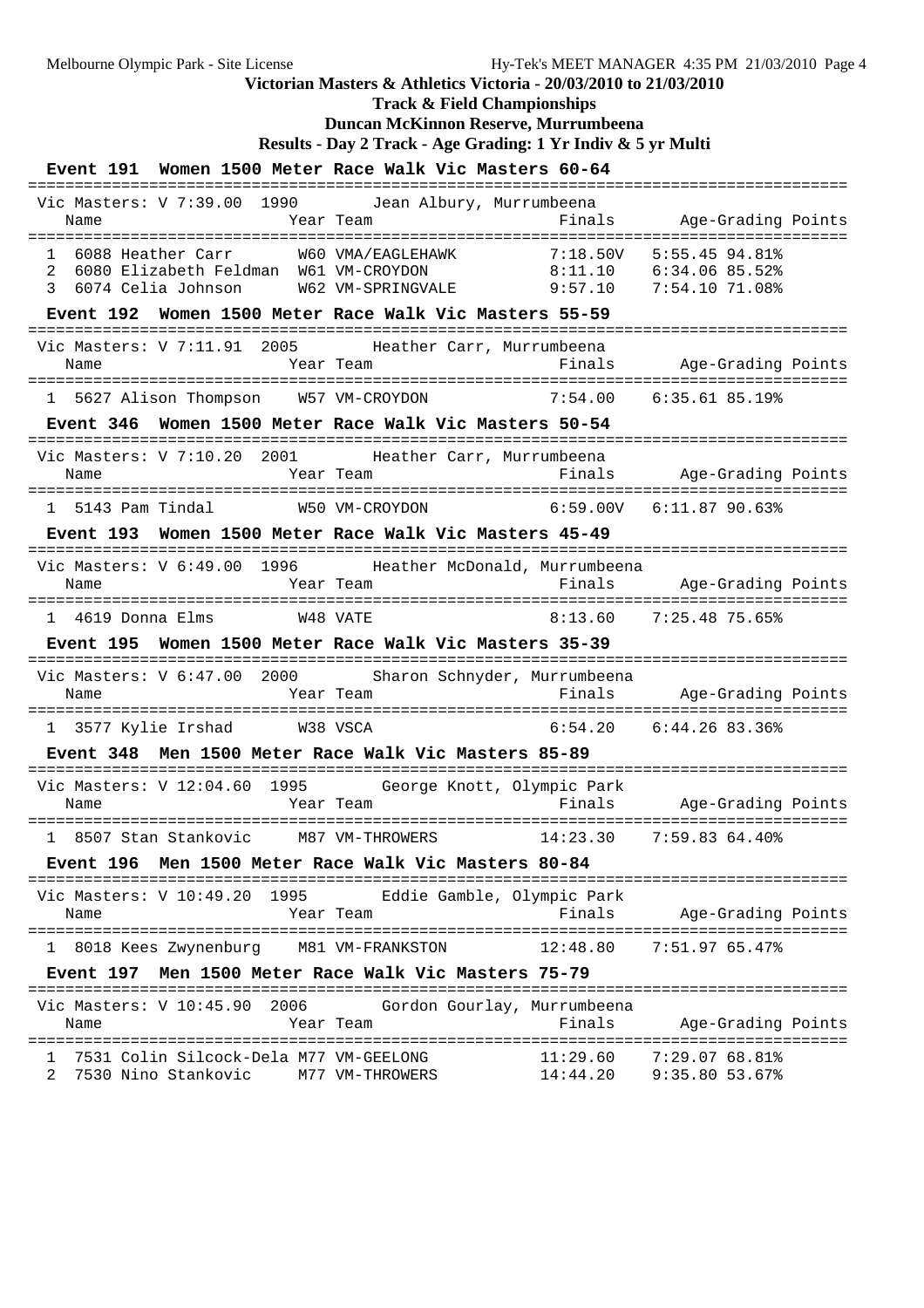**Track & Field Championships**

## **Duncan McKinnon Reserve, Murrumbeena**

**Results - Day 2 Track - Age Grading: 1 Yr Indiv & 5 yr Multi**

|                                                                     | Event 198 Men 1500 Meter Race Walk Vic Masters 70-74                                                    |                                                                                                                                                                                                                                                           |  |
|---------------------------------------------------------------------|---------------------------------------------------------------------------------------------------------|-----------------------------------------------------------------------------------------------------------------------------------------------------------------------------------------------------------------------------------------------------------|--|
| Vic Masters: V 8:04.01 2009<br>Name                                 | Murray Dickinson, Box Hill<br>Year Team                                                                 | Finals<br>Age-Grading Points                                                                                                                                                                                                                              |  |
| 7052 Harry Summers M74 VMA/BOX HILL<br>2                            | 7060 Bernard Goggin M72 VMA/COBURG 11:41.00                                                             | 9:15.70<br>6:16.94.81.98%<br>8:07.90 63.33%                                                                                                                                                                                                               |  |
| ====================================                                | Event 199 Men 1500 Meter Race Walk Vic Masters 65-69                                                    |                                                                                                                                                                                                                                                           |  |
| Vic Masters: V 7:23.56<br>Name                                      | 2009<br>Ralph Bennett, Box Hill<br>Year Team                                                            | Finals<br>Age-Grading Points                                                                                                                                                                                                                              |  |
| 1 6537 Barrie Wicks<br>2 6589 Peter Buller                          | M69 VM-CROYDON<br>M65 GLENHUNTLY A 10:33.52                                                             | 10:07.53<br>$7:18.64$ 70.45%<br>7:58.76 64.54%                                                                                                                                                                                                            |  |
| Event 200                                                           | Men 1500 Meter Race Walk Vic Masters 60-64                                                              |                                                                                                                                                                                                                                                           |  |
| Name                                                                | Vic Masters: V 6:52.50 2008 Andrew Jamieson, Olympic Park<br>Year Team                                  | =================================<br>Finals<br>Age-Grading Points                                                                                                                                                                                         |  |
| $\mathbf{1}$<br>6066 Russell Dickenson M64 VSCA<br>2<br>3<br>4<br>5 | 6067 Andrew Jamieson M63 VMA/OLD SCOTCH 6:57.77<br>Event 201 Men 1500 Meter Race Walk Vic Masters 55-59 | $5:22.52$ 95.81%<br>$7:50.51$ $5:59.43$ $85.97$ <sup>2</sup><br>6076 Alan Lucas M62 VM-EAST BURWOOD 7:56.94 6:12.07 83.05%<br>6085 Gerald Sofianos M60 VMA/ST KEVINS 8:37.81 6:52.18 74.97%<br>6069 Des Middleton M63 VM-CAULFIELD 9:30.94 7:20.77 70.11% |  |
|                                                                     |                                                                                                         | ========================                                                                                                                                                                                                                                  |  |
| Name                                                                | Vic Masters: V 6:44.10 1995 Murray Dickinson, Olympic Park<br>Year Team                                 | Finals<br>Age-Grading Points                                                                                                                                                                                                                              |  |
| 1 5631 Clyde Riddoch M56 VAWA<br>2                                  |                                                                                                         | $7:32.46$ $6:14.14$ 82.59%<br>5576 Timothy Erickson M59 VMA/COBURG 8:00.93 6:26.62 79.92%                                                                                                                                                                 |  |
|                                                                     | Event 202 Men 1500 Meter Race Walk Vic Masters 50-54                                                    |                                                                                                                                                                                                                                                           |  |
| Name                                                                | Vic Masters: V 6:21.10 1999 Andrew Jamieson, East Burwood<br>Year Team                                  | Age-Grading Points<br>Finals                                                                                                                                                                                                                              |  |
| 5117 Paul Kennedy<br>1<br>2<br>5128 Mark Donahoo                    | M52 VMA/MELBOURNE UNI 6:24.23<br>M51 VATE                                                               | 5:29.21 93.86%<br>6:41.70<br>$5:47.15$ 89.01%<br>3 5094 Geza Benke M53 OLD MELBURNI 8:21.78 7:06.22 72.50%                                                                                                                                                |  |
|                                                                     | Event 203 Men 1500 Meter Race Walk Vic Masters 45-49                                                    |                                                                                                                                                                                                                                                           |  |
| Name                                                                | Vic Masters: V 6:14.29 2004 Paul Kennedy, Aberfeldie<br>Year Team                                       | Finals<br>Age-Grading Points                                                                                                                                                                                                                              |  |
| 1 4591 Simon Evans M49 VMA/BOX HILL                                 |                                                                                                         | $7:08.01$ $6:16.23$ $82.13$ <sup>2</sup>                                                                                                                                                                                                                  |  |
|                                                                     | Event 204 Men 1500 Meter Race Walk Vic Masters 40-44                                                    |                                                                                                                                                                                                                                                           |  |
| Name                                                                | Vic Masters: V 6:15.00 2001 Paul Kennedy, Aberfeldie<br>Year Team                                       | Finals<br>Age-Grading Points                                                                                                                                                                                                                              |  |
|                                                                     |                                                                                                         |                                                                                                                                                                                                                                                           |  |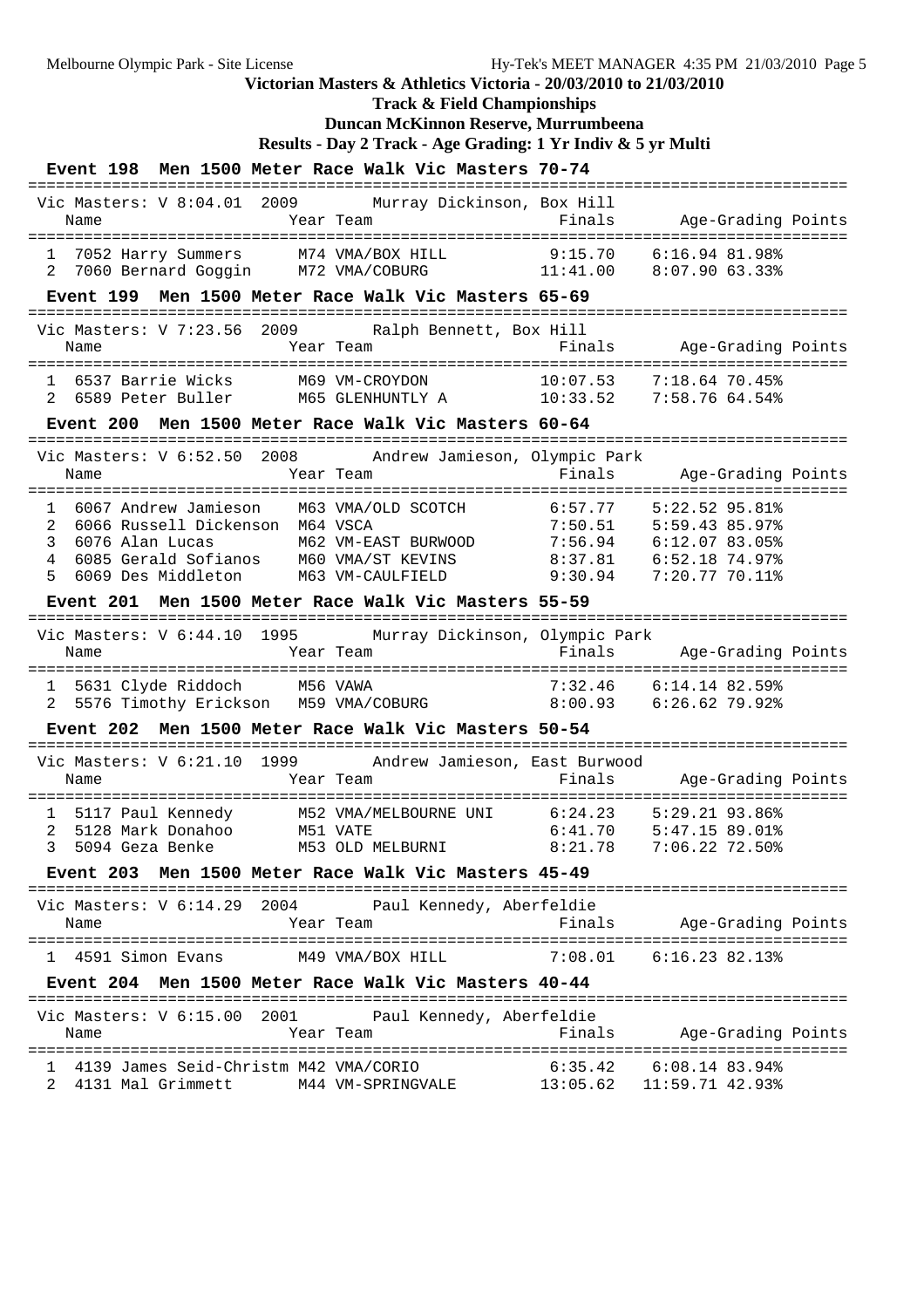Melbourne Olympic Park - Site License Hy-Tek's MEET MANAGER 4:35 PM 21/03/2010 Page 6

# **Victorian Masters & Athletics Victoria - 20/03/2010 to 21/03/2010**

**Track & Field Championships**

### **Duncan McKinnon Reserve, Murrumbeena Results - Day 2 Track - Age Grading: 1 Yr Indiv & 5 yr Multi**

| Results - Day 2 Track - Age Grading: T Yr Indiv & 5 yr Mult |
|-------------------------------------------------------------|
|-------------------------------------------------------------|

| Event 205 Men 1500 Meter Race Walk Vic Masters 35-39                                                                        |                                                  |                                       |                                   |                                                      |
|-----------------------------------------------------------------------------------------------------------------------------|--------------------------------------------------|---------------------------------------|-----------------------------------|------------------------------------------------------|
| Vic Masters: V 6:29.00 1988 Clyde Riddoch, East Burwood<br>Name                                                             | Year Team                                        | Finals                                |                                   | Age-Grading Points<br>------------------------------ |
| 1 3593 Rupert Van Dongen M35 CASEY CARDINIA 10:17.44 10:04.36 51.13%                                                        |                                                  |                                       |                                   |                                                      |
| Event 206 Women 60 Meter Sprint Vic Masters 70-74                                                                           |                                                  |                                       |                                   |                                                      |
| Vic Masters: V 11.65 2009 Shirley Coppock, Adelaide                                                                         |                                                  |                                       |                                   |                                                      |
| 1 7072 Jan Morrey 170 VM-MENTONE 10.17V 0.1 7.29 94.99%<br>2 7054 Shirley Coppock 173 VM-EAST BURWOOD 11.99 0.1 8.27 83.74% |                                                  |                                       |                                   |                                                      |
| Event 207 Women 60 Meter Sprint Vic Masters 65-69                                                                           |                                                  | ---------------------                 |                                   |                                                      |
| Vic Masters: V 10.55 2009 Jan Morrey, Box Hill<br>Name                                                                      | Year Team                                        |                                       | Finals Wind<br>================== | Age-Grading Points<br>=========                      |
| 6585 Glad Wishart<br>2 6568 Kathleen Skultety W68 VM-DONCASTER 10.65 0.1 7.77 89.11%                                        | W66 VM-MENTONE                                   | 10.57                                 | 0.1                               | 7.85 88.27%                                          |
| Event 208 Women 60 Meter Sprint Vic Masters 60-64                                                                           |                                                  | ===================================== |                                   |                                                      |
| Vic Masters: V 10.1h 2008<br>Name                                                                                           | June Reeves, East Burwood<br>Year Team           | Finals                                | Wind                              | Age-Grading Points                                   |
| 1 6057 June Reeves 664 VM-DONCASTER 10.46 0.1 7.90 87.57%<br>2 6081 Beverley Learmont 61 VM-DONCASTER 10.61 0.1 8.24 83.98% |                                                  |                                       |                                   |                                                      |
| Event 209 Women 60 Meter Sprint Vic Masters 55-59                                                                           |                                                  |                                       |                                   |                                                      |
| Name                                                                                                                        | Year Team                                        |                                       |                                   | Finals Wind Age-Grading Points                       |
|                                                                                                                             |                                                  |                                       |                                   |                                                      |
| Event 210 Women 60 Meter Sprint Vic Masters 50-54                                                                           |                                                  |                                       |                                   |                                                      |
| Vic Masters: V 9.01 2007 Dorn Jenkins, Hobart<br>Name                                                                       | Year Team                                        |                                       | ==========                        | Finals Wind Age-Grading Points                       |
| 1 5110 Dawn Hartigan M53 VMA/MELBOURNE UNI 9.22 0.5 7.74 89.48%<br>5119 Christine Bridle                                    | W52 VAWA                                         | 9.50                                  | 0.5                               | 8.06 86.00%                                          |
| Event 211 Women 60 Meter Sprint Vic Masters 45-49<br>===================================                                    |                                                  |                                       |                                   |                                                      |
| Vic Masters: V 9.09<br>2009<br>Name<br>=============                                                                        | Jayne Matthews, Box Hill<br>Year Team            | Finals                                | Wind                              | Age-Grading Points                                   |
| 4636 Tracy Farrell<br>$\mathbf{1}$<br>4651 Linda Buttigieg<br>2<br>4629 Cathy Orelli<br>3                                   | W46 EAGLEHAWK YM<br>W45 VAWA<br>W48 VMA/CHILWELL | 8.98V<br>$9.02V$ 0.3<br>9.79          | 0.3<br>0.3                        | 8.11 85.41%<br>8.23 84.15%<br>8.65 79.98%            |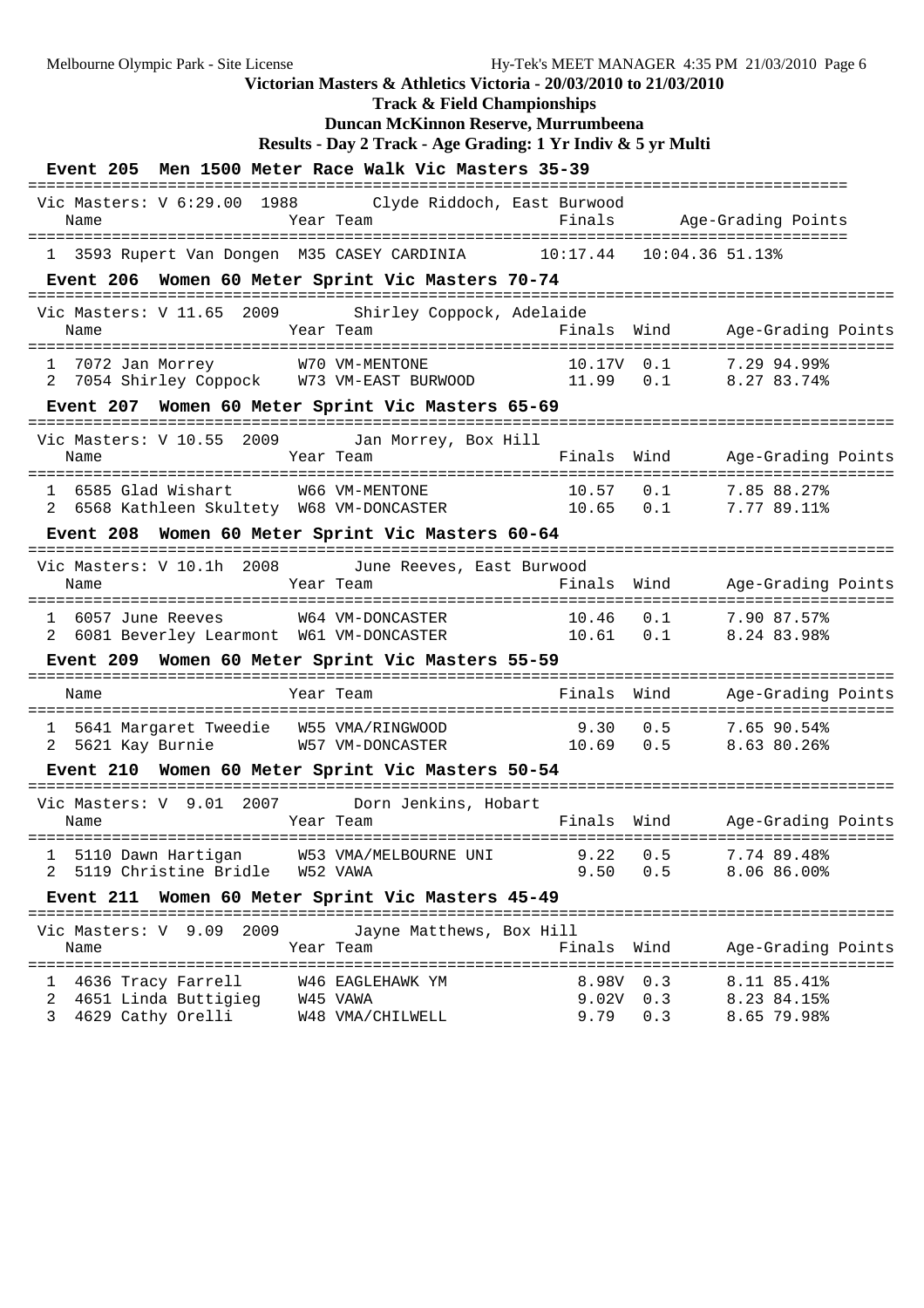**Track & Field Championships**

## **Duncan McKinnon Reserve, Murrumbeena**

**Results - Day 2 Track - Age Grading: 1 Yr Indiv & 5 yr Multi**

## **Event 212 Women 60 Meter Sprint Vic Masters 40-44**

| Name                                                                                                                                                                                                         | Vic Masters: V 8.46 2007<br>Sonya Pollard, Hobart                                      |                                                   |                                                                |
|--------------------------------------------------------------------------------------------------------------------------------------------------------------------------------------------------------------|----------------------------------------------------------------------------------------|---------------------------------------------------|----------------------------------------------------------------|
| --------------------------------------                                                                                                                                                                       | Year Team                                                                              | Finals<br>Wind                                    | Age-Grading Points                                             |
| 4133 Sonya Pollard<br>4133 Sonya Pollard          W43 VM-EAST BURWOOD<br>4157 Katie Cooper            W41 VM-KNOX<br>1<br>2<br>4147 Jodi Chandler W41 VM-CROYDON<br>3<br>4151 Sharyn Hunter W41 VM-KNOX<br>4 |                                                                                        | 8.78<br>0.3<br>9.39<br>0.3<br>9.52<br>9.66<br>0.3 | 8.19 84.51%<br>8.96 77.32%<br>$0.3$ 9.09 76.26%<br>9.22 75.16% |
| -------------------------------                                                                                                                                                                              | Event 213 Women 60 Meter Sprint Vic Masters 35-39                                      |                                                   |                                                                |
| Vic Masters: V 9.46 2009<br>Name                                                                                                                                                                             | Fiona Ely, Box Hill<br>Year Team                                                       | Finals Wind                                       | Age-Grading Points                                             |
| 3580 Sharon Pedersen-Jo W37 VMA/CHILWELL                                                                                                                                                                     |                                                                                        | $8.96V$ 0.3                                       | 8.96 77.23%                                                    |
|                                                                                                                                                                                                              | Event 214 Men 60 Meter Sprint Vic Masters 85-89                                        |                                                   |                                                                |
| Vic Masters: V 12.51 2007<br>Name                                                                                                                                                                            | ================<br>Ken Matchett, Hobart<br>Year Team                                  |                                                   | Finals Wind Age-Grading Points                                 |
| 1 8507 Stan Stankovic M87 VM-THROWERS                                                                                                                                                                        |                                                                                        | 17.04<br>1.0                                      | 10.70 59.74%                                                   |
|                                                                                                                                                                                                              | Event 215 Men 60 Meter Sprint Vic Masters 80-84                                        | ----------------------------                      |                                                                |
| Vic Masters: V 11.07 2007<br>Name                                                                                                                                                                            | Jim Sinclair, Hobart<br>Year Team                                                      | Finals<br>Wind                                    | Age-Grading Points                                             |
| 8014 George Goode M82 VM-COBURG<br>3                                                                                                                                                                         | 1 8023 Leo Coffey M80 VM-EAST BURWOOD<br>2 8015 Des Higgs M82 VM-DONCASTER             | $9.82V$ 1.0<br>11.84 1.0<br>12.94 1.0             | $6.98$ $91.65%$<br>8.20 77.96%<br>8.96 71.33%                  |
|                                                                                                                                                                                                              |                                                                                        |                                                   |                                                                |
|                                                                                                                                                                                                              | Event 216 Men 60 Meter Sprint Vic Masters 75-79                                        |                                                   |                                                                |
| Name                                                                                                                                                                                                         | ====================<br>Vic Masters: V 9.3h 2008 Leo Coffey, East Burwood<br>Year Team |                                                   | Finals Wind Age-Grading Points                                 |
| ===============================<br>1 7535 Douglas Ramm M75 VM-ABERFELDIE<br>2                                                                                                                                | 7530 Nino Stankovic M77 VM-THROWERS                                                    | 1.0<br>11.43<br>14.60<br>1.0                      | 8.5574.80%<br>10.70 59.73%                                     |
|                                                                                                                                                                                                              | Event 217 Men 60 Meter Sprint Vic Masters 70-74                                        | ===============                                   |                                                                |
| Vic Masters: V 8.83 2009<br>Name                                                                                                                                                                             | Graeme Noden, Box Hill<br><b>Example 2</b> Year Team                                   | Wind<br>Finals                                    | Age-Grading Points                                             |
| 1<br>$\overline{a}$<br>7061 Graeme Noden M72 VM-MENTONE<br>3                                                                                                                                                 |                                                                                        | $9.01 - 0.1$                                      | 8.85 -0.1 6.86 93.11%<br>8.97 -0.1 6.86 93.20%<br>6.89 92.79%  |
|                                                                                                                                                                                                              | Event 218 Men 60 Meter Sprint Vic Masters 65-69                                        |                                                   |                                                                |
| Vic Masters: V 8.19 2009<br>Name                                                                                                                                                                             | Bob Wishart, Box Hill<br>Year Team                                                     | Finals Wind                                       | Age-Grading Points                                             |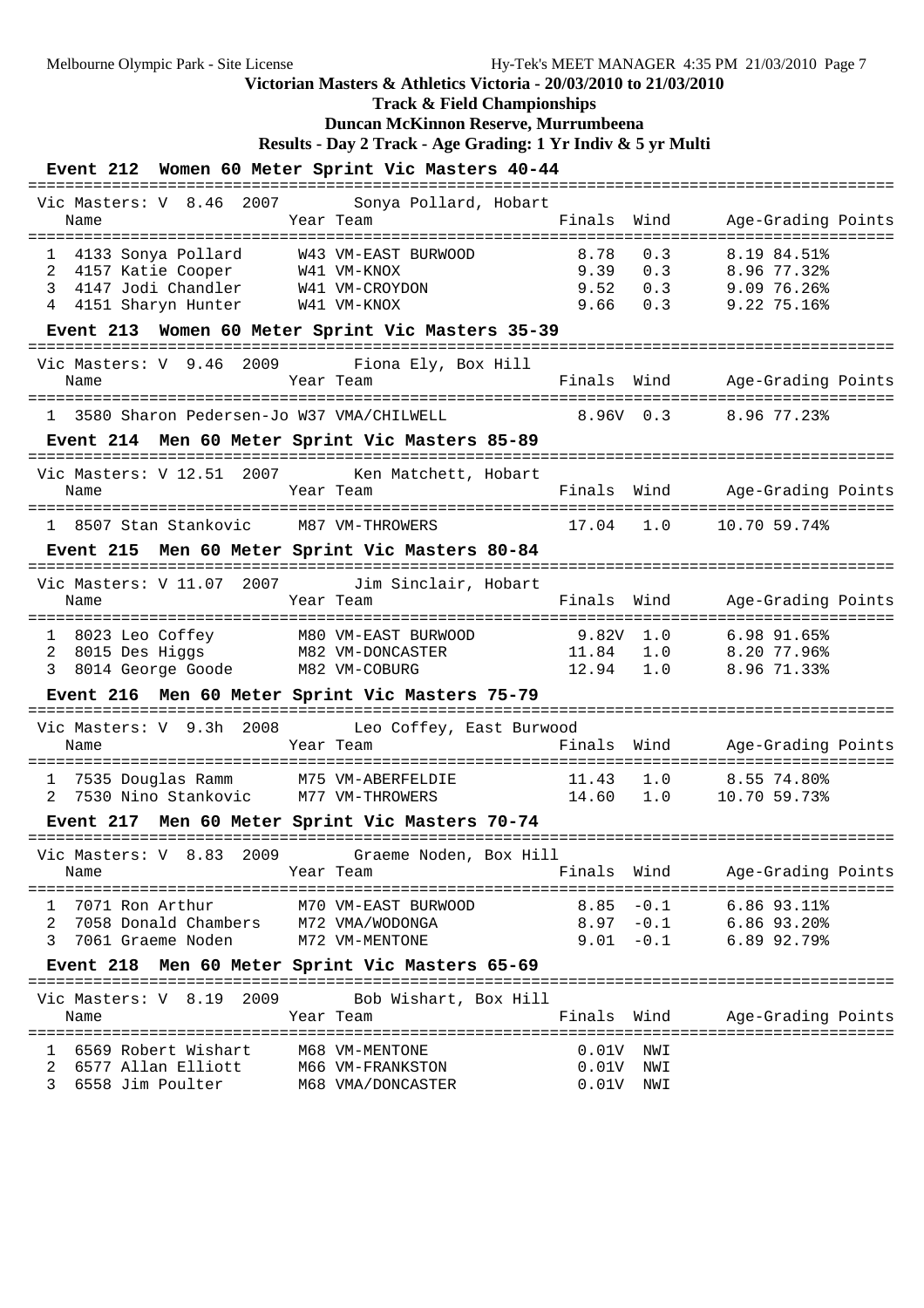## **Track & Field Championships**

### **Duncan McKinnon Reserve, Murrumbeena**

**Results - Day 2 Track - Age Grading: 1 Yr Indiv & 5 yr Multi**

### **Event 219 Men 60 Meter Sprint Vic Masters 60-64**

| Vic Masters: V 8.13 2009 Keith Howden, Adelaide<br>Name                                         | Year Team |                       | Finals Wind                             | Age-Grading Points                    |
|-------------------------------------------------------------------------------------------------|-----------|-----------------------|-----------------------------------------|---------------------------------------|
|                                                                                                 |           |                       |                                         |                                       |
| ===================================<br>6064 Keith Howden<br>$\mathbf{1}$<br>2                   |           | M64 VM-COLLINGWOOD    | 0.01V<br>NWI<br>$0.01\mathrm{V}$<br>NWI | 0.01<br>0.01                          |
| 3                                                                                               |           |                       | NWI<br>$0.01\mathrm{V}$                 | 0.01                                  |
| 4                                                                                               |           |                       | $0.01\mathrm{V}$<br>NWI                 | 0.01                                  |
|                                                                                                 |           | M60 VMA/EAGLEHAWK     |                                         |                                       |
| 6086 Bill Carr<br>4                                                                             |           |                       | $0.01V$ NWI                             | 0.01                                  |
| Event 220 Men 60 Meter Sprint Vic Masters 55-59                                                 |           |                       |                                         |                                       |
| Vic Masters: V 7.81 2009                                                                        |           | Paul Turner, Box Hill |                                         |                                       |
| Name                                                                                            |           | Year Team             | Finals Wind                             | Age-Grading Points<br>=============== |
| 5591 Stephen Baird                                                                              |           | M59 VM-INDEPENDANT    | 0.01V<br>NWI                            | 0.01                                  |
| 5618 Richard Wearmouth M57 VM-DONCASTER<br>1                                                    |           |                       | $0.01\mathrm{V}$<br>NWI                 | 0.01                                  |
| 5608 Joseph Dilworth<br>3                                                                       |           | M58 VM-ABERFELDIE     | $0.01V$ NWI                             | 0.01                                  |
|                                                                                                 |           |                       |                                         |                                       |
| Event 221 Men 60 Meter Sprint Vic Masters 50-54                                                 |           |                       | ===============================         |                                       |
| Vic Masters: V 7.5h 2007                                                                        |           | Paul Turner, Corio    |                                         |                                       |
| Name                                                                                            |           | Year Team             | Finals<br>Wind                          | Age-Grading Points                    |
|                                                                                                 |           |                       |                                         | ======================                |
| 1 5132 Kevin Bates                                                                              |           | M51 VM-DONCASTER      | $0.01V$ NWI                             | 0.01                                  |
| 2<br>5131 Michael Rix                                                                           |           | M51 VM-FRANKSTON      | $0.01V$ NWI                             | 0.01                                  |
|                                                                                                 |           |                       |                                         |                                       |
| 3<br>5123 Mark Bloodworth M52 VM-ABERFELDIE                                                     |           |                       | $0.01\mathrm{V}$<br>NWI                 | 0.01                                  |
| 5122 David Wilkins M52 VM-MENTONE<br>$\overline{4}$                                             |           |                       | $0.01\mathrm{V}$<br>NWI                 | 0.01                                  |
|                                                                                                 |           |                       |                                         |                                       |
| Event 222 Men 60 Meter Sprint Vic Masters 45-49                                                 |           |                       |                                         |                                       |
|                                                                                                 |           |                       |                                         |                                       |
| Vic Masters: V 8.03 2009                                                                        |           | Ivan Dodin, Box Hill  |                                         |                                       |
| Name                                                                                            | Year Team |                       | Wind<br>Finals                          | Age-Grading Points                    |
|                                                                                                 |           |                       |                                         |                                       |
| 1 4646 Robert May                                                                               |           | M45 VM-FRANKSTON      | 8.24<br>NWI                             | 7.56 84.59%                           |
| $\overline{2}$                                                                                  |           |                       | 8.33<br>NWI                             | 7.43 86.07%                           |
| 4618 Michael Howse         M49 WODONGA ATHL<br>4634 Tony Dell             M47 VMA/RICHMOND<br>3 |           |                       | 8.46<br>NWI                             | 7.65 83.57%                           |
| 4638 Peter Pulbrook M46 ATHLETICS WAVERLEY 8.49<br>4                                            |           |                       | NWI                                     | 7.73 82.69%                           |
| Event 223 Men 60 Meter Sprint Vic Masters 40-44                                                 |           |                       |                                         |                                       |
|                                                                                                 |           |                       |                                         |                                       |
| Vic Masters: V 7.61 2009 Andrew Wilcox, Box Hill                                                |           |                       |                                         |                                       |
| Name                                                                                            |           | Year Team             | Finals Wind                             | Age-Grading Points                    |
|                                                                                                 |           |                       |                                         |                                       |
| 4156 Andrew Wilcox<br>1                                                                         |           | M41 VMA/BOX HILL      | 7.50V NWI                               | 7.09 90.13%                           |
| $\overline{a}$<br>4160 Sandor Kazi                                                              |           | M40 VMA/ST KEVINS     | 7.60V<br>NWI                            | 7.24 88.29%                           |
| 3<br>4163 Kurt Golonka                                                                          |           | M40 GLENHUNTLY A      | NWI                                     | 7.46 85.70%                           |
| 4140 David Lenehan<br>4                                                                         |           |                       | 7.83                                    |                                       |
|                                                                                                 |           | M42 VMA/EUREKA        | 7.90<br>NWI                             | 7.41 86.20%                           |
| Event 224 Men 60 Meter Sprint Vic Masters 35-39                                                 |           |                       |                                         |                                       |
| Vic Masters: V 7.55 2009                                                                        |           | Sandor Kazi, Adelaide |                                         |                                       |
| Name                                                                                            |           | Year Team             | Wind<br>Finals                          | Age-Grading Points                    |
|                                                                                                 |           |                       |                                         |                                       |
|                                                                                                 |           |                       |                                         |                                       |
| 3582 Simon May<br>1                                                                             |           | M37 BELLARINE AT      | 8.01<br>NWI                             | 7.81 81.90%                           |
| 3559 Stewart Dobrzynski M39 VMA/KNOX<br>2<br>3592 Christopher Timewe M35 SOUTH BENDIG<br>3      |           |                       | 8.10<br>NWI<br>NWI<br>8.45              | 7.77 82.22%<br>8.36 76.45%            |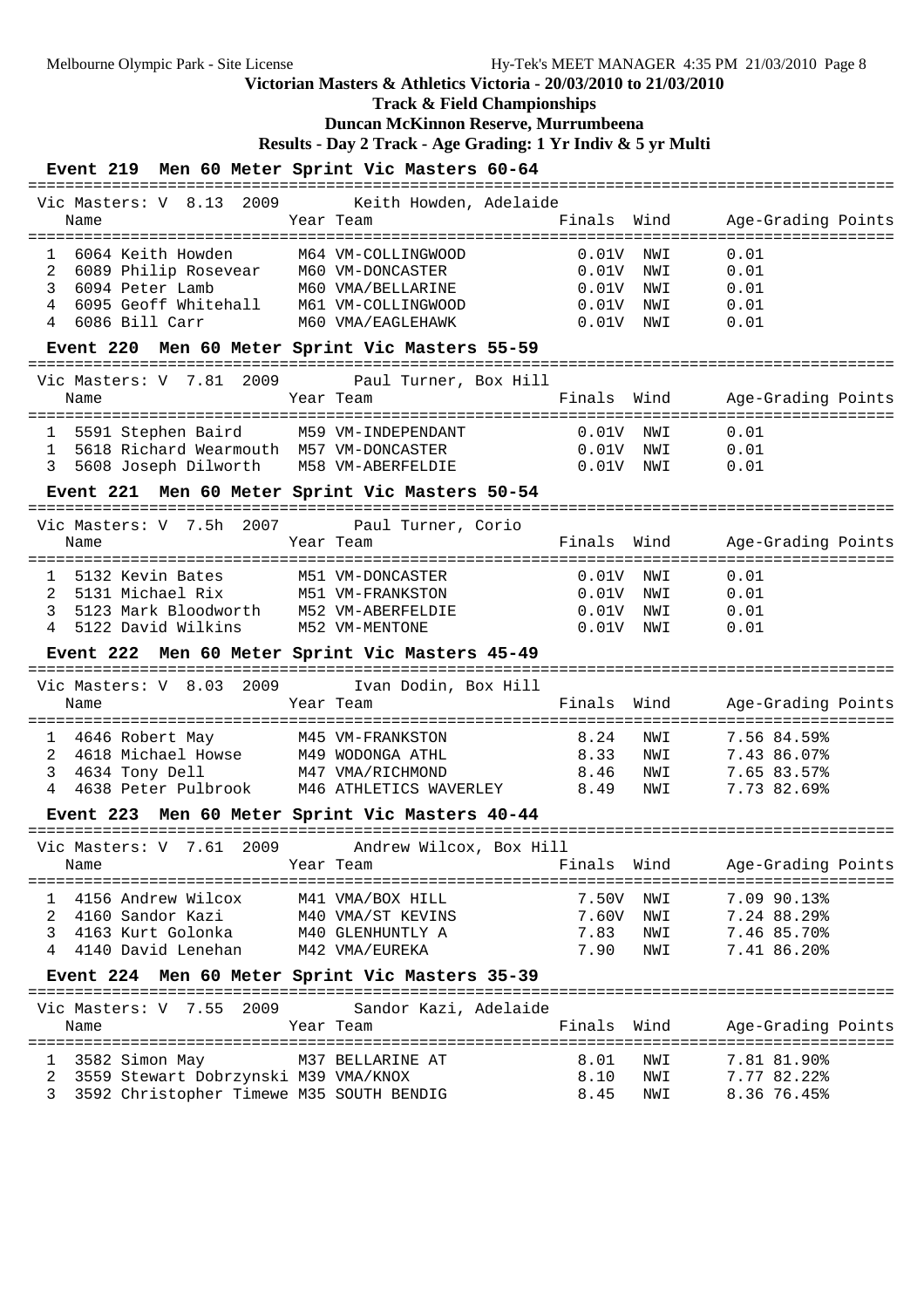**Track & Field Championships**

## **Duncan McKinnon Reserve, Murrumbeena**

```
Results - Day 2 Track - Age Grading: 1 Yr Indiv & 5 yr Multi
```

| $\frac{1}{2}$                                                                                      |                                                   |            |                                                               |            |
|----------------------------------------------------------------------------------------------------|---------------------------------------------------|------------|---------------------------------------------------------------|------------|
| Event 225 Men 60 Meter Sprint Vic Masters 30-34                                                    |                                                   |            |                                                               |            |
| Vic Masters: V 8.07 2008 Damien Downing, Blacktown<br>Year Team<br>Name                            | Finals Wind<br>-------                            |            | Age-Grading Points<br>. _ _ _ _ _ _ _ .                       | ========== |
| 3042 Robert Vidler<br>M33 VWES<br>M32 BOX HILL ATH 7.71V NWI<br>3046 Cameron Baker<br>2            | 7.03V                                             | NWI        | 7.03 90.90%<br>7.71 82.88%                                    |            |
| Event 226 Women 200 Meter Sprint Vic Masters 70-74                                                 |                                                   |            |                                                               |            |
| Vic Masters: V 34.60 1993<br>Gwen Davidson, Adelaide<br>Year Team<br>Name                          | ----------------------------------<br>Finals Wind |            | Age-Grading Points                                            |            |
| 1 7072 Jan Morrey W70 VM-MENTONE 34.73 NWI<br>2 7054 Shirley Coppock W73 VM-EAST BURWOOD 42.67 NWI |                                                   |            | 23.80 89.66%<br>28.48 74.95%                                  |            |
| Event 227 Women 200 Meter Sprint Vic Masters 65-69                                                 |                                                   |            |                                                               |            |
| Vic Masters: V 32.70 1987<br>Gwen Davidson, Murrumbeena                                            |                                                   |            |                                                               |            |
| Name<br>Year Team                                                                                  |                                                   |            | Finals Wind Age-Grading Points<br>=========================== |            |
| 1 6568 Kathleen Skultety W68 VM-DONCASTER                                                          | 39.80                                             | NWI        | 27.80 76.78%                                                  |            |
| Event 228 Women 200 Meter Sprint Vic Masters 60-64                                                 |                                                   |            |                                                               |            |
| Vic Masters: V 30.38 2006<br>June Reeves, Canberra<br>Name<br>Year Team                            |                                                   |            | Finals Wind Age-Grading Points                                |            |
| 1 6057 June Reeves<br>W64 VM-DONCASTER<br>2 6081 Beverley Learmont W61 VM-DONCASTER 37.75          | 35.57                                             | NWI<br>NWI | 25.80 82.74%<br>28.20 75.71%                                  |            |
| Event 229 Women 200 Meter Sprint Vic Masters 55-59                                                 |                                                   |            |                                                               |            |
| Vic Masters: V 28.80 1997 Anne Stobaus, Aberfeldie                                                 |                                                   | Wind       |                                                               |            |
| Year Team<br>Name                                                                                  | Finals                                            |            | Age-Grading Points                                            |            |
| 1 5641 Margaret Tweedie W55 VMA/RINGWOOD 31.49<br>2 5629 Janet Holmes W56 VMA/MENTONE 36.56        |                                                   | NWI        | 25.00 85.36%                                                  |            |
|                                                                                                    |                                                   | NWI        | 28.74 74.26%                                                  |            |
| Event 230 Women 200 Meter Sprint Vic Masters 45-49                                                 |                                                   |            |                                                               |            |
| Vic Masters: V 26.00 1996 Barbara Blurton, Murrumbeena<br>Year Team<br>Name                        | Finals                                            | Wind       | Age-Grading Points                                            |            |
| 4636 Tracy Farrell<br>W46 EAGLEHAWK YM<br>$\mathbf{1}$                                             | 29.86                                             | NWI        | 26.22 81.41%                                                  |            |
| $\overline{a}$<br>4651 Linda Buttigieg W45 VAWA<br>3                                               | 30.48                                             | NWI        | 27.06 78.87%<br>28.23 75.59%                                  |            |
| 4629 Cathy Orelli<br>W48 VMA/CHILWELL                                                              | 32.90                                             | NWI        |                                                               |            |
| Event 231 Women 200 Meter Sprint Vic Masters 40-44                                                 |                                                   |            |                                                               |            |
| Vic Masters: V 26.60 1983<br>Judy Pollock / Debra Tomsett, Olympic Park<br>Year Team<br>Name       | Finals Wind                                       |            | Age-Grading Points                                            |            |
| 4133 Sonya Pollard<br>W43 VM-EAST BURWOOD<br>$\mathbf{I}$                                          | 29.34                                             | NWI        | 26.70 79.93%                                                  |            |
| 2<br>4144 Jacinta Burns<br>W42 ATHLETICS CHILWELL                                                  | 30.37                                             | NWI        | 27.98 76.29%                                                  |            |
| 3<br>4162 Michelle Stevenson W40 BENDIGO YMCA                                                      | 31.11                                             | NWI        | 29.35 72.71%                                                  |            |
| $\overline{4}$<br>4147 Jodi Chandler<br>W41 VM-CROYDON<br>5<br>4157 Katie Cooper<br>W41 VM-KNOX    | 31.99<br>33.18                                    | NWI<br>NWI | 29.83 71.55%<br>30.94 68.99%                                  |            |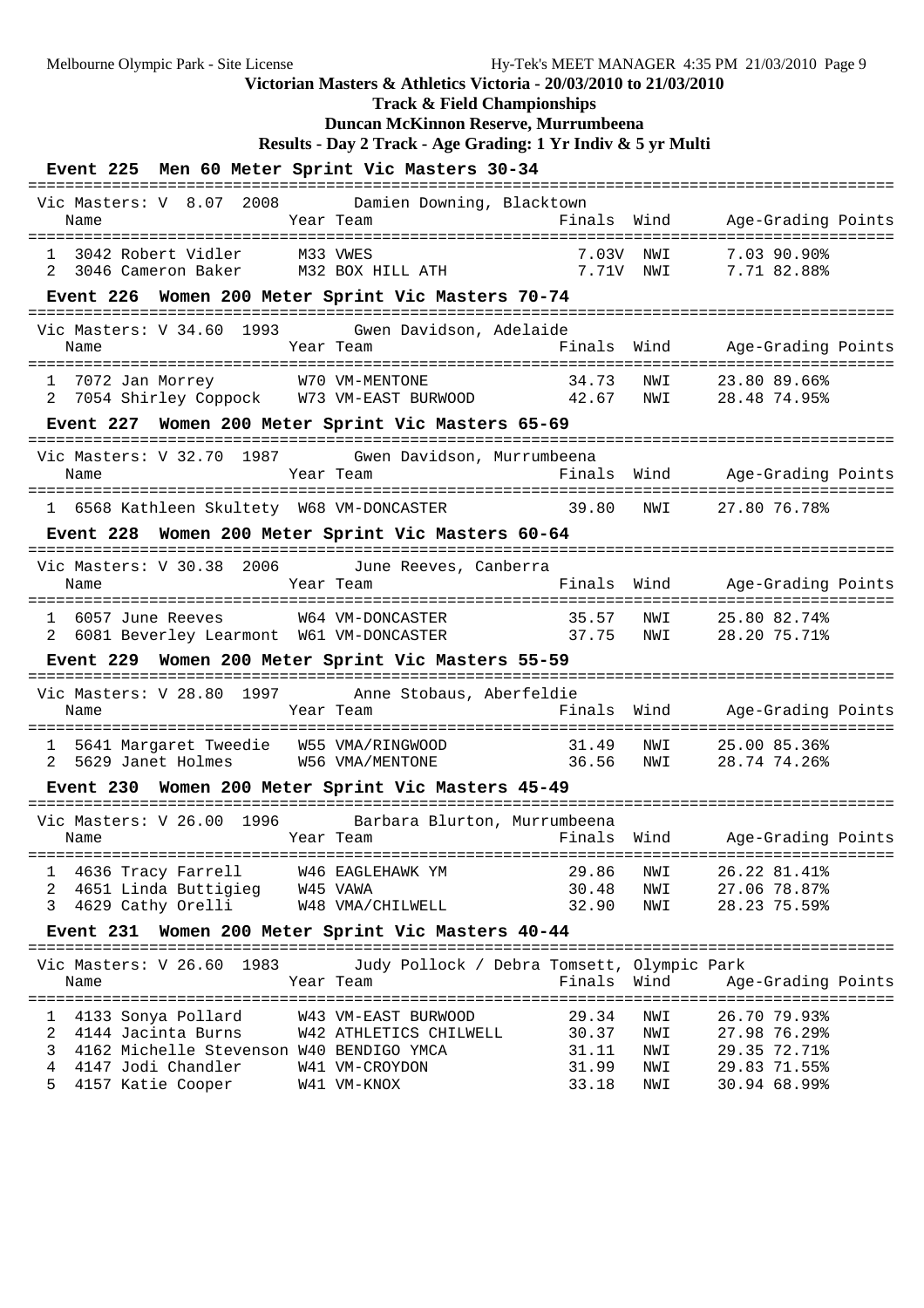**Track & Field Championships**

## **Duncan McKinnon Reserve, Murrumbeena**

**Results - Day 2 Track - Age Grading: 1 Yr Indiv & 5 yr Multi**

| Event 233 Men 200 Meter Sprint Vic Masters 85-89                                       |                     |                         |                                |        |                              |
|----------------------------------------------------------------------------------------|---------------------|-------------------------|--------------------------------|--------|------------------------------|
| Vic Masters: V 35.79 2007                                                              |                     | Mike Johnston, Riccione |                                |        |                              |
| Name                                                                                   | Year Team           |                         | Finals                         | Wind   | Age-Grading Points           |
| 1 8507 Stan Stankovic                                                                  | M87 VM-THROWERS     |                         | 76.06                          | NWI    | 40.27 47.98%                 |
| Event 234 Men 200 Meter Sprint Vic Masters 80-84                                       |                     |                         |                                |        |                              |
| ======================================<br>2002<br>Vic Masters: V 31.82                 |                     | Mike Johnston, Adelaide |                                |        |                              |
| Name                                                                                   | Year Team           |                         | Finals Wind                    |        | Age-Grading Points           |
| 1 8023 Leo Coffey M80 VM-EAST BURWOOD<br>2 8014 George Goode M82 VM-COBURG             |                     |                         | 34.80                          | NWI    | 22.12 87.36%                 |
| Event 235 Men 200 Meter Sprint Vic Masters 75-79                                       |                     |                         | 50.36 NWI                      |        | 30.65 63.03%                 |
|                                                                                        |                     |                         |                                |        |                              |
| Vic Masters: V 29.76 1998                                                              |                     | Mike Johnston, Brisbane |                                |        |                              |
| Name                                                                                   | Year Team           |                         | Finals                         | Wind   | Age-Grading Points           |
| 7535 Douglas Ramm<br>$\mathbf{1}$                                                      | M75 VM-ABERFELDIE   |                         | 40.14                          | NWI    | 27.80 69.51%                 |
| 2<br>7534 Edmund Stack                                                                 | M75 VM-EAST BURWOOD |                         | 43.92                          | NWI    | 30.42 63.52%                 |
| 7531 Colin Silcock-Dela M77 VM-GEELONG<br>3                                            |                     |                         | 49.79                          | NWI    | 33.35 57.94%                 |
| 7530 Nino Stankovic M77 VM-THROWERS<br>4                                               |                     |                         | 58.97                          | NWI    | 39.50 48.92%                 |
| Event 236 Men 200 Meter Sprint Vic Masters 70-74                                       |                     |                         |                                |        |                              |
| ==============================<br>Vic Masters: V 28.1h 1994 Charles Scarff, Aberfeldie |                     |                         | -----------                    |        |                              |
| Name                                                                                   | Year Team           |                         | Finals                         | Wind   | Age-Grading Points           |
|                                                                                        |                     |                         |                                |        |                              |
| 7071 Ron Arthur<br>$\mathbf{1}$                                                        | M70 VM-EAST BURWOOD |                         | $29.01 - 0.1$                  |        | 21.73 88.93%                 |
| 7058 Donald Chambers M72 VMA/WODONGA<br>2                                              |                     |                         | 30.75                          | $-0.1$ | 22.34 86.50%                 |
| 3<br>7053 John Howes                                                                   | M74 VM-ABERFELDIE   |                         | 31.04                          | $-0.1$ | 21.85 88.43%                 |
| 4<br>7073 Russell Oakley M70 VM-CROYDON                                                |                     |                         | 31.18                          | $-0.1$ | 23.35 82.75%                 |
| 5<br>7061 Graeme Noden                                                                 | M72 VM-MENTONE      |                         | $32.38 - 0.1$                  |        | 23.52 82.15%                 |
| Event 237 Men 200 Meter Sprint Vic Masters 65-69                                       | --------            |                         | ----------                     |        |                              |
| Vic Masters: V 27.40 2009                                                              |                     | Bob Wishart, Box Hill   |                                |        |                              |
| Name                                                                                   | Year Team           |                         | Finals                         | Wind   | Age-Grading Points           |
|                                                                                        |                     |                         |                                |        | ---------------------------  |
| 1 6569 Robert Wishart                                                                  | M68 VM-MENTONE      |                         | $27.16V + 0.0$                 |        | 20.67 93.48%                 |
| 2 6573 Ross Kent M68 VM-MENTONE<br>6577 Allan Elliott                                  | M66 VM-FRANKSTON    |                         |                                |        | $30.80 + 0.0$ 23.44 82.44%   |
| 3<br>6591 Myer Vorchheimer M65 VMA/MACCABI<br>4                                        |                     |                         | $31.36 + 0.0$<br>$31.83 + 0.0$ |        | 24.25 79.69%<br>24.81 77.88% |
| 6564 David Jones<br>5                                                                  | M68 MALVERN HARR    |                         | 34.12                          | $+0.0$ | 25.97 74.41%                 |
| 6576 Robert Newton<br>6                                                                | M67 VM-INDEPENDANT  |                         | $35.02 + 0.0$                  |        | 26.87 71.93%                 |
| 6586 Michael Orelli<br>7                                                               | M65 VMA/CHILWELL    |                         | $45.94 + 0.0$                  |        | 35.81 53.96%                 |
| Event 238 Men 200 Meter Sprint Vic Masters 60-64                                       |                     |                         |                                |        |                              |
|                                                                                        |                     |                         |                                |        |                              |
| Vic Masters: V 25.77 2008<br>Name                                                      | Year Team           | Keith Howden, Southport | Finals                         | Wind   | Age-Grading Points           |
|                                                                                        |                     |                         |                                |        |                              |
| 1 6064 Keith Howden                                                                    | M64 VM-COLLINGWOOD  |                         | 27.39                          | 0.4    | 21.49 89.92%                 |
| 2 6089 Philip Rosevear M60 VM-DONCASTER                                                |                     |                         | 28.45 0.4                      |        | 22.91 84.36%                 |
| 6095 Geoff Whitehall M61 VM-COLLINGWOOD<br>3                                           |                     |                         | 28.90 0.4                      |        | 23.12 83.56%                 |
| 6086 Bill Carr<br>4                                                                    | M60 VMA/EAGLEHAWK   |                         | 29.40                          | 0.4    | 23.67 81.63%                 |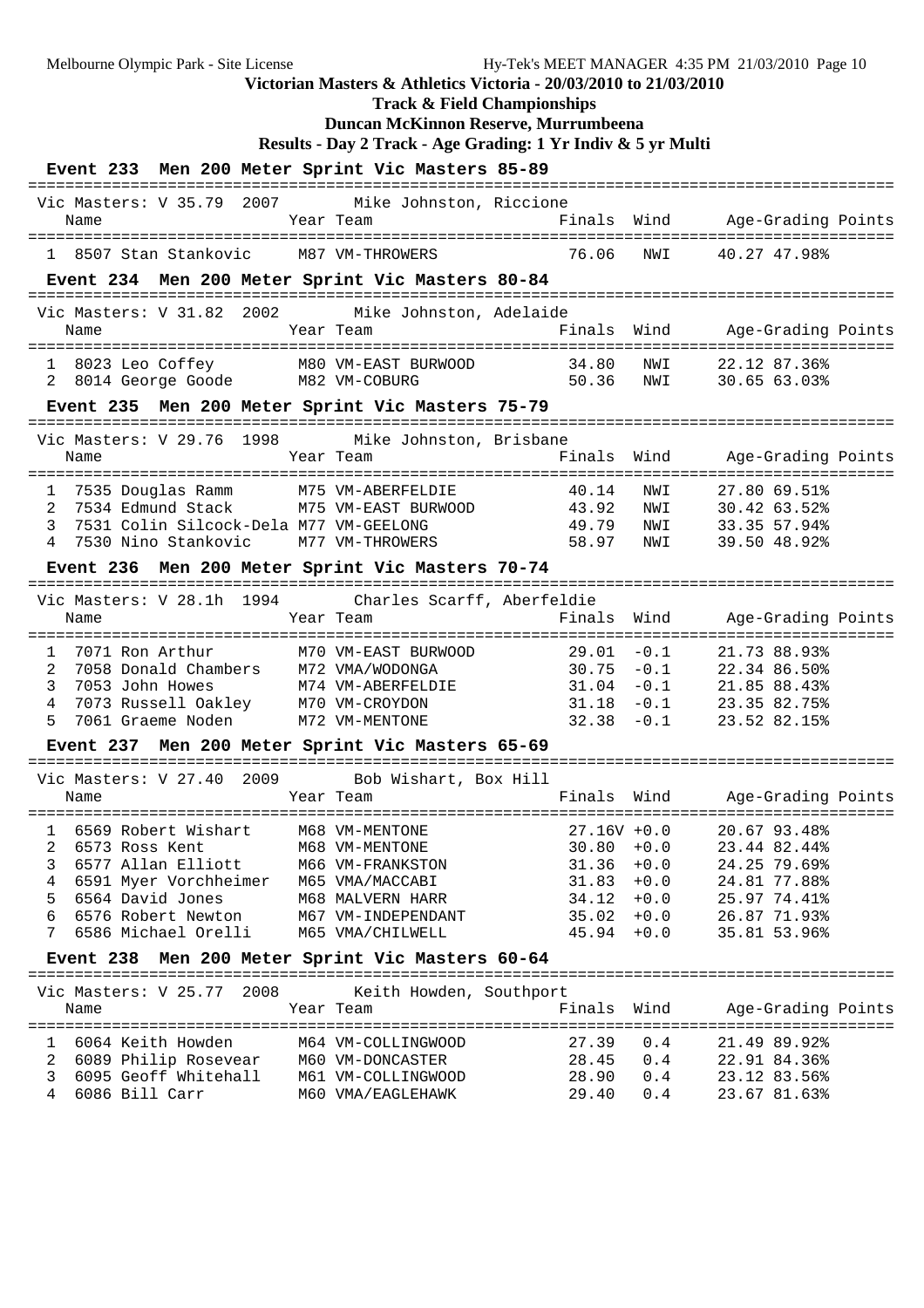**Track & Field Championships**

## **Duncan McKinnon Reserve, Murrumbeena**

**Results - Day 2 Track - Age Grading: 1 Yr Indiv & 5 yr Multi**

## **Event 239 Men 200 Meter Sprint Vic Masters 55-59**

| Vic Masters: V 24.68                                    | 2001 Keith Howden, Bankstown NSW    |                    |               |                                                 |
|---------------------------------------------------------|-------------------------------------|--------------------|---------------|-------------------------------------------------|
| Name                                                    | Year Team                           | Finals             | Wind          | Age-Grading Points                              |
|                                                         |                                     |                    |               | ============================                    |
| 5618 Richard Wearmouth M57 VM-DONCASTER<br>$\mathbf{1}$ |                                     | 26.91              | 0.3           | 22.11 87.40%                                    |
| 2<br>5622 David McConnell                               | M57 VM-DONCASTER                    | 27.14              | 0.3           | 22.30 86.66%                                    |
| 3<br>5628 Ronald Scholes                                | M56 VCOL                            | 27.31              | 0.3           | 22.59 85.54%                                    |
| 5591 Stephen Baird M59 VM-INDEPENDANT                   |                                     |                    |               |                                                 |
| 4                                                       |                                     | 27.34              | 0.3           | 22.16 87.20%                                    |
| 5<br>5608 Joseph Dilworth M58 VM-ABERFELDIE             |                                     | 31.24              | 0.3           | 25.50 75.80%                                    |
| Event 240 Men 200 Meter Sprint Vic Masters 50-54        |                                     | ----------------   |               |                                                 |
| Vic Masters: V 23.4h 1976                               | Joe Tennant, Box Hill               |                    |               |                                                 |
| Name                                                    | Year Team                           | Finals             | Wind          | Age-Grading Points                              |
|                                                         |                                     |                    |               |                                                 |
| 5113 Robert Mayston<br>1                                | M53 VMA/SANDRINGHAM                 | 25.04              | $-0.4$        | 21.15 91.37%                                    |
| 2<br>5135 Mark Crawford                                 | M51 VM-DONCASTER                    | 26.36              | $-0.4$        | 22.57 85.62%                                    |
| 3<br>5132 Kevin Bates                                   | M51 VM-DONCASTER                    | 26.55              | $-0.4$        | 22.73 85.01%                                    |
| 4<br>5139 Bernie Smith                                  | M50 DIAMOND VALL                    | 27.01              | $-0.4$        | 23.28 83.01%                                    |
| 5<br>5123 Mark Bloodworth                               | M52 VM-ABERFELDIE                   | 29.79              | $-0.4$        | 25.33 76.30%                                    |
| 5131 Michael Rix<br>$- -$                               | M51 VM-FRANKSTON                    | DNF                | $-0.4$        |                                                 |
| Event 241 Men 200 Meter Sprint Vic Masters 45-49        |                                     |                    |               |                                                 |
| Vic Masters: V 23.4h 1988                               |                                     |                    |               |                                                 |
|                                                         | Bob Wishart, Murrumbeena            | Finals             | Wind          |                                                 |
| Name                                                    | Year Team                           | ================== |               | Age-Grading Points<br>=========<br>============ |
| 4617 Nigel Cooper<br>$\mathbf{1}$                       | M49 VM-KNOX                         | 26.24              | 0.9           | 22.79 84.79%<br>10                              |
| 2<br>4621 David Cross                                   | M48 BOX HILL ATH                    | 26.61              | 0.9           | 8<br>23.28 83.01%                               |
| 3<br>4618 Michael Howse                                 | M49 WODONGA ATHL                    | 26.71              | 0.9           | 6<br>23.19 83.30%                               |
|                                                         |                                     |                    |               |                                                 |
| 4<br>4642 Brad Goodings                                 | M46 VMA/DONCASTER                   | 27.46              | 0.9           | 5<br>24.37 79.32%                               |
| 4627 Charles Clark<br>5                                 | M48 COBURG HARRIERS                 | 29.05              | 0.9           | 4<br>25.41 76.04%                               |
| Event 242 Men 200 Meter Sprint Vic Masters 40-44        |                                     |                    |               |                                                 |
| Vic Masters: V 22.0h 1982                               | Bob Wishart, Collingwood            |                    |               |                                                 |
| Name                                                    | Year Team                           | Finals             | Wind          | Age-Grading Points                              |
|                                                         |                                     |                    |               | -------<br>----------                           |
| 4156 Andrew Wilcox<br>1                                 | M41 VMA/BOX HILL                    | 23.89              | $-0.5$        | 22.00 87.86%                                    |
| 2<br>4163 Kurt Golonka                                  | M40 GLENHUNTLY A                    | 24.43              | $-0.5$        | 22.66 85.26%                                    |
| 3<br>4140 David Lenehan                                 |                                     | 25.64              | $-0.5$        | 23.43 82.45%                                    |
| 4<br>4148 John Papworth                                 | M42 VMA/EUREKA<br>M41 VM-ABERFELDIE | 28.40              | $-0.5$        | 26.15 73.91%                                    |
| 5 4103 Jean-Claude Legras M44 VM-ABERFELDIE             |                                     | $29.02 - 0.5$      |               | 26.13 73.95%                                    |
|                                                         |                                     |                    |               |                                                 |
| Event 243 Men 200 Meter Sprint Vic Masters 35-39        |                                     |                    |               |                                                 |
| Vic Masters: V 21.98 2002                               | Peter O'Dwyer, Geelong              |                    |               |                                                 |
| Name                                                    | Year Team                           | Finals Wind        |               | Age-Grading Points                              |
|                                                         |                                     |                    |               |                                                 |
| 3582 Simon May                                          | M37 BELLARINE AT                    | $26.04 - 0.6$      |               | 24.73 78.15%                                    |
| 3595 Leigh Browell M35 SOUTH BENDIG                     |                                     | $29.56 - 0.6$      |               | 28.50 67.79%                                    |
| Event 244 Men 200 Meter Sprint Vic Masters 30-34        |                                     |                    |               |                                                 |
|                                                         |                                     |                    |               |                                                 |
| Vic Masters: V 22.4h 1996                               | Terry Baldwin, Murrumbeena          |                    |               |                                                 |
| Name                                                    | Year Team                           | Finals Wind        |               | Age-Grading Points                              |
|                                                         |                                     |                    |               |                                                 |
| 3042 Robert Vidler                                      | M33 VWES                            |                    | $23.28 - 0.6$ | 22.82 84.66%                                    |
| 3049 Kulan Ranasinghe M31 GLENHUNTLY A                  |                                     |                    | $23.42 - 0.6$ | 23.33 82.84%                                    |
|                                                         |                                     |                    |               |                                                 |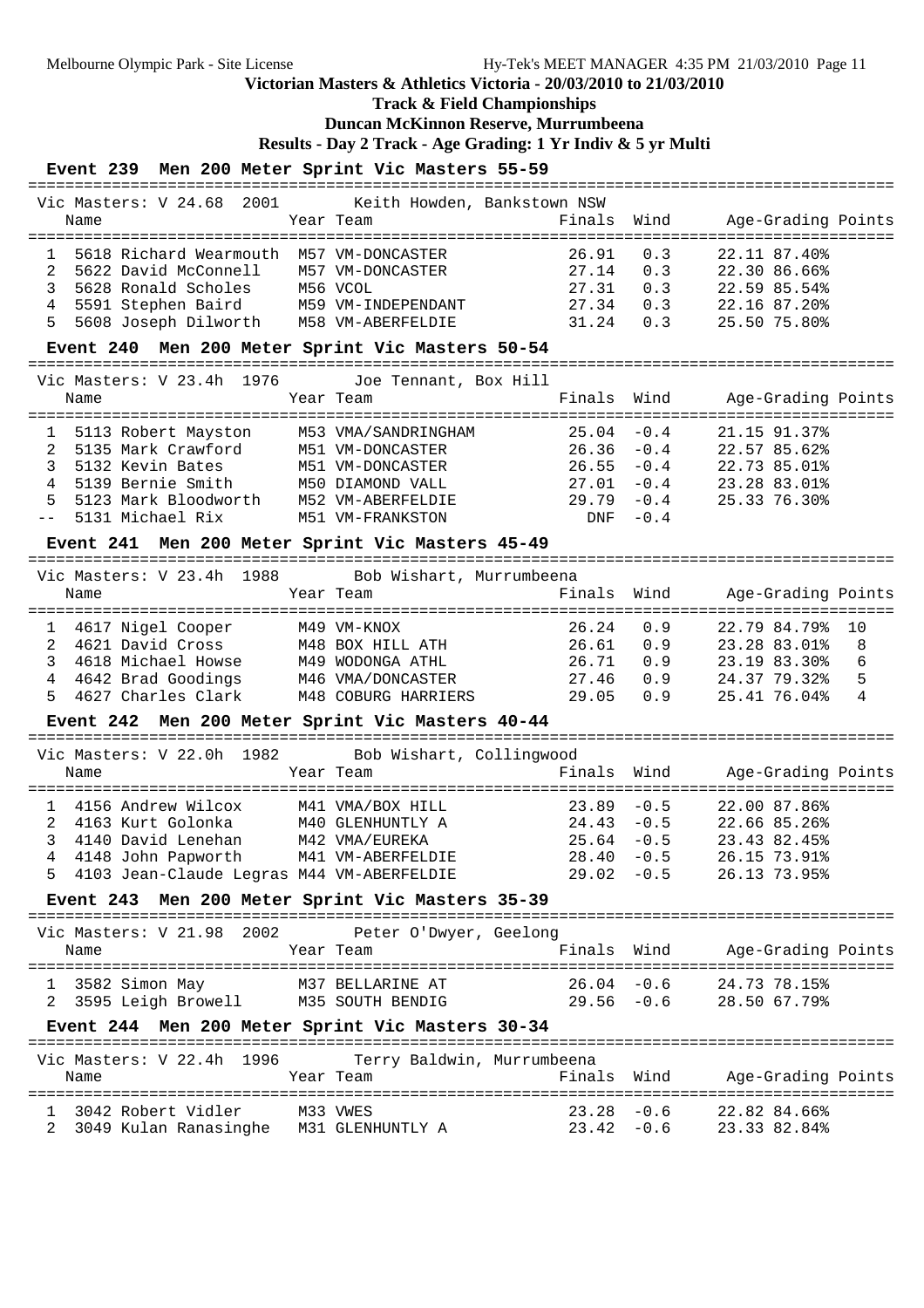Melbourne Olympic Park - Site License Hy-Tek's MEET MANAGER 4:35 PM 21/03/2010 Page 12 **Victorian Masters & Athletics Victoria - 20/03/2010 to 21/03/2010 Track & Field Championships Duncan McKinnon Reserve, Murrumbeena Results - Day 2 Track - Age Grading: 1 Yr Indiv & 5 yr Multi ....Event 244 Men 200 Meter Sprint Vic Masters 30-34** 3 3046 Cameron Baker M32 BOX HILL ATH 24.95 -0.6 24.65 78.40% **Event 245 Men 400 Long Hurdles 91.4cm Vic Masters 45-49** ======================================================================================== Vic Masters: V 62.50 1996 Graham Ford, Box Hill Name Year Team Finals Age-Grading Points ======================================================================================== 1 4620 Paul Durrant M48 VM-KNOX **Event 246 Men 400 Long Hurdles 91.4cm Vic Masters 40-44** ======================================================================================== Vic Masters: V 54.3h Noel Clough, Box Hill Name Year Team Finals Age-Grading Points ======================================================================================== 1 4145 Paul Skipper M41 VCOL 60.84 55.18 84.78% 2 4163 Kurt Golonka M40 GLENHUNTLY A 62.01 56.82 82.34% **Event 247 Men 400 Long Hurdles 91.4cm Vic Masters 35-39** ======================================================================================== Vic Masters: V 57.10 1998 Terry Baldwin, Murrumbeena Name Year Team Finals Age-Grading Points ======================================================================================== 1 3582 Simon May M37 BELLARINE AT 66.01 **Event 248 Men 400 Long Hurdles 84cm Vic Masters 55-59** ======================================================================================== Vic Masters: V 62.60 1999 Richard Trembath, Canberra Name Year Team Finals Age-Grading Points ======================================================================================== 1 5622 David McConnell M57 VM-DONCASTER 1:23.71 65.53 71.39% 2 5631 Clyde Riddoch M56 VAWA 1:39.25 78.81 59.37% **Event 249 Men 400 Long Hurdles 84cm Vic Masters 50-54** ======================================================================================== Vic Masters: V 62.6h 1996 name Team Mame Year Team Research Rinals Age-Grading Points ======================================================================================== 1 5133 Jeffrey Wright M51 KNOX ATHLETIC CLUB 74.35 59.72 78.33% 2 5094 Geza Benke M53 OLD MELBURNI 1:29.46 71.53 65.40% **Event 250 Women 400 Long Hurdles 76.2cm Vic Masters 40-44** ======================================================================================== Vic Masters: V 67.60 2001 Debra Tomsett, Box Hill<br>Name Year Team F: Name Year Team Finals Age-Grading Points ======================================================================================== 1 4082 Jennifer Baldwin W44 VAWA 1:20.60 **Event 251 Women 400 Long Hurdles 76.2cm Vic Masters 35-39** ======================================================================================== Vic Masters: V 64.80 1994 Mandi Cole, Aberfeldie Name Year Team Finals Age-Grading Points ======================================================================================== 1 3580 Sharon Pedersen-Jo W37 VMA/CHILWELL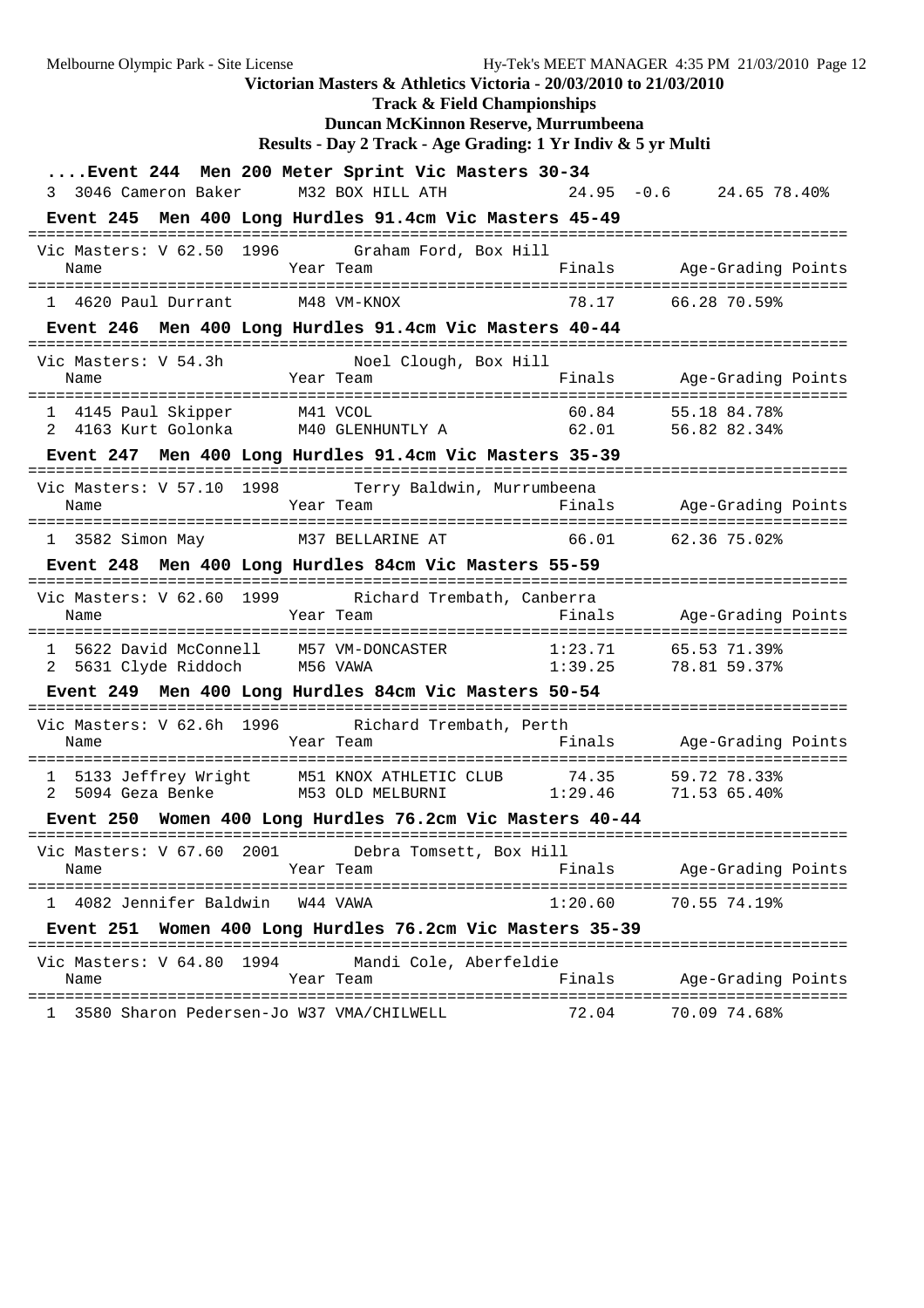**Victorian Masters & Athletics Victoria - 20/03/2010 to 21/03/2010 Track & Field Championships Duncan McKinnon Reserve, Murrumbeena Results - Day 2 Track - Age Grading: 1 Yr Indiv & 5 yr Multi Event 252 Women 400 Long Hurdles 76.2cm Vic Masters 45-49** ======================================================================================== Vic Masters: V 68.59 2005 Joanne Russell, Brisbane Name Team Team Finals Age-Grading Points ======================================================================================== 1 4628 Katrina Philip **Event 253 Women 300 Long Hurdles 76.2cm Vic Masters 50-54** ======================================================================================== Vic Masters: V 49.38 2007 Margaret Tweedie, Murrumbeena Name Tear Team Finals Age-Grading Points ======================================================================================== 1 5119 Christine Bridle W52 VAWA 64.63 72.30 72.40% **Event 345 Women 300 Long Hurdles 76.2cm Vic Masters 55-59** ======================================================================================== Vic Masters: V 64.13 2001 June Reeves, Brisbane<br>Name Year Team Name Tear Team Team Finals Age-Grading Points ======================================================================================== 1 5641 Margaret Tweedie W55 VMA/RINGWOOD 59.40V 63.27 82.73% **Event 255 Men 300 Long Hurdles 76.2cm Vic Masters 60-64** ======================================================================================== Vic Masters: V 45.19 2003 Richard Trembath, Launceston Name Team Team Finals Age-Grading Points ======================================================================================== 1 6064 Keith Howden M64 VM-COLLINGWOOD 56.47 60.02 77.95% **Event 256 Men 300 Long Hurdles 68.6cm Vic Masters 70-74** ======================================================================================== Vic Masters: V 53.74 2009 Don<br>Name Year Team Name Year Team Finals Age-Grading Points ======================================================================================== 1 7058 Donald Chambers M72 VMA/WODONGA 57.35 54.56 85.75% 2 7056 Max Brook M73 VMSP 70.10 65.26 71.68% **Event 257 Men 300 Long Hurdles 68.6cm Vic Masters 75-79** ======================================================================================== Vic Masters: V 65.55 2001 Syd Elks, Brisbane Name Year Team Finals Age-Grading Points ======================================================================================== 1 7535 Douglas Ramm M75 VM-ABERFELDIE 1:40.01 1:29.32 52.37% **Event 258 Women 800 Meter Run Vic Masters 60-64** ======================================================================================== Vic Masters: V 2:40.28 2001 Anne Stobaus, Brisbane Name Year Team Finals Age-Grading Points ======================================================================================== 1 6082 Sandra Middleton W61 VM-CAULFIELD **Event 259 Women 800 Meter Run Vic Masters 55-59** ======================================================================================== Vic Masters: V 2:25.00 2002 Ann Holcombe, Murrumbeena Name Tear Team Finals Age-Grading Points ========================================================================================

1 5629 Janet Holmes W56 VMA/MENTONE 3:07.37 2:34.38 73.38%

Melbourne Olympic Park - Site License Hy-Tek's MEET MANAGER 4:35 PM 21/03/2010 Page 13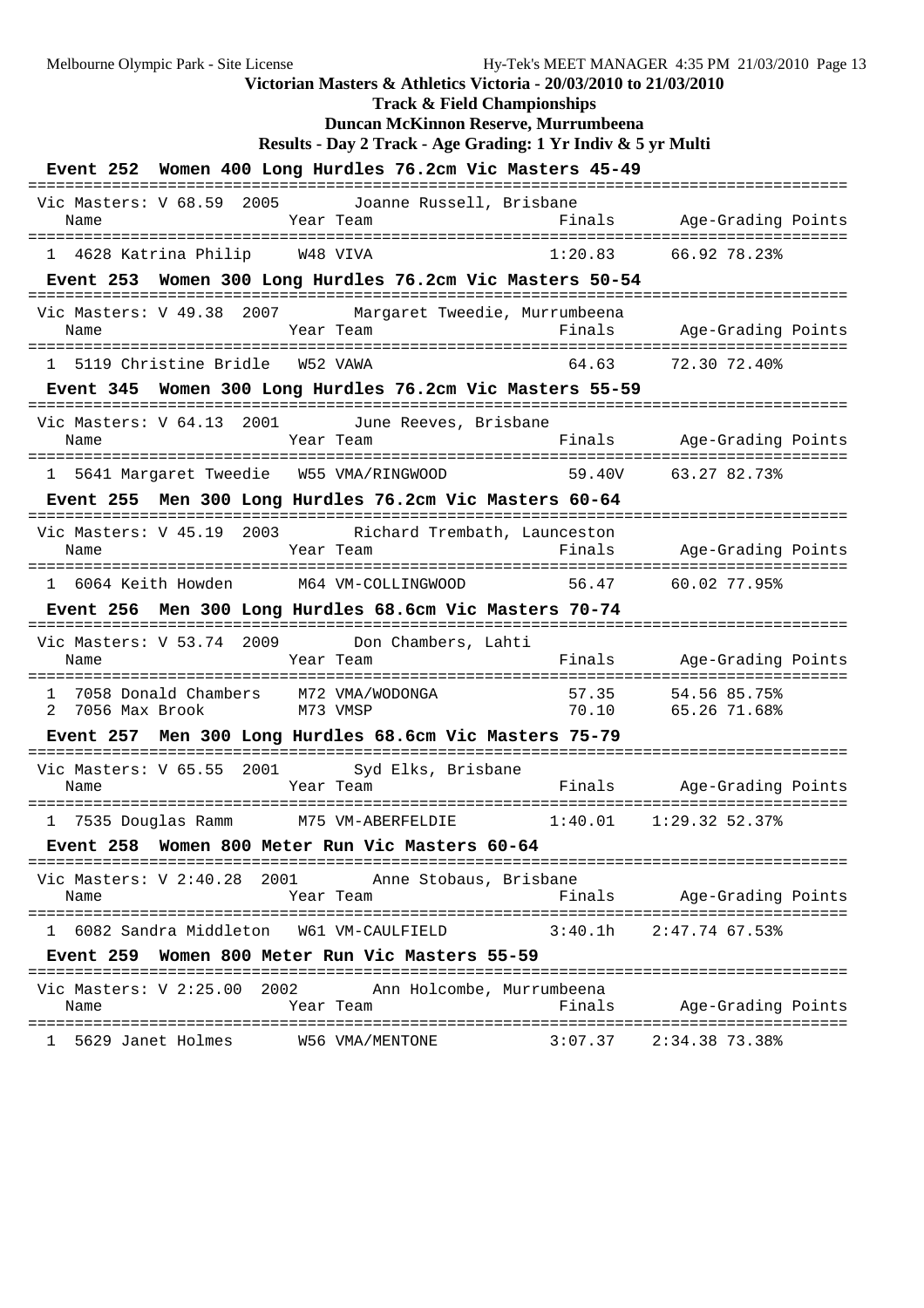**Track & Field Championships**

# **Duncan McKinnon Reserve, Murrumbeena**

```
Results - Day 2 Track - Age Grading: 1 Yr Indiv & 5 yr Multi
```

| Event 260 Women 800 Meter Run Vic Masters 50-54                                                                           |                                         |                       |                                                                                      |  |
|---------------------------------------------------------------------------------------------------------------------------|-----------------------------------------|-----------------------|--------------------------------------------------------------------------------------|--|
| Vic Masters: V 2:24.50 2001<br>Name                                                                                       | Barbara Blurton, Doncaster<br>Year Team |                       | Finals Age-Grading Points                                                            |  |
| 1 5124 Christine Wille W52 VM-KNOX                                                                                        |                                         |                       | $2:57.25$ $2:34.09$ 73.52%                                                           |  |
| Event 261 Women 800 Meter Run Vic Masters 45-49                                                                           |                                         |                       |                                                                                      |  |
| Vic Masters: V 2:14.70 1996 Barbrara Blurton, Olympic Park<br>Name                                                        | Year Team                               | Finals                | Age-Grading Points                                                                   |  |
| 4654 Delwyn Hewitt M45 VMA/GLENHUNTLY 2:32.51 2:21.89 79.84%<br>1<br>4628 Katrina Philip W48 VIVA<br>2                    |                                         |                       | 2:58.23 2:41.70 70.06%                                                               |  |
| Event 262 Women 800 Meter Run Vic Masters 40-44                                                                           |                                         |                       |                                                                                      |  |
| Vic Masters: V 2:12.10 1983 Judy Pollock, Sandringham<br>Name                                                             | Year Team                               | Finals                | Age-Grading Points                                                                   |  |
| $\mathbf{1}$<br>2<br>3<br>Event 263 Women 800 Meter Run Vic Masters 35-39                                                 |                                         |                       |                                                                                      |  |
| ============================<br>Vic Masters: V 2:12.90 1985 Ann Holcombe, Olympic Park                                    |                                         |                       |                                                                                      |  |
| Name                                                                                                                      | Year Team                               | Finals                | Age-Grading Points                                                                   |  |
| 3583 Louise Pender<br>$\mathbf{1}$<br>2<br>3580 Sharon Pedersen-Jo W37 VMA/CHILWELL<br>3<br>3586 Joanne Francken W37 VWES | W37 RICHMOND HARRIERS 2:33.16           |                       | 2:33.12 73.98%<br>2:33.58 2:33.54 73.78%<br>$2:34.74$ $2:34.70$ $73.23$ <sup>*</sup> |  |
| Event 264 Men 800 Meter Run Vic Masters 75-79                                                                             |                                         | ===================== |                                                                                      |  |
| Vic Masters: V 2:51.71 1997 Mike Johnston, Olympic Park<br>Name                                                           | Year Team                               | Finals                | Age-Grading Points                                                                   |  |
| 7534 Edmund Stack<br>$\mathbf{1}$<br>7531 Colin Silcock-Dela M77 VM-GEELONG<br>2                                          | M75 VM-EAST BURWOOD                     | 4:25.31               | 2:59.20 56.42%<br>$5:27.19$ $3:33.79$ 47.29%                                         |  |
| Event 265                                                                                                                 | Men 800 Meter Run Vic Masters 70-74     |                       |                                                                                      |  |
| Vic Masters: V 2:36.57 1993 Gordon McKeown, Miyazaki, Japan<br>Name                                                       | Year Team                               | Finals                | Age-Grading Points                                                                   |  |
| 7073 Russell Oakley M70 VM-CROYDON<br>ı.<br>7062 Ted Paulin<br>2<br>3<br>7056 Max Brook                                   | M71 VM-COLLINGWOOD<br>M73 VMSP          | 2:57.98               | 2:09.9377.82<br>$3:00.04$ $2:09.47$ 78.10%<br>$3:14.24$ $2:15.43$ 74.66%             |  |
| Event 266 Men 800 Meter Run Vic Masters 65-69                                                                             |                                         |                       |                                                                                      |  |
| Vic Masters: V 2:20.50 1982<br>Name                                                                                       | Jack Stevens, USA<br>Year Team          | Finals                | Age-Grading Points                                                                   |  |
| 6582 Neville Gardner<br>6586 Michael Orelli M65 VMA/CHILWELL                                                              | M66 VMA/BOX HILL                        | 3:22.55<br>3:33.40    | 2:34.4365.48<br>$2:44.43$ 61.49%                                                     |  |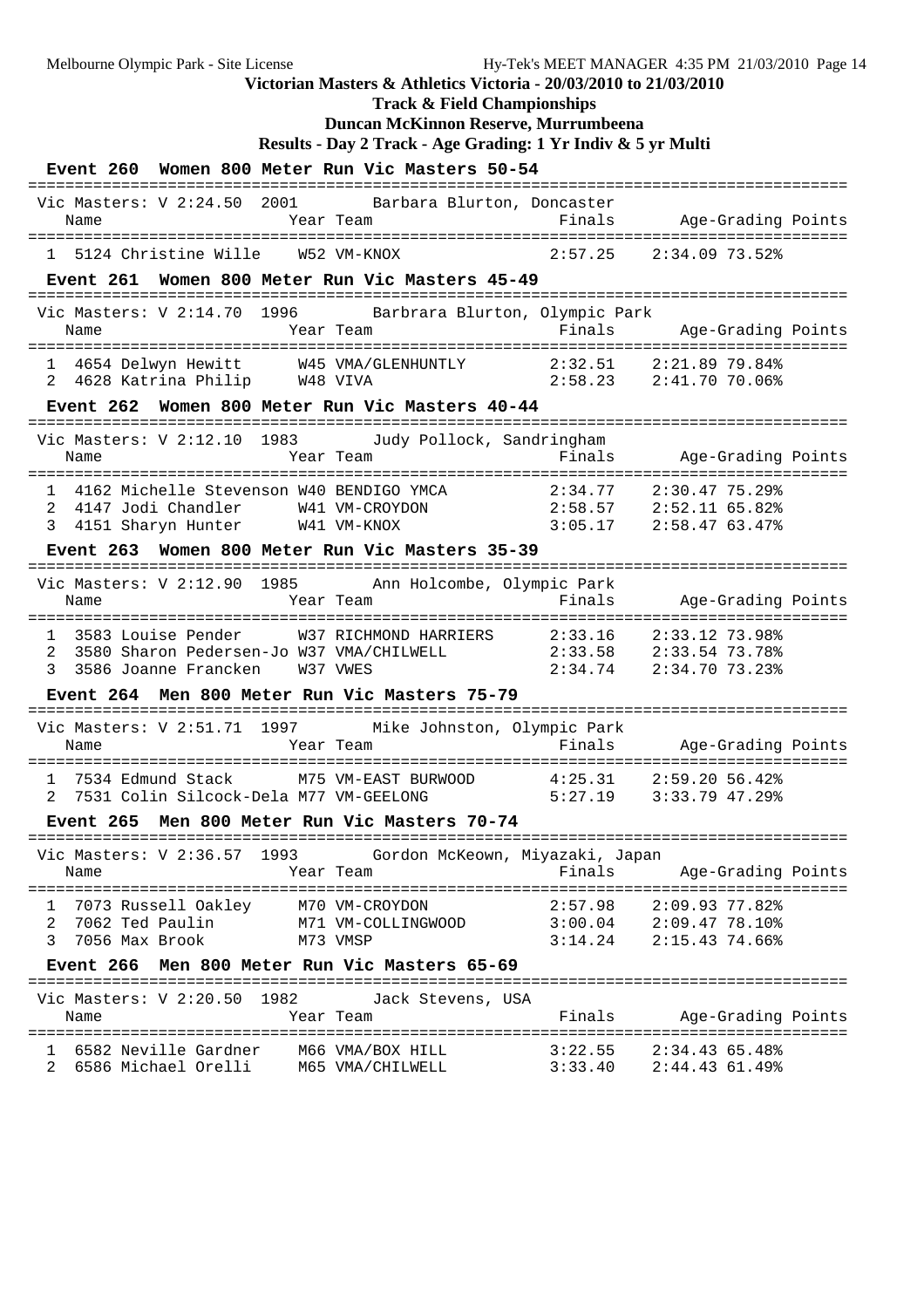**Track & Field Championships**

### **Duncan McKinnon Reserve, Murrumbeena**

**Results - Day 2 Track - Age Grading: 1 Yr Indiv & 5 yr Multi**

| Event 267 Men 800 Meter Run Vic Masters 60-64                                                                                                                                                                                                                                                                                                                       |                                                                                                                         |                                                                                                 |                                                                                                                                                                     |  |
|---------------------------------------------------------------------------------------------------------------------------------------------------------------------------------------------------------------------------------------------------------------------------------------------------------------------------------------------------------------------|-------------------------------------------------------------------------------------------------------------------------|-------------------------------------------------------------------------------------------------|---------------------------------------------------------------------------------------------------------------------------------------------------------------------|--|
| Vic Masters: V 2:16.00 2000 Barrie Milligan, Murrumbeena<br>Name                                                                                                                                                                                                                                                                                                    | Year Team                                                                                                               | Finals                                                                                          | Age-Grading Points                                                                                                                                                  |  |
| 6094 Peter Lamb<br>$\mathbf{1}$<br>2                                                                                                                                                                                                                                                                                                                                | ===========<br>M60 VMA/BELLARINE<br>6078 Warrick Stagg M62 VM-INDEPENDANT 2:50.76                                       | 2:30.87                                                                                         | 2:00.82 83.69%<br>2:14.6875.08%                                                                                                                                     |  |
| Event 268 Men 800 Meter Run Vic Masters 55-59                                                                                                                                                                                                                                                                                                                       |                                                                                                                         |                                                                                                 |                                                                                                                                                                     |  |
| Vic Masters: V 2:05.07 1989 Tom Roberts, Eugene USA<br>Name                                                                                                                                                                                                                                                                                                         | Year Team                                                                                                               | Finals                                                                                          | Age-Grading Points                                                                                                                                                  |  |
| 5640 Ashley Ryan               M55 VM-EAST BURWOOD<br>5617 Michael Barrand       M57 UNATTACHED<br>5640 Ashley Ryan<br>1<br>2<br>5616 Gregory Moore M57 VKSB<br>3<br>5622 David McConnell M57 VM-DONCASTER<br>4<br>Event 269 Men 800 Meter Run Vic Masters 50-54                                                                                                    |                                                                                                                         | 2:22.73<br>2:24.71                                                                              | 1:58.98 84.98%<br>1:58.74 85.16%<br>$2:38.83$ $2:10.32$ 77.59%<br>2:43.34 2:14.03 75.44%                                                                            |  |
| Vic Masters: V 2:00.70 1984                                                                                                                                                                                                                                                                                                                                         | Tom Roberts, Canberra                                                                                                   | ====================                                                                            |                                                                                                                                                                     |  |
| Name                                                                                                                                                                                                                                                                                                                                                                | Year Team                                                                                                               | Finals                                                                                          | Age-Grading Points                                                                                                                                                  |  |
| 5111 Antony Milovac<br>1<br>2<br>3<br>4<br>5129 Stephen Vernal M51 ATHLETICS NU<br>5<br>6<br>5126 Graham Walter<br>7                                                                                                                                                                                                                                                | M53 DIAMOND VALL<br>M52 VM-DONCASTER<br>5113 Robert Mayston M53 VMA/SANDRINGHAM                                         | 2:17.32<br>2:20.76<br>2:21.49<br>2:27.76<br>2:29.71<br>2:36.22<br>2:41.96                       | 1:56.44 86.84%<br>2:01.3783.31<br>$2:03.00$ 82.20%<br>$2:07.40$ 79.37%<br>2:09.0878.33<br>2:13.57 75.70%<br>2:17.3373.63                                            |  |
| Event 270 Men 800 Meter Run Vic Masters 45-49                                                                                                                                                                                                                                                                                                                       |                                                                                                                         |                                                                                                 |                                                                                                                                                                     |  |
| ====================================<br>Vic Masters: V 1:59.11 1989<br>Name                                                                                                                                                                                                                                                                                         | Neil Macdonald, Eugene USA<br>Year Team<br>============                                                                 | -------------------<br>Finals                                                                   | Age-Grading Points                                                                                                                                                  |  |
| 1 4632 Matthew Gibney 147 BALLARAT HARRIERS<br>2 4642 Brad Goodings 146 VMA/DONCASTER                                                                                                                                                                                                                                                                               |                                                                                                                         | 2:13.10                                                                                         | $1:58.81$ 85.11%<br>2:25.80 2:11.27 77.03%                                                                                                                          |  |
| Event 271 Men 800 Meter Run Vic Masters 40-44                                                                                                                                                                                                                                                                                                                       |                                                                                                                         |                                                                                                 |                                                                                                                                                                     |  |
| Vic Masters: V 1:51.56<br>Name                                                                                                                                                                                                                                                                                                                                      | 2004      Robert McCubbin, Canberra<br>Year Team                                                                        | Finals                                                                                          | Age-Grading Points                                                                                                                                                  |  |
| 4111 Robert Schwerkolt M44 VMA/OLD SCOTCH<br>$\mathbf{1}$<br>$\overline{a}$<br>4154 David Woods<br>3<br>4145 Paul Skipper<br>4<br>4152 Danny Hecker<br>5<br>4140 David Lenehan<br>6<br>4163 Kurt Golonka<br>7<br>4148 John Papworth<br>8<br>4103 Jean-Claude Legras M44 VM-ABERFELDIE<br>9<br>4166 Angelo Portelli<br>Event 272 Men 800 Meter Run Vic Masters 35-39 | M41 VMA/COBURG<br>M41 VCOL<br>M41 VCOL<br>M42 VMA/EUREKA<br>M40 GLENHUNTLY A<br>M41 VM-ABERFELDIE<br>M40 VMA/GLENHUNTLY | 2:01.97<br>2:07.03<br>2:07.47<br>2:10.25<br>2:15.77<br>2:24.39<br>2:26.61<br>2:30.68<br>2:33.63 | $1:51.80$ 90.44%<br>1:59.67 84.50%<br>$2:00.08$ 84.21%<br>2:02.70 82.41%<br>$2:06.75$ 79.77%<br>2:17.25 73.68%<br>2:18.11 73.21%<br>2:18.12 73.21%<br>2:26.0369.24% |  |
|                                                                                                                                                                                                                                                                                                                                                                     |                                                                                                                         |                                                                                                 |                                                                                                                                                                     |  |
| Vic Masters: V 1:53.10 2003<br>Name                                                                                                                                                                                                                                                                                                                                 | Robert McCubbin, Ballarat<br>Year Team                                                                                  | Finals                                                                                          | Age-Grading Points                                                                                                                                                  |  |
| 1 3582 Simon May                                                                                                                                                                                                                                                                                                                                                    | M37 BELLARINE AT                                                                                                        | 2:26.31                                                                                         | 2:23.17 70.62%                                                                                                                                                      |  |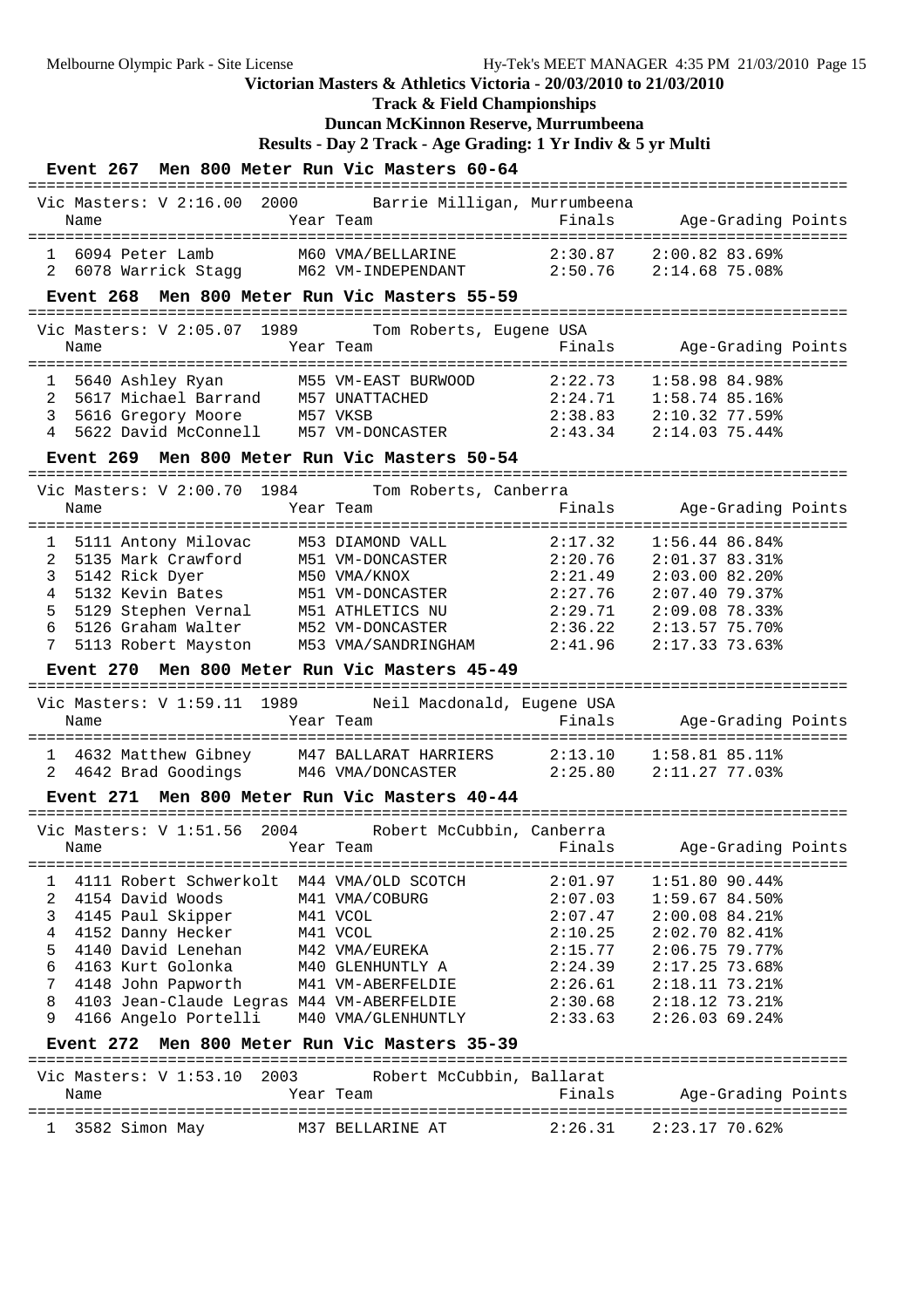**Track & Field Championships**

**Duncan McKinnon Reserve, Murrumbeena**

**Results - Day 2 Track - Age Grading: 1 Yr Indiv & 5 yr Multi**

## **....Event 272 Men 800 Meter Run Vic Masters 35-39**

| 2 3595 Leigh Browell | M35 SOUTH BENDIG                           | 2:27.90 | 2:27.48 68.56% |
|----------------------|--------------------------------------------|---------|----------------|
|                      | 3 3592 Christopher Timewe M35 SOUTH BENDIG | 2:32.61 | 2:32.17 66.44% |

### **Event 273 Men 800 Meter Run Vic Masters 30-34**

| Vic Masters: V 1:55.40 1997<br>Name | Paul Schnyder, Olympic Park<br>Year Team | Finals  | Age-Grading Points |
|-------------------------------------|------------------------------------------|---------|--------------------|
| 1 3007 Craig Servinis               | M34 VCOL                                 | 2:30.46 | 2:30.46 67.20%     |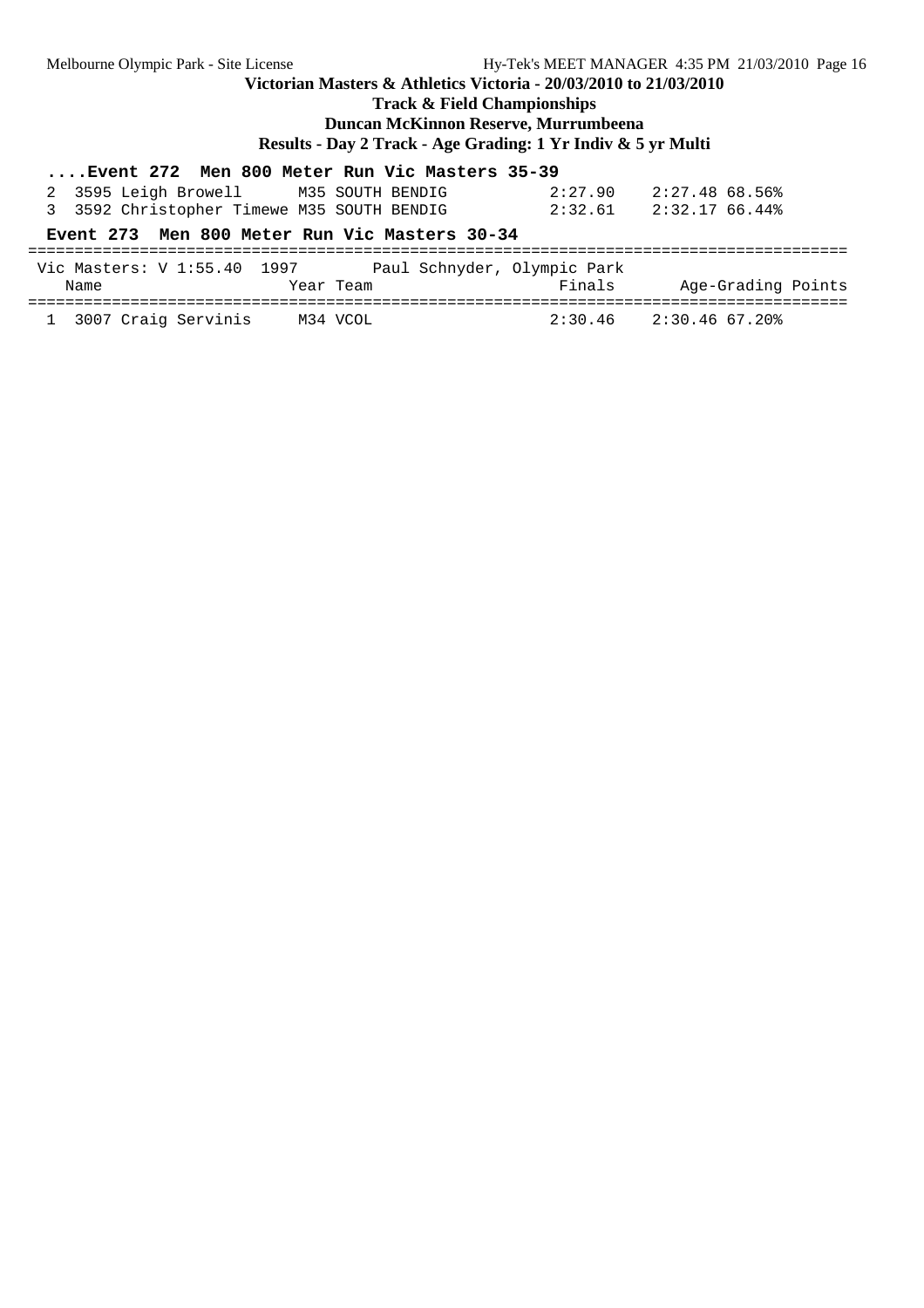**Track & Field Championships**

# **Duncan McKinnon Reserve, Murrumbeena**

```
Results - Day 2 Field - Age Grading: 1 Yr Indiv & 5 yr Multi
```

|                                    |               |                                                                                    |                      |           |                                                                                                                                                                                                                         | Event 354 Men Discus Throw 1kg Vic Masters 85-89                  |                                                                              |                                                                                                                                                                                                       |  |
|------------------------------------|---------------|------------------------------------------------------------------------------------|----------------------|-----------|-------------------------------------------------------------------------------------------------------------------------------------------------------------------------------------------------------------------------|-------------------------------------------------------------------|------------------------------------------------------------------------------|-------------------------------------------------------------------------------------------------------------------------------------------------------------------------------------------------------|--|
| Name                               |               |                                                                                    |                      |           | Year Team                                                                                                                                                                                                               | Vic Masters: V 21.73m 1999 John Fraser, Murrumbeena               |                                                                              | Finals Age-Grading Points                                                                                                                                                                             |  |
| Finals                             |               |                                                                                    |                      |           |                                                                                                                                                                                                                         |                                                                   |                                                                              | 1 8507 Stan Stankovic M87 VM-THROWERS 18.13m 45.59m 61.54%                                                                                                                                            |  |
|                                    |               |                                                                                    |                      |           |                                                                                                                                                                                                                         | Event 274 Men Discus Throw 1kg Vic Masters 80-84                  |                                                                              |                                                                                                                                                                                                       |  |
| Name                               |               |                                                                                    |                      |           |                                                                                                                                                                                                                         | Vic Masters: V 28.04m 2009 Colin Murraylee, Box Hill<br>Year Team | :===================<br>Finals                                               | Age-Grading Points                                                                                                                                                                                    |  |
| 2<br>3                             | 8019 Jim Davy |                                                                                    |                      |           |                                                                                                                                                                                                                         | 8020 Alexander Harris M80 VMA/BELLARINE                           | 20.64m                                                                       | 39.28m 53.03%<br>8016 Milton Ballantyne M81 VM-THROWERS 16.70m 32.92m 44.45%<br>M80 VMA/OAKLEIGH 15.67m 29.82m 40.26%                                                                                 |  |
|                                    |               |                                                                                    |                      |           |                                                                                                                                                                                                                         | Event 275 Men Discus Throw 1kg Vic Masters 75-79                  |                                                                              |                                                                                                                                                                                                       |  |
| Vic Masters: V 35.77m 2001<br>Name |               |                                                                                    |                      | Year Team |                                                                                                                                                                                                                         | Rudi Hochreiter, Geelong                                          |                                                                              | Finals Age-Grading Points                                                                                                                                                                             |  |
| 3                                  |               |                                                                                    |                      |           | 7530 Nino Stankovic M77 VM-THROWERS                                                                                                                                                                                     | Event 276 Men Discus Throw 1kg Vic Masters 70-74                  |                                                                              | 1 7529 Harry Staecker M79 VM-THROWERS 19.12m 35.16m 47.47%<br>2 7525 Wyvern Burke M79 VM-EAST BURWOOD 18.19m 33.45m 45.16%<br>17.92m 30.88m 41.69%                                                    |  |
|                                    |               |                                                                                    |                      |           |                                                                                                                                                                                                                         | Vic Masters: V 40.14m 1997 Rudi Hochreiter, Geelong               |                                                                              |                                                                                                                                                                                                       |  |
| Name                               |               |                                                                                    |                      | Year Team |                                                                                                                                                                                                                         |                                                                   |                                                                              | Finals Age-Grading Points                                                                                                                                                                             |  |
| 1<br>2<br>3<br>4<br>5              |               |                                                                                    |                      |           | 7076 Tony Bradford M70 VMA/BELLARINE<br>7074 George Christodoul M70 VM-THROWERS                                                                                                                                         |                                                                   |                                                                              | 23.54m 33.25m 44.89%<br>21.35m 30.16m 40.71%<br>9058 Donald Chambers M72 VMA/WODONGA 20.83m 31.02m 41.88% 7055 George Knight M73 VM GLENHUNTLY 20.54m 31.44m 42.45% 7051 George Simons M74 VM-CROYDON |  |
|                                    |               |                                                                                    |                      |           |                                                                                                                                                                                                                         | Event 277 Men Javelin Throw 700gm Vic Masters 55-59               | ===============                                                              |                                                                                                                                                                                                       |  |
| Name                               |               |                                                                                    | Year Team            |           |                                                                                                                                                                                                                         | Vic Masters: V 50.38m 2001 Graeme Rose, Bankstown, NSW            |                                                                              | Finals Age-Grading Points                                                                                                                                                                             |  |
| 2<br>3<br>4<br>5<br>6<br>7<br>8    |               | 5631 Clyde Riddoch<br>5636 Alfred Lendvai<br>5648 Roger Glass<br>5603 John Neale   | 5608 Joseph Dilworth |           | 1 5643 Phillip Curtain M55 VMA/COBURG<br>M56 VAWA<br>M56 VM-ABERFELDIE<br>5615 Anastasios Maniata M57 VM-THROWERS<br>M56 VM-CAULFIELD<br>5634 Laurence Clarken M56 GLENHUNTLY A<br>M59 VMA/PRESTON<br>M58 VM-ABERFELDIE |                                                                   | 34.89m<br>30.17m<br>30.02m<br>27.28m<br>26.23m<br>22.95m<br>22.60m<br>18.23m | 49.05m 49.81%<br>43.27m 43.94%<br>43.06m 43.72%<br>39.93m 40.55%<br>37.62m 38.20%<br>32.91m 33.43%<br>34.51m 35.04%<br>27.25m 27.67%                                                                  |  |
|                                    |               |                                                                                    |                      |           |                                                                                                                                                                                                                         | Event 278 Men Javelin Throw 700gm Vic Masters 50-54               |                                                                              |                                                                                                                                                                                                       |  |
| Vic Masters: V 54.79m 2001         |               |                                                                                    |                      |           |                                                                                                                                                                                                                         | Andrew Farr, Brisbane                                             |                                                                              |                                                                                                                                                                                                       |  |
| Name                               |               |                                                                                    |                      |           | Year Team                                                                                                                                                                                                               |                                                                   | Finals                                                                       | Age-Grading Points                                                                                                                                                                                    |  |
| ı.<br>2<br>3<br>4                  |               | 5120 Mark Cauchi<br>5122 David Wilkins<br>5138 Philip Robinson<br>5131 Michael Rix |                      | M50 VKSB  | M52 VMA/OAKLEIGH<br>M52 VM-MENTONE<br>M51 VM-FRANKSTON                                                                                                                                                                  |                                                                   | 37.61m<br>32.09m<br>30.61m<br>28.95m                                         | 49.90m 50.67%<br>42.58m 43.24%<br>39.15m 39.75%<br>37.70m 38.29%                                                                                                                                      |  |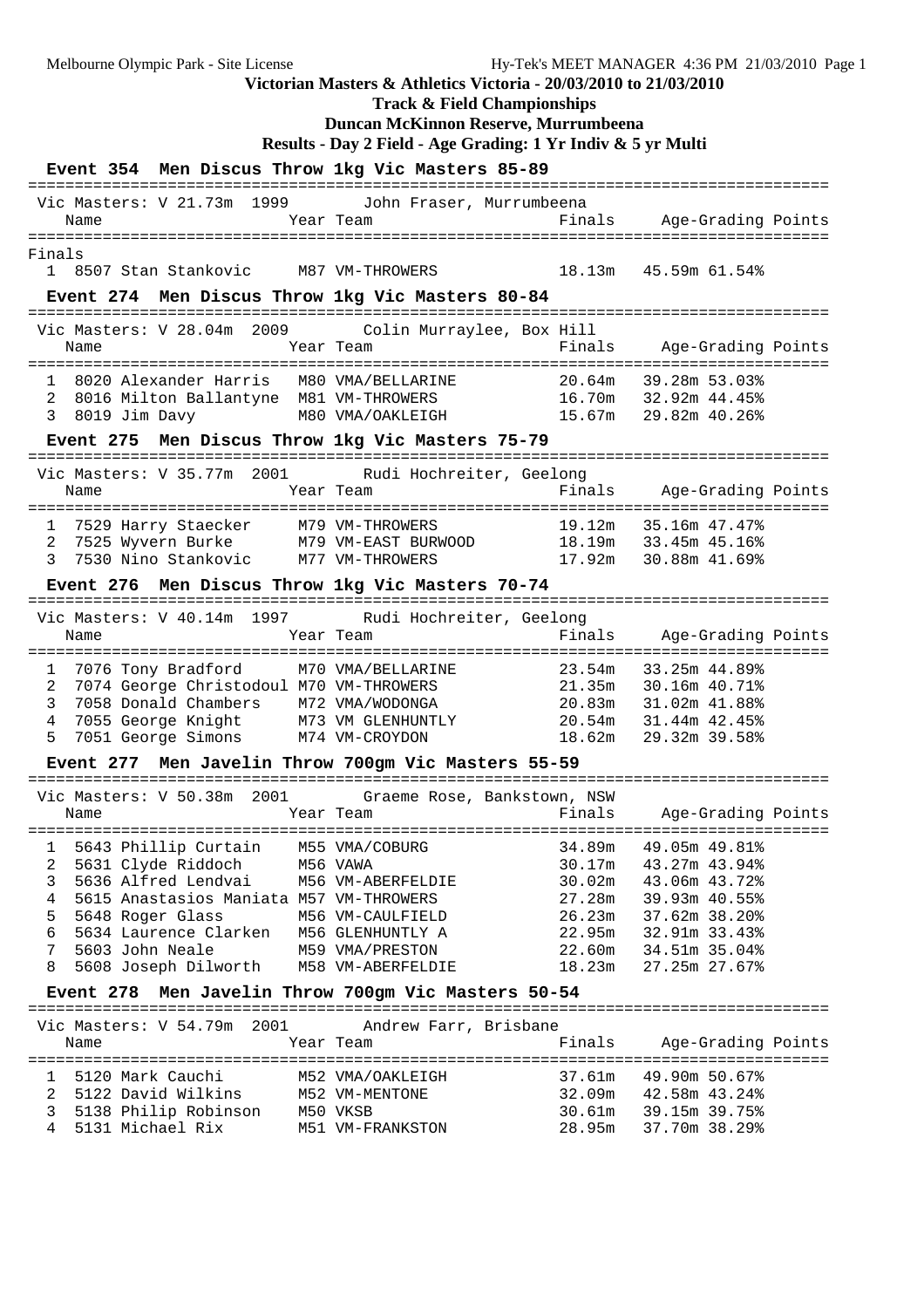Melbourne Olympic Park - Site License Hy-Tek's MEET MANAGER 4:36 PM 21/03/2010 Page 2 **Victorian Masters & Athletics Victoria - 20/03/2010 to 21/03/2010 Track & Field Championships Duncan McKinnon Reserve, Murrumbeena Results - Day 2 Field - Age Grading: 1 Yr Indiv & 5 yr Multi ....Event 278 Men Javelin Throw 700gm Vic Masters 50-54** 5 5126 Graham Walter M52 VM-DONCASTER 27.20m 36.09m 36.65% **Event 279 Women Discus Throw 0.75kg Vic Masters 75-79** ====================================================================================== Vic Masters: V 18.99m 1999 Gwen Davidson, Canberra Name Year Team Finals Age-Grading Points ====================================================================================== 42.75m 55.66% WM-THROWERS 18.04m 42.75m 55.66%<br>10.29m 25.20m 32.82% 2 7532 Tina Baarslag-Leb W76 VM-THROWERS **Event 280 Women Discus Throw 1kg Vic Masters 65-69** ====================================================================================== Vic Masters: V 25.72m 1993 Lydia Widera, Murrumbeena Name Year Team Finals Age-Grading Points ====================================================================================== 1 6590 Rhondda Dundas W65 VM-THROWERS 25.13m 44.91m 58.48% 2 6578 Astrid Rose W66 VM-THROWERS 19.65m 36.00m 46.89% **Event 281 Women Discus Throw 1kg Vic Masters 60-64** ====================================================================================== Vic Masters: V 25.62m 1990 Lydia Widera, Olympic Park Name Year Team Finals Age-Grading Points ====================================================================================== 1 6081 Beverley Learmont W61 VM-DONCASTER 16.12m 26.23m 34.16%<br>2 6082 Sandra Middleton W61 VM-CAULFIELD 15.66m 25.48m 33.19% 2 6082 Sandra Middleton W61 VM-CAULFIELD 15.66m 25.48m 33.19% 3 6084 Lorraine Mussett W61 VM-THROWERS 14.62m 23.79m 30.98% **Event 282 Women Discus Throw 1kg Vic Masters 50-54** ====================================================================================== Vic Masters: V 41.00m 2001 Chris Schultz, Melbourne Name Tear Team Finals Age-Grading Points ====================================================================================== 1 5119 Christine Bridle W52 VAWA 19.41m 26.29m 34.23% 2 5033 Dorn Jenkins W54 VM-MENTONE 17.83m 25.08m 32.67% **Event 283 Men Triple Jump Vic Masters 65-69** =========================================================================================== Vic Masters: V 10.16m 1983 Harry Logan / Mike Johnston, Murrumbeena Name Year Team Finals Wind Age-Grading Points =========================================================================================== 1 6558 Jim Poulter M68 VMA/DONCASTER 8.80m -0.4 14.05m 76.86%<br>2 6591 Myer Vorchheimer M65 VMA/MACCABI 7.51m -0.6 11.39m 62.32% 2 6591 Myer Vorchheimer M65 VMA/MACCABI **Event 284 Men Triple Jump Vic Masters 60-64** =========================================================================================== Vic Masters: V 10.63m 1981 Cliff West, Box Hill Name Year Team Finals Wind Age-Grading Points =========================================================================================== 1 6086 Bill Carr M60 VMA/EAGLEHAWK 8.67m -1.1 12.15m 66.44% 2 6068 Alan Bryant M63 VMA/BELLARINE 8.51m -0.5 12.50m 68.35% **Event 355 Men Javelin Throw 400gm Vic Masters 85-89** ====================================================================================== Vic Masters: V 19.91m 2001 Vic Younger, Brisbane Name Tear Team Finals Age-Grading Points ====================================================================================== 1 8507 Stan Stankovic M87 VM-THROWERS 14.56m 42.69m 43.36%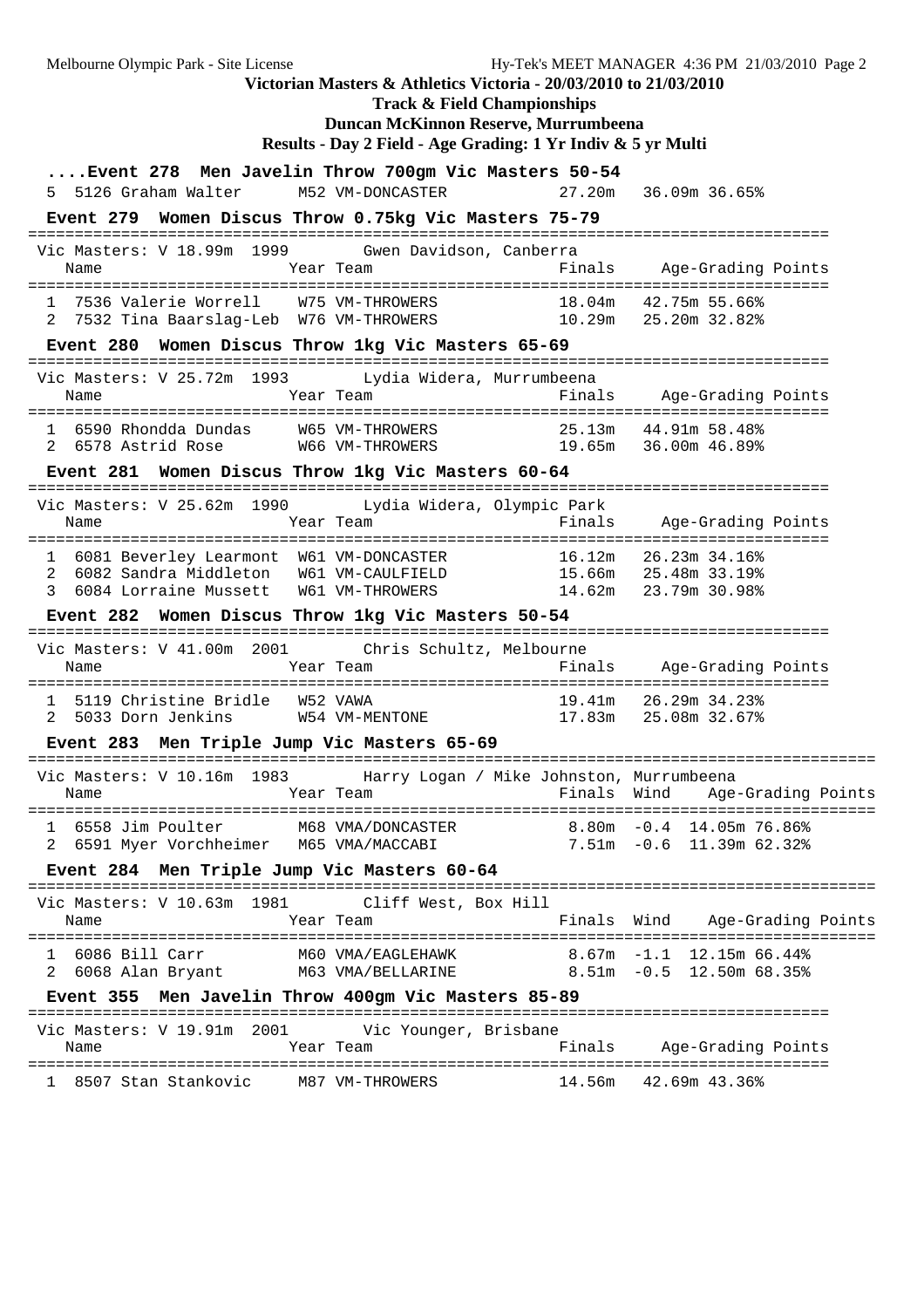**Track & Field Championships**

## **Duncan McKinnon Reserve, Murrumbeena**

**Results - Day 2 Field - Age Grading: 1 Yr Indiv & 5 yr Multi**

|                                                                                                                                                                | Event 285 Men Javelin Throw 400gm Vic Masters 80-84                                                                        | ================================                                                              |
|----------------------------------------------------------------------------------------------------------------------------------------------------------------|----------------------------------------------------------------------------------------------------------------------------|-----------------------------------------------------------------------------------------------|
| Vic Masters: V 30.35m 2009<br>Name                                                                                                                             | Colin Murravlee, Box Hill<br>Year Team                                                                                     | Finals Age-Grading Points                                                                     |
| 8016 Milton Ballantyne M81 VM-THROWERS<br>2                                                                                                                    | 1 8020 Alexander Harris M80 VMA/BELLARINE 19.35m 39.88m 40.50%<br>12.27m                                                   | 26.41m 26.82%                                                                                 |
|                                                                                                                                                                | Event 286 Men Javelin Throw 500gm Vic Masters 75-79                                                                        |                                                                                               |
| Name                                                                                                                                                           | Vic Masters: V 32.47m 2004 Rudi Hochreiter, Geelong<br>Finals<br>Year Team                                                 | Age-Grading Points                                                                            |
| 7529 Harry Staecker M79 VM-THROWERS<br>1<br>2<br>7530 Nino Stankovic<br>3                                                                                      | 20.92m<br>M77 VM-THROWERS<br>7525 Wyvern Burke M79 VM-EAST BURWOOD 15.56m 35.57m 36.12%                                    | 47.82m 48.56%<br>16.62m 35.55m 36.10%                                                         |
|                                                                                                                                                                | Event 287 Men Javelin Throw 500gm Vic Masters 70-74                                                                        |                                                                                               |
| ------------------------<br>Vic Masters: V 37.03m 2009<br>Name                                                                                                 | Tom Hancock, Sydney<br>Year Team<br>Finals                                                                                 | Age-Grading Points                                                                            |
| 7076 Tony Bradford M70 VMA/BELLARINE<br>1<br>7058 Donald Chambers M72 VMA/WODONGA<br>2<br>3<br>7059 Allan Wood<br>7074 George Christodoul M70 VM-THROWERS<br>4 | 22.36m<br>21.69m<br>M72 VM-CROYDON<br>19.98m                                                                               | 39.04m 39.65%<br>39.97m 40.59%<br>20.23m 37.27m 37.86%<br>34.88m 35.43%                       |
| Event 350 Women Triple Jump Vic Masters 55-59                                                                                                                  |                                                                                                                            |                                                                                               |
| Vic Masters: V 8.28m 1995<br>Name                                                                                                                              | Christine Dickie, Aberfeldie<br>Year Team                                                                                  | ==============================<br>Finals Wind<br>Age-Grading Points                           |
| 1 5641 Margaret Tweedie W55 VMA/RINGWOOD                                                                                                                       |                                                                                                                            | $8.27m - 0.6$ 11.48m 74.10%                                                                   |
| Event 288 Women Triple Jump Vic Masters 50-54                                                                                                                  |                                                                                                                            |                                                                                               |
| Vic Masters: V 9.14m 2002<br>Name                                                                                                                              | Sue Haylock, Olympic Park<br>Year Team                                                                                     | Finals Wind Age-Grading Points                                                                |
| 1 5119 Christine Bridle W52 VAWA                                                                                                                               |                                                                                                                            | $8.51m - 0.5$ 11.31m 72.98%                                                                   |
| Event 351 Women Triple Jump Vic Masters 45-49                                                                                                                  |                                                                                                                            |                                                                                               |
|                                                                                                                                                                | Vic Masters: V 10.12m 2003 Salli-ann Lee, Murrumbeena                                                                      |                                                                                               |
| Name                                                                                                                                                           | Finals Wind<br>Year Team                                                                                                   | Age-Grading Points                                                                            |
| 1 4636 Tracy Farrell                                                                                                                                           | W46 EAGLEHAWK YM                                                                                                           | $8.68m - 0.7$ 10.63m 68.62%                                                                   |
| Event 289 Women Triple Jump Vic Masters 40-44                                                                                                                  | =============================                                                                                              |                                                                                               |
| Vic Masters: V 10.20m 1994<br>Name                                                                                                                             | Sue Haylock, Brisbane<br>Finals<br>Year Team                                                                               | Wind<br>Age-Grading Points                                                                    |
| 4155 Irie Hill<br>ı<br>2<br>4082 Jennifer Baldwin W44 VAWA<br>3<br>4144 Jacinta Burns<br>4151 Sharyn Hunter<br>4                                               | ============<br>====<br>9.80m<br>W41 VMA/MELBOURNE UNI<br>9.11m<br>8.10m<br>W42 ATHLETICS CHILWELL<br>7.62m<br>W41 VM-KNOX | $-0.3$<br>11.27m 72.75%<br>0.2<br>10.87m 70.18%<br>0.6<br>9.43m 60.86%<br>8.76m 56.57%<br>0.4 |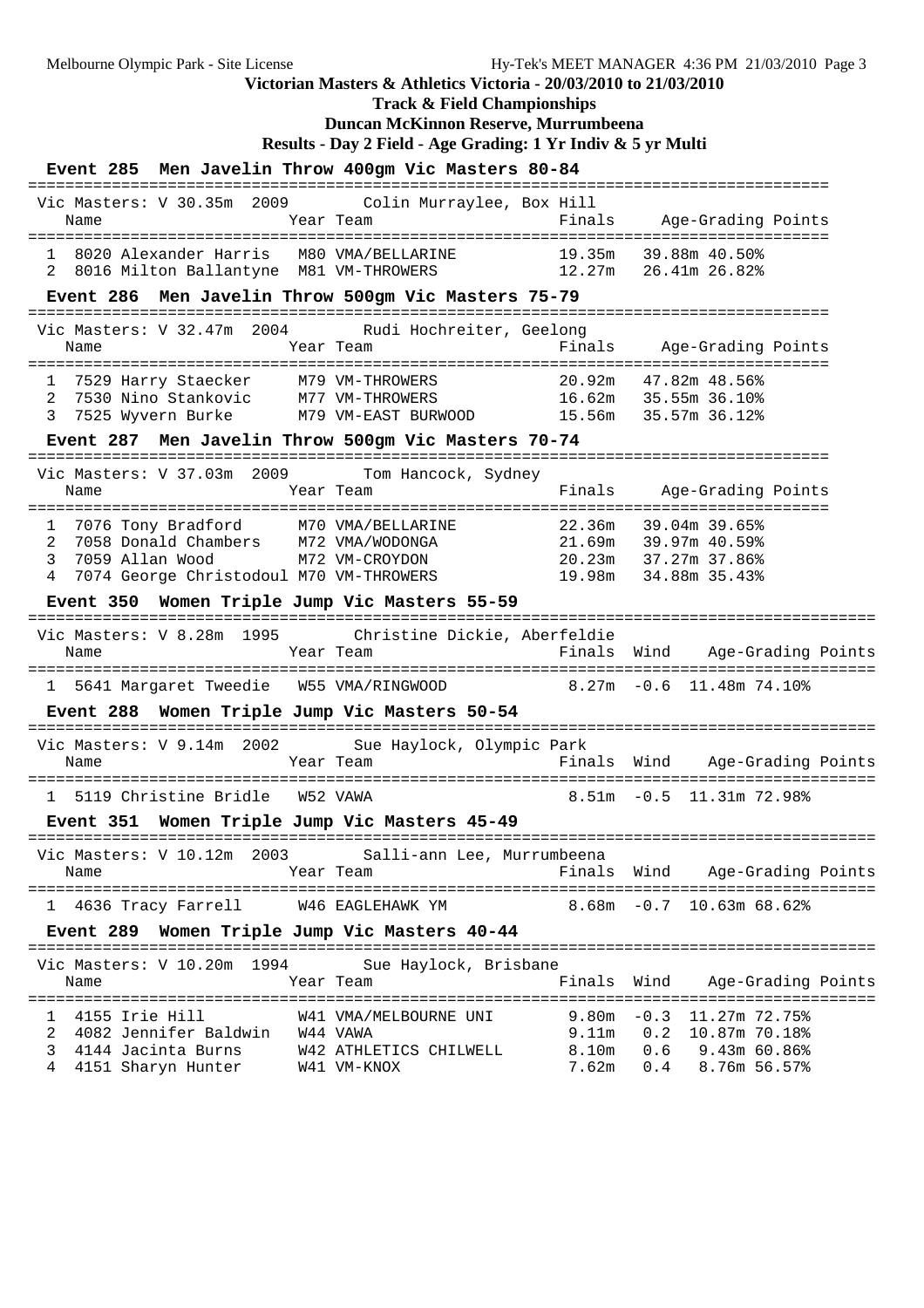**Duncan McKinnon Reserve, Murrumbeena Results - Day 2 Field - Age Grading: 1 Yr Indiv & 5 yr Multi Event 290 Women Triple Jump Vic Masters 35-39** =========================================================================================== Vic Masters: V 10.75m 1993 Glenis Johnson, Doncaster Name Tear Team Finals Wind Age-Grading Points =========================================================================================== 1 3580 Sharon Pedersen-Jo W37 VMA/CHILWELL **Event 291 Men Discus Throw 1kg Vic Masters 65-69** ====================================================================================== Vic Masters: V 46.79m 2002 Tom Hancock, Box Hill Name Tear Team Team Finals Age-Grading Points ====================================================================================== 1 6580 Graeme Rose 1 1 6580 M66 VSSH 1 37.85m 48.47m 65.43%<br>2 6587 John Reynolds 1 M65 VSWA 1 33.24m 41.59m 56.15% 2 6587 John Reynolds M65 VSWA 33.24m 41.59m 56.15%<br>3 6581 Errol Amerasekera M66 ATHLETICS WAVERLEY 28.52m 36.52m 49.30% 3 6581 Errol Amerasekera M66 ATHLETICS WAVERLEY 28.52m 36.52m 49.30% 4 6582 Neville Gardner M66 VMA/BOX HILL 26.73m 34.23m 46.21% 5 6583 David Wookey M66 VM-THROWERS 21.20m 27.14m 36.65% 6 6571 Andrew Fraser M68 VM-EAST BURWOOD 19.24m 25.84m 34.89% **Event 292 Men Discus Throw 1kg Vic Masters 60-64** ====================================================================================== Vic Masters: V 46.10m 1998 Tom Hancock, Murrumbeena Name Tear Team Finals Age-Grading Points ====================================================================================== 1 6069 Des Middleton M63 VM-CAULFIELD 26.00m 31.11m 42.00% **Event 293 Men Triple Jump Vic Masters 55-59** =========================================================================================== Vic Masters: V 10.74m 1997 Jim Poulter, Aberfeldie Name Team Team Finals Wind Age-Grading Points =========================================================================================== 1 5631 Clyde Riddoch M56 VAWA<br>2 5603 John Neale M59 VMA/PRESTON  $8.17m - 0.3$  11.27m 61.66% **Event 294 Men Triple Jump Vic Masters 50-54** =========================================================================================== Vic Masters: V 12.35m 1997 Russell Sarah, Aberfeldie Name Year Team Finals Wind Age-Grading Points =========================================================================================== 1 5122 David Wilkins M52 VM-MENTONE 9.77m -0.4 12.18m 66.64%

Melbourne Olympic Park - Site License Hy-Tek's MEET MANAGER 4:36 PM 21/03/2010 Page 4

**Victorian Masters & Athletics Victoria - 20/03/2010 to 21/03/2010 Track & Field Championships**

**Event 295 Women Javelin Throw 400gm Vic Masters 75-79**

======================================================================================

2 5126 Graham Walter M52 VM-DONCASTER 8.97m -0.8 11.19m 61.19%

 Vic Masters: V 14.82m 1999 Gwen Davidson, Canberra Name Year Team Finals Age-Grading Points ====================================================================================== 1 7536 Valerie Worrell W75 VM-THROWERS 13.10m 33.73m 46.21% 2 7532 Tina Baarslag-Leb W76 VM-THROWERS 9.10m 24.20m 33.15%

#### **Event 296 Women Javelin Throw 400gm Vic Masters 65-69**

====================================================================================== Vic Masters: V 22.08m 1991 Bettina Woodburn, Murrumbeena<br>Name Mame Team Team Finals Name Team Team Finals Age-Grading Points ====================================================================================== 1 6590 Rhondda Dundas W65 VM-THROWERS 16.92m 33.09m 45.34% 2 6578 Astrid Rose W66 VM-THROWERS 16.42m 32.90m 45.07%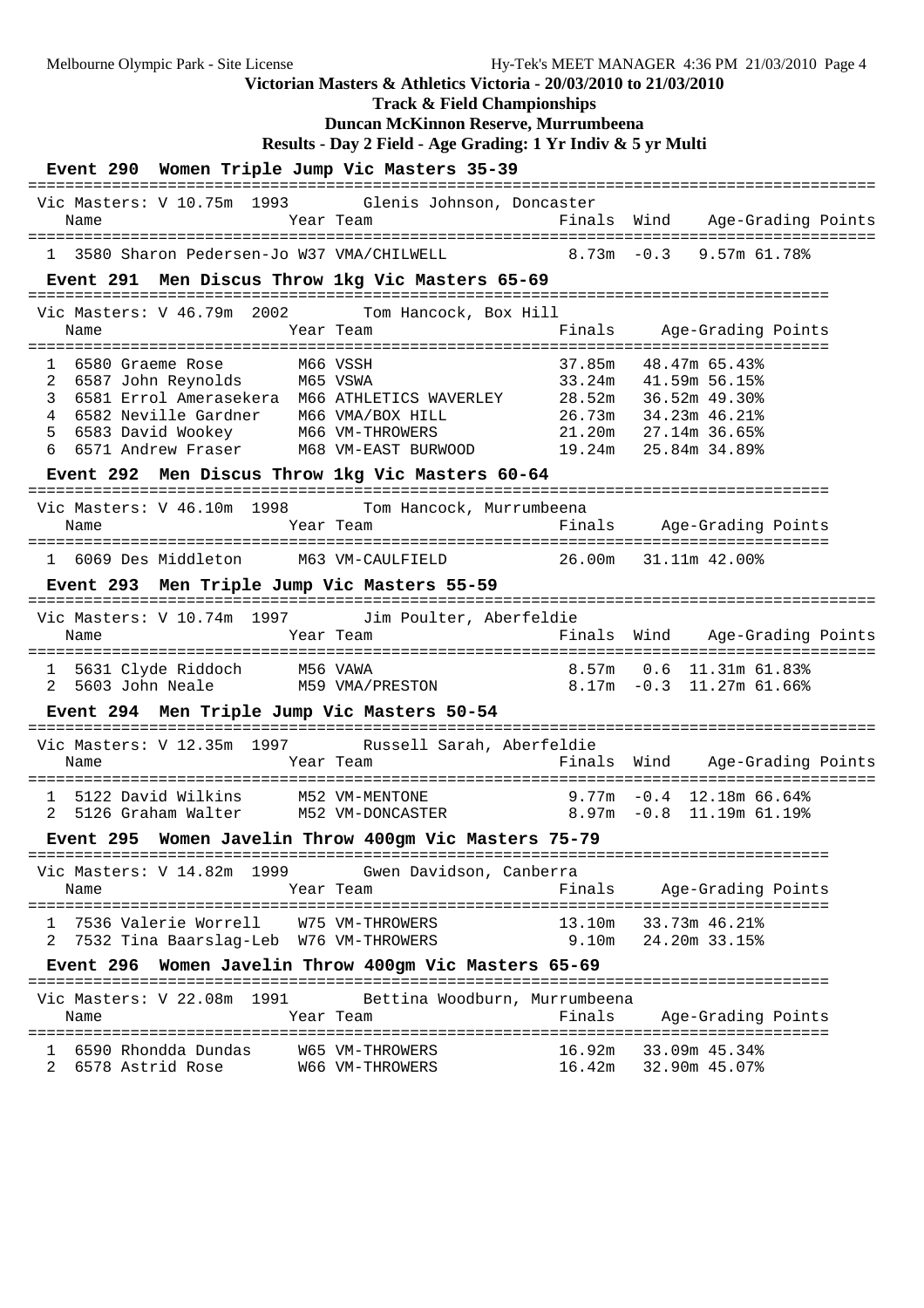**Track & Field Championships**

### **Duncan McKinnon Reserve, Murrumbeena**

**Results - Day 2 Field - Age Grading: 1 Yr Indiv & 5 yr Multi**

## **Event 297 Women Javelin Throw 400gm Vic Masters 60-64**

| Vic Masters: V 24.24m 1987 Bettina Woodburn, NSW<br>Finals Age-Grading Points<br>Year Team<br>Name<br>15.76m 27.51m 37.69%<br>W60 VMA/EAGLEHAWK<br>1 6088 Heather Carr<br>6081 Beverley Learmont W61 VM-DONCASTER 14.62m 26.08m 35.74%<br>2<br>3<br>6082 Sandra Middleton W61 VM-CAULFIELD 14.22m 25.37m 34.76%<br>4 6084 Lorraine Mussett W61 VM-THROWERS 10.57m 18.86m 25.84%<br>Event 298 Women Javelin Throw 500gm Vic Masters 50-54<br>Vic Masters: V 32.26m 2009 Dawn Hartigan, Lahti<br>Year Team<br>Finals<br>Age-Grading Points<br>Name |  |
|--------------------------------------------------------------------------------------------------------------------------------------------------------------------------------------------------------------------------------------------------------------------------------------------------------------------------------------------------------------------------------------------------------------------------------------------------------------------------------------------------------------------------------------------------|--|
|                                                                                                                                                                                                                                                                                                                                                                                                                                                                                                                                                  |  |
|                                                                                                                                                                                                                                                                                                                                                                                                                                                                                                                                                  |  |
|                                                                                                                                                                                                                                                                                                                                                                                                                                                                                                                                                  |  |
|                                                                                                                                                                                                                                                                                                                                                                                                                                                                                                                                                  |  |
|                                                                                                                                                                                                                                                                                                                                                                                                                                                                                                                                                  |  |
|                                                                                                                                                                                                                                                                                                                                                                                                                                                                                                                                                  |  |
|                                                                                                                                                                                                                                                                                                                                                                                                                                                                                                                                                  |  |
|                                                                                                                                                                                                                                                                                                                                                                                                                                                                                                                                                  |  |
|                                                                                                                                                                                                                                                                                                                                                                                                                                                                                                                                                  |  |
| 5110 Dawn Hartigan M53 VMA/MELBOURNE UNI 29.93m 43.91m 60.16%<br>1                                                                                                                                                                                                                                                                                                                                                                                                                                                                               |  |
| 20.79m 29.75m 40.76%<br>2 5119 Christine Bridle W52 VAWA                                                                                                                                                                                                                                                                                                                                                                                                                                                                                         |  |
| Event 299 Women Discus Throw 1kg Vic Masters 45-49                                                                                                                                                                                                                                                                                                                                                                                                                                                                                               |  |
| Vic Masters: V 44.38m 1999 Chris Schultz, Geelong                                                                                                                                                                                                                                                                                                                                                                                                                                                                                                |  |
|                                                                                                                                                                                                                                                                                                                                                                                                                                                                                                                                                  |  |
| 4651 Linda Buttigieg W45 VAWA<br>22.47m 26.92m 35.06%                                                                                                                                                                                                                                                                                                                                                                                                                                                                                            |  |
| 22.47m 26.92m 35.06%<br>17.59m 22.17m 28.87%<br>4623 Joanne Molnar W48 VAWA<br>2                                                                                                                                                                                                                                                                                                                                                                                                                                                                 |  |
| Event 300 Women Discus Throw 1kg Vic Masters 40-44                                                                                                                                                                                                                                                                                                                                                                                                                                                                                               |  |
| Vic Masters: V 48.52m 1991 Chris Schultz, Turku, Finland                                                                                                                                                                                                                                                                                                                                                                                                                                                                                         |  |
| Age-Grading Points<br>Year Team<br>Finals<br>Name                                                                                                                                                                                                                                                                                                                                                                                                                                                                                                |  |
|                                                                                                                                                                                                                                                                                                                                                                                                                                                                                                                                                  |  |
| 1 4122 Judy Pfanner 1 44 VM-THROWERS 33.67m 39.69m 51.68%<br>2 4082 Jennifer Baldwin 144 VAWA 28.14m 33.17m 43.19%                                                                                                                                                                                                                                                                                                                                                                                                                               |  |
| W43 CASEY CARDINIA 26.40m 30.62m 39.88%<br>4132 Susan Ashe<br>3                                                                                                                                                                                                                                                                                                                                                                                                                                                                                  |  |
| Event 301 Women Discus Throw 1kg Vic Masters 35-39                                                                                                                                                                                                                                                                                                                                                                                                                                                                                               |  |
| Vic Masters: V 48.90m 1989 Chris Schultz, Melbourne                                                                                                                                                                                                                                                                                                                                                                                                                                                                                              |  |
| Finals Age-Grading Points<br>Name<br>Year Team                                                                                                                                                                                                                                                                                                                                                                                                                                                                                                   |  |
| 1 3590 Sarah Hewitt W36 BOX HILL ATH 34.81m 36.32m 47.30%                                                                                                                                                                                                                                                                                                                                                                                                                                                                                        |  |
| Event 302 Women Discus Throw 1kg Vic Masters 30-34                                                                                                                                                                                                                                                                                                                                                                                                                                                                                               |  |
| Vic Masters: V 50.04m 1985 Chris Schultz, Olympic Park                                                                                                                                                                                                                                                                                                                                                                                                                                                                                           |  |
| Finals<br>Age-Grading Points<br>Year Team<br>Name                                                                                                                                                                                                                                                                                                                                                                                                                                                                                                |  |
| 3048 Raelene Warren<br>35.71m<br>35.71m 46.50%<br>W32 VMA/RINGWOOD<br>1                                                                                                                                                                                                                                                                                                                                                                                                                                                                          |  |
| Event 352<br>Men Triple Jump Vic Masters 85-89                                                                                                                                                                                                                                                                                                                                                                                                                                                                                                   |  |
|                                                                                                                                                                                                                                                                                                                                                                                                                                                                                                                                                  |  |
| Vic Masters: V 5.10m 2001<br>Vic Younger, Murrumbeena<br>Year Team<br>Finals Wind<br>Age-Grading Points<br>Name                                                                                                                                                                                                                                                                                                                                                                                                                                  |  |
| 1 8507 Stan Stankovic<br>$3.06m - 2.0$<br>7.49m 40.96%<br>M87 VM-THROWERS                                                                                                                                                                                                                                                                                                                                                                                                                                                                        |  |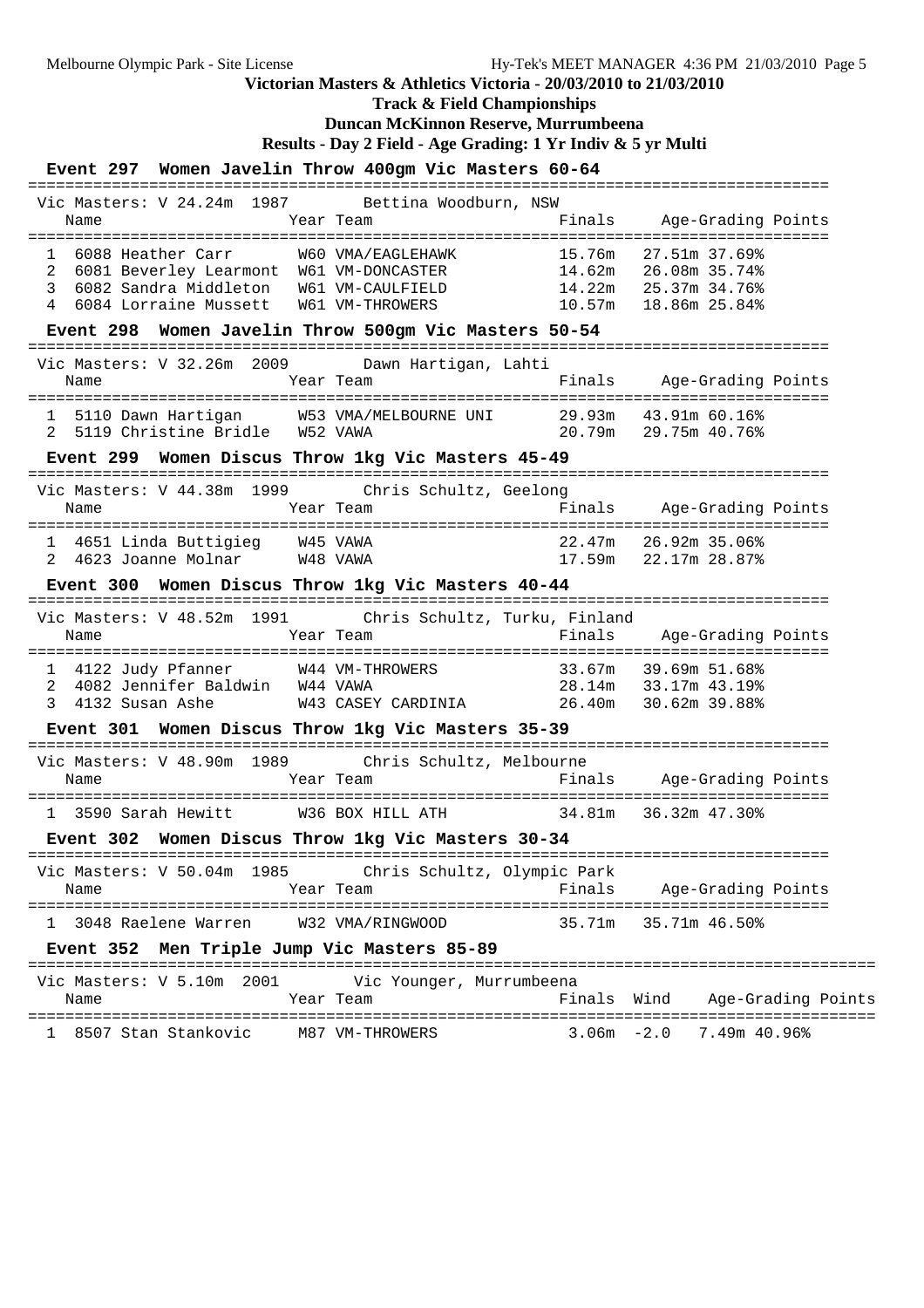**Duncan McKinnon Reserve, Murrumbeena Results - Day 2 Field - Age Grading: 1 Yr Indiv & 5 yr Multi Event 303 Men Triple Jump Vic Masters 80-84** =========================================================================================== Vic Masters: V 6.77m 2007 Syd Elks, Murrumbeena Name Tear Team Finals Wind Age-Grading Points =========================================================================================== M80 VM-EAST BURWOOD 7.38mV 0.3 14.91m 81.55% **Event 304 Men Triple Jump Vic Masters 75-79** =========================================================================================== Vic Masters: V 8.39m 2001 Syd Elks, Brisbane Name Tear Team Finals Wind Age-Grading Points =========================================================================================== 1 7535 Douglas Ramm M75 VM-ABERFELDIE 6.17m 0.4 11.22m 61.39% 2 7525 Wyvern Burke M79 VM-EAST BURWOOD 4.80m -0.3 9.49m 51.89% 3 7530 Nino Stankovic M77 VM-THROWERS 4.71m 0.1 8.92m 48.81% **Event 305 Men Triple Jump Vic Masters 70-74** =========================================================================================== Vic Masters: V 9.46m 1993 Mike Johnston, Adelaide Name Year Team Finals Wind Age-Grading Points =========================================================================================== 1 7058 Donald Chambers M72 VMA/WODONGA 8.27m -1.1 14.20m 77.65% 2 7067 Edward Boyle M71 VM-INDEPENDANT 6.90m -1.0 11.63m 63.59% **Event 306 Men Discus Throw 2kg Vic Masters 45-49** ====================================================================================== Vic Masters: V 49.08m 1994 Geoff Tyler, Homebush NSW Name Team Team Finals Age-Grading Points ====================================================================================== 1 4624 Andrew Egginton M48 VMA/CROYDON 23.25m 25.87m 34.93% **Event 307 Men Discus Throw 2kg Vic Masters 40-44** ====================================================================================== Vic Masters: V 48.14m 1993 Geoff Tyler, Doncaster Name Year Team Finals Age-Grading Points ====================================================================================== 1 4141 Andrew May M42 ATHLETICS NU 35.69m 36.38m 49.11% 2 4143 Shawn Hennig M42 MENTONE ATHL 29.48m 30.05m 40.57% 3 4136 Stephen Wright M43 VMA/COBURG 20.18m 20.77m 28.04% **Event 308 Men Discus Throw 2kg Vic Masters 35-39** ====================================================================================== Vic Masters: V 46.35m 2007 Yohan Amerasekera, Knox Name Team Year Team Finals Age-Grading Points ====================================================================================== 1 3566 Benjamin Hodgens M38 GLENHUNTLY A 31.95m 31.95m 43.13% 2 3592 Christopher Timewe M35 SOUTH BENDIG 22.27m 22.27m 30.06% 3 3595 Leigh Browell M35 SOUTH BENDIG 18.54m 18.54m 25.03% **Event 309 Women Javelin Throw 600gm Vic Masters 45-49** ====================================================================================== Vic Masters: V 33.73m 2002 Dawn Hartigan, Olympic Park Name Year Team Finals Age-Grading Points ====================================================================================== 1 4631 Shelly Knight W47 VM-INDEPENDANT 22.59m 29.70m 40.70% 2 4651 Linda Buttigieg W45 VAWA 18.40m 22.88m 31.34% 3 4623 Joanne Molnar W48 VAWA 10.90m 14.75m 20.22%

Melbourne Olympic Park - Site License Hy-Tek's MEET MANAGER 4:36 PM 21/03/2010 Page 6

**Victorian Masters & Athletics Victoria - 20/03/2010 to 21/03/2010 Track & Field Championships**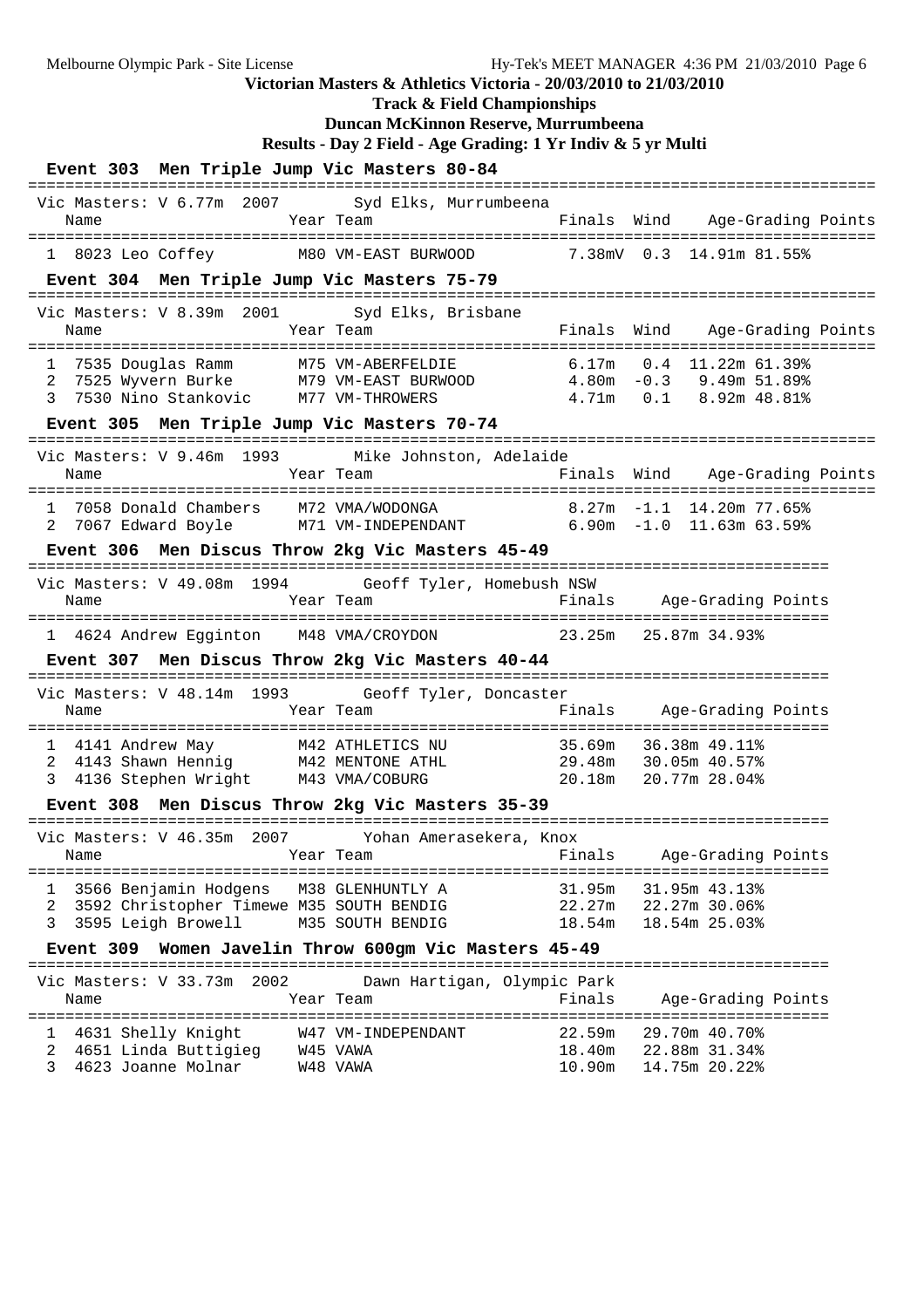**Track & Field Championships**

### **Duncan McKinnon Reserve, Murrumbeena**

**Results - Day 2 Field - Age Grading: 1 Yr Indiv & 5 yr Multi**

**Event 310 Women Javelin Throw 600gm Vic Masters 40-44**

| Event 310 Women Javelin Throw 600gm Vic Masters 40-44                       |                                       |             |                                                |                    |
|-----------------------------------------------------------------------------|---------------------------------------|-------------|------------------------------------------------|--------------------|
| Vic Masters: V 31.42m 2007                                                  | Judy Pfanner, Murrumbeena             |             |                                                |                    |
| Name                                                                        | Year Team                             | Finals      | Age-Grading Points                             |                    |
| 1 4122 Judy Pfanner                                                         | W44 VM-THROWERS                       |             | 32.61mV 39.47m 54.08%                          |                    |
|                                                                             |                                       |             | 32.60mV 36.56m 50.08%                          |                    |
| 2 4151 Sharyn Hunter M41 VM-KNOX<br>3 4164 Sonja Kiernan M40 VM-INDEPENDANT |                                       |             | 28.02m 30.67m 42.02%                           |                    |
| 4 4082 Jennifer Baldwin W44 VAWA                                            |                                       |             | 21.44m 25.95m 35.56%                           |                    |
| Event 311 Women Javelin Throw 600gm Vic Masters 30-34                       |                                       |             |                                                |                    |
| Vic Masters: V 34.10m 2001 Kelly Carvill, Murrumbeena                       |                                       |             |                                                |                    |
| Name                                                                        | Year Team                             |             | Finals Age-Grading Points                      |                    |
| 1 3048 Raelene Warren W32 VMA/RINGWOOD 18.51m 18.51m 25.36%                 |                                       |             |                                                |                    |
| Event 312 Men Discus Throw 1.5kg Vic Masters 55-59                          |                                       |             |                                                |                    |
| Vic Masters: V 42.65m 1999 Graeme Rose, Box Hill                            |                                       |             |                                                |                    |
| Name                                                                        | Year Team                             | Finals      | Age-Grading Points                             |                    |
| 1 5631 Clyde Riddoch M56 VAWA                                               |                                       |             | 30.47m 34.30m 46.31%                           |                    |
| 2 5648 Roger Glass M56 VM-CAULFIELD                                         |                                       |             | 29.99m  33.76m 45.58%<br>27.20m  33.11m 44.71% |                    |
| 3<br>5603 John Neale                                                        | M59 VMA/PRESTON                       |             |                                                |                    |
| 5615 Anastasios Maniata M57 VM-THROWERS<br>4                                |                                       |             | 26.39m 30.47m 41.14%                           |                    |
| 5636 Alfred Lendvai M56 VM-ABERFELDIE<br>5                                  |                                       |             | 26.28m 29.59m 39.95%                           |                    |
| 6 5643 Phillip Curtain M55 VMA/COBURG                                       |                                       |             | 25.89m 28.43m 38.39%                           |                    |
| 5634 Laurence Clarken<br>7                                                  | M56 GLENHUNTLY A                      |             | 23.56m 26.52m 35.81%                           |                    |
| 5624 Kenneth Carter<br>8                                                    | M57 VMA/COBURG                        |             | 20.74m 23.95m 32.34%                           |                    |
| Event 313 Men Discus Throw 1.5kg Vic Masters 50-54                          |                                       |             |                                                |                    |
| Vic Masters: V 44.80m 1995                                                  | Graeme Rose, Buffalo USA              |             |                                                |                    |
| Name                                                                        | Year Team                             | Finals      | Age-Grading Points                             |                    |
| 1 5132 Kevin Bates                                                          | M51 VM-DONCASTER                      |             | 32.78m 33.37m 45.06%                           |                    |
| 2 5138 Philip Robinson M50 VKSB                                             |                                       |             | 27.48m 27.48m 37.10%                           |                    |
| 3 5120 Mark Cauchi                                                          | M52 VMA/OAKLEIGH 26.77m 27.76m 37.48% |             |                                                |                    |
| 4 5114 John Nomikoudis M53 GLENHUNTLY A 26.33m 27.82m 37.56%                |                                       |             |                                                |                    |
| 5 5131 Michael Rix                                                          | M51 VM-FRANKSTON 22.53m 22.94m 30.97% |             |                                                |                    |
| Event 314 Men Triple Jump Vic Masters 45-49                                 |                                       |             |                                                |                    |
| Vic Masters: V 12.60m 1993                                                  | Russell Sarah, Murrumbeena            |             |                                                |                    |
| Name                                                                        | Year Team                             |             | Finals Wind                                    | Age-Grading Points |
| 1 4641 Nick Hodgson                                                         | M46 VMA/GEELONG GUILD                 |             | 12.45m 0.3 14.35m 78.50%                       |                    |
| Event 315 Men Triple Jump Vic Masters 40-44                                 |                                       |             |                                                |                    |
| Vic Masters: V 14.14m<br>1987                                               | Russell Sarah, Bendigo                |             |                                                |                    |
| Name                                                                        | Year Team                             | Finals Wind |                                                | Age-Grading Points |
| 1 4152 Danny Hecker                                                         | M41 VCOL                              | 10.38m      | NWI 11.26m 61.57%                              |                    |
| 4142 Peter Neale<br>2                                                       | M42 VCOL                              | 10.33m      | NWI 11.34m 62.00%                              |                    |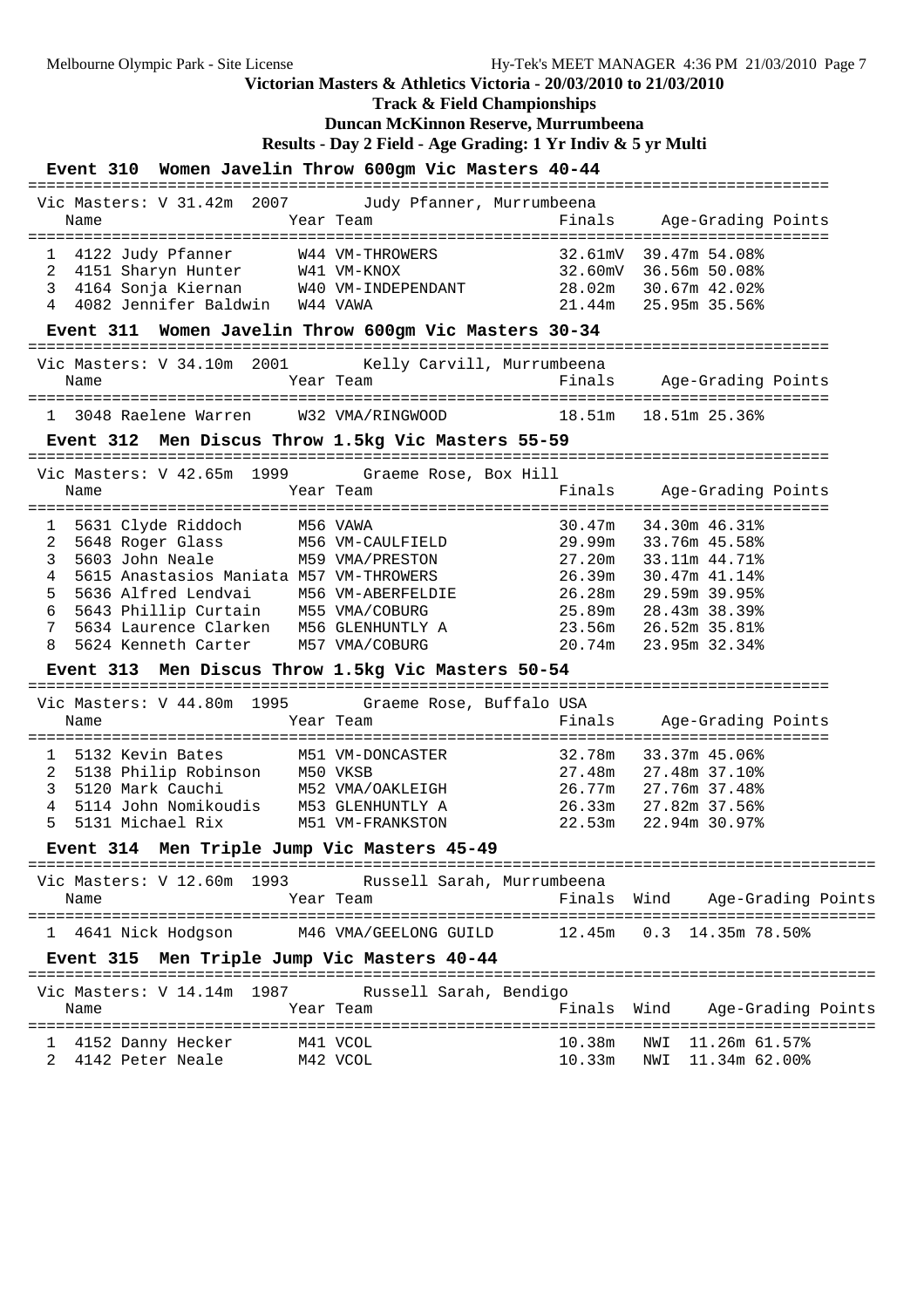Melbourne Olympic Park - Site License Hy-Tek's MEET MANAGER 4:36 PM 21/03/2010 Page 8 **Victorian Masters & Athletics Victoria - 20/03/2010 to 21/03/2010**

**Track & Field Championships**

# **Duncan McKinnon Reserve, Murrumbeena**

```
Results - Day 2 Field - Age Grading: 1 Yr Indiv & 5 yr Multi
```

| Event 316 Men Triple Jump Vic Masters 35-39                                                                                                                                                                                                                      |                                             |                          |                                                                             |  |
|------------------------------------------------------------------------------------------------------------------------------------------------------------------------------------------------------------------------------------------------------------------|---------------------------------------------|--------------------------|-----------------------------------------------------------------------------|--|
| Vic Masters: V 14.63m 1981 Russell Sarah, Box Hill<br>Name                                                                                                                                                                                                       | Year Team                                   |                          | Finals Wind Age-Grading Points                                              |  |
| 1 3595 Leigh Browell M35 SOUTH BENDIG 7.20m -0.5 7.29m 39.87%                                                                                                                                                                                                    |                                             |                          |                                                                             |  |
| Event 317 Men Javelin Throw 600gm Vic Masters 65-69                                                                                                                                                                                                              |                                             |                          |                                                                             |  |
| Vic Masters: V 45.00m 1989 Aivars Pavulins, Eugene, USA<br>Name                                                                                                                                                                                                  | Year Team                                   |                          | Finals Age-Grading Points                                                   |  |
| 1 6580 Graeme Rose M66 VSSH<br>6583 David Wookey M66 VM-THROWERS 31.69m 53.49m 54.32%<br>2<br>6581 Errol Amerasekera M66 ATHLETICS WAVERLEY 30.72m 51.85m 52.66%<br>3<br>4 6587 John Reynolds<br>M65 VSWA<br>Event 318 Men Javelin Throw 600gm Vic Masters 60-64 |                                             |                          | 41.01m 69.22m 70.29%<br>22.47m 37.06m 37.64%                                |  |
| Vic Masters: V 50.62m 1994 Wim Van Weenen, Mentone                                                                                                                                                                                                               |                                             |                          |                                                                             |  |
| Name                                                                                                                                                                                                                                                             | Year Team                                   |                          | Finals Age-Grading Points                                                   |  |
| 1 6093 Andrew Farr M60 VMA/MENTONE 41.65m 61.65m 62.61%<br>2 6094 Peter Lamb M60 VMA/BELLARINE 22.83m 33.79m 34.32%<br>3 6066 Russell Dickenson M64 VSCA                                                                                                         |                                             |                          | 19.28m 31.09m 31.58%                                                        |  |
| Event 353 Men Weight Throw 5.45kg Vic Masters 85-89                                                                                                                                                                                                              |                                             |                          |                                                                             |  |
| Vic Masters: V 12.99m 2000<br>Name                                                                                                                                                                                                                               | John Fraser, Murrumbeena<br>Year Team       |                          | Finals Age-Grading Points                                                   |  |
| 1 8507 Stan Stankovic M87 VM-THROWERS 8.25m 16.61m 64.25%                                                                                                                                                                                                        |                                             |                          |                                                                             |  |
| Event 319 Men Weight Throw 5.45kg Vic Masters 80-84                                                                                                                                                                                                              |                                             |                          |                                                                             |  |
| Vic Masters: V 15.10m 1995 John Fraser, Olympic Park<br>Name                                                                                                                                                                                                     | Year Team                                   |                          | Finals Age-Grading Points                                                   |  |
| $1\quad 8019$ Jim Davy<br>2 8016 Milton Ballantyne M81 VM-THROWERS 8.00m                                                                                                                                                                                         | M80 VMA/OAKLEIGH 8.22m 12.93m 50.00%        |                          | 12.99m 50.22%                                                               |  |
| Event 349 Men Weight Throw 7.26kg Vic Masters 75-79                                                                                                                                                                                                              |                                             |                          | ===================================                                         |  |
| Vic Masters: V 15.98m 2009 Willem Van Weenen, Murrumbeena<br>Name                                                                                                                                                                                                | Year Team                                   | Finals                   | Age-Grading Points                                                          |  |
| =====================<br>$=$ $=$ $=$ $=$ $=$<br>1 7530 Nino Stankovic                                                                                                                                                                                            | ======================<br>M77 VM-THROWERS   | 5.65m                    | 8.81m 34.08%                                                                |  |
| Event 320 Men Weight Throw 7.26kg Vic Masters 70-74                                                                                                                                                                                                              |                                             |                          |                                                                             |  |
| Vic Masters: V 17.96m 2002<br>Name                                                                                                                                                                                                                               | Willim Van Weenen, Murrumbeena<br>Year Team | Finals                   | Age-Grading Points                                                          |  |
| 7063 Ken Priestley<br>1<br>7058 Donald Chambers M72 VMA/WODONGA<br>2<br>3<br>7055 George Knight<br>7074 George Christodoul M70 VM-THROWERS<br>4                                                                                                                  | M71 VM-THROWERS<br>M73 VM GLENHUNTLY        | 15.14m<br>9.74m<br>8.25m | 20.08m 77.68%<br>12.21m   16.61m   64.23%<br>13.59m 52.59%<br>10.67m 41.29% |  |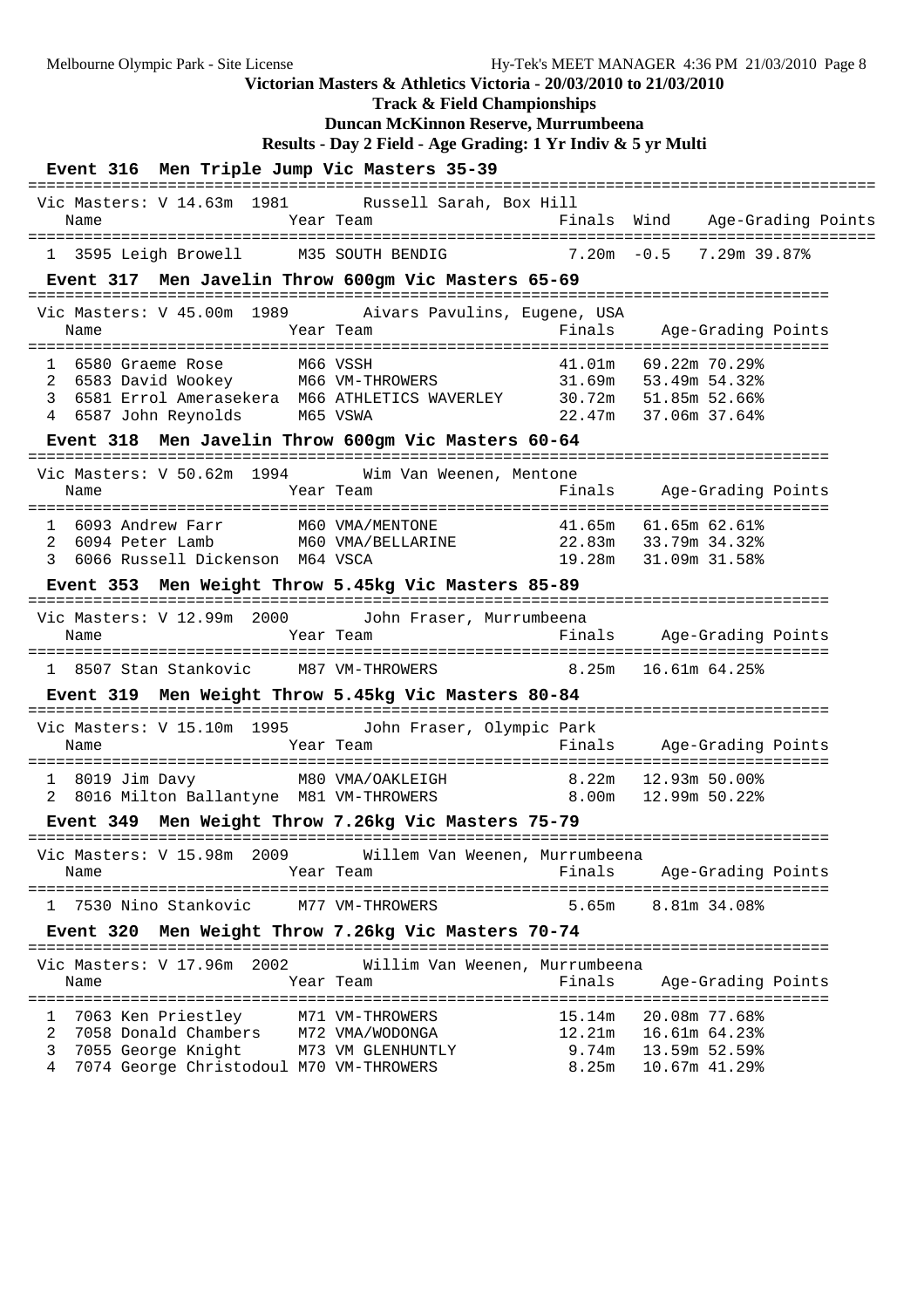**Track & Field Championships Duncan McKinnon Reserve, Murrumbeena Results - Day 2 Field - Age Grading: 1 Yr Indiv & 5 yr Multi Event 321 Men Javelin Throw 800gm Vic Masters 45-49** ====================================================================================== Vic Masters: V 54.82m 1991 Graeme Rose, Brisbane Name Tear Team Finals Age-Grading Points ====================================================================================== 1 4624 Andrew Egginton M48 VMA/CROYDON **Event 322 Men Javelin Throw 800gm Vic Masters 40-44** ====================================================================================== Vic Masters: V 55.48m 1987 Graeme Rose, Murrumbeena Name Tear Team Finals Age-Grading Points ====================================================================================== 1 4143 Shawn Hennig M42 MENTONE ATHL 37.77m 44.05m 44.73% 2 4142 Peter Neale M42 VCOL 29.62m 34.54m 35.08% **Event 323 Men Javelin Throw 800gm Vic Masters 35-39** ====================================================================================== Vic Masters: V 62.11m 2007 Tony Shield, Gold Coast Name Year Team Finals Age-Grading Points ====================================================================================== 1 3592 Christopher Timewe M35 SOUTH BENDIG 28.44m 29.67m 30.13% 2 3595 Leigh Browell M35 SOUTH BENDIG 23.01m 24.00m 24.38% **Event 325 Women Pole Vault Vic Masters 50-54** ====================================================================================== Vic Masters: V 3.40m 2007 Dawn Hartigan, Coburg Name Team Team Finals Age-Grading Points ====================================================================================== -- 5110 Dawn Hartigan W53 VMA/MELBOURNE UNI NH **Event 347 Women Pole Vault Vic Masters 45-49** ====================================================================================== Vic Masters: V 3.50m 2002 Dawn Hartigan, Olympic Park Name Year Team Finals Age-Grading Points ====================================================================================== 1 4651 Linda Buttigieg W45 VAWA 2.30m 2.96m 57.64% 2 4648 Nadine Alderuccio W45 VKSB 1.40m 1.80m 35.09% **Event 326 Women Pole Vault Vic Masters 40-44** ====================================================================================== Vic Masters: V 3.65m 2009 Irie Hill, Box Hill Name Team Team Finals Age-Grading Points ====================================================================================== W41 VMA/MELBOURNE UNI 3.20m 3.85m 74.94% 2 4082 Jennifer Baldwin W44 VAWA 2.00m 2.53m 49.26% **Event 348 Women Pole Vault Vic Masters 30-34** ====================================================================================== Vic Masters: V 4.00m 2002 Irie Hill, Olympic Park Name Year Team Finals Age-Grading Points ====================================================================================== 1 3054 Nicole Clowes W30 BOX HILL ATH 2.60m 2.65m 51.59% **Event 327 Men Pole Vault Vic Masters 70-74** ====================================================================================== Vic Masters: V 2.85m 2009 Rob Barclay, Melbourne Uni Name Team Team Finals Age-Grading Points ======================================================================================

 1 7064 Rob Barclay M71 VMA/BOX HILL 2.90mV 5.26m 85.80% 2 7058 Donald Chambers M72 VMA/WODONGA 2.15m 3.98m 64.95%

**Victorian Masters & Athletics Victoria - 20/03/2010 to 21/03/2010**

Melbourne Olympic Park - Site License Hy-Tek's MEET MANAGER 4:36 PM 21/03/2010 Page 9